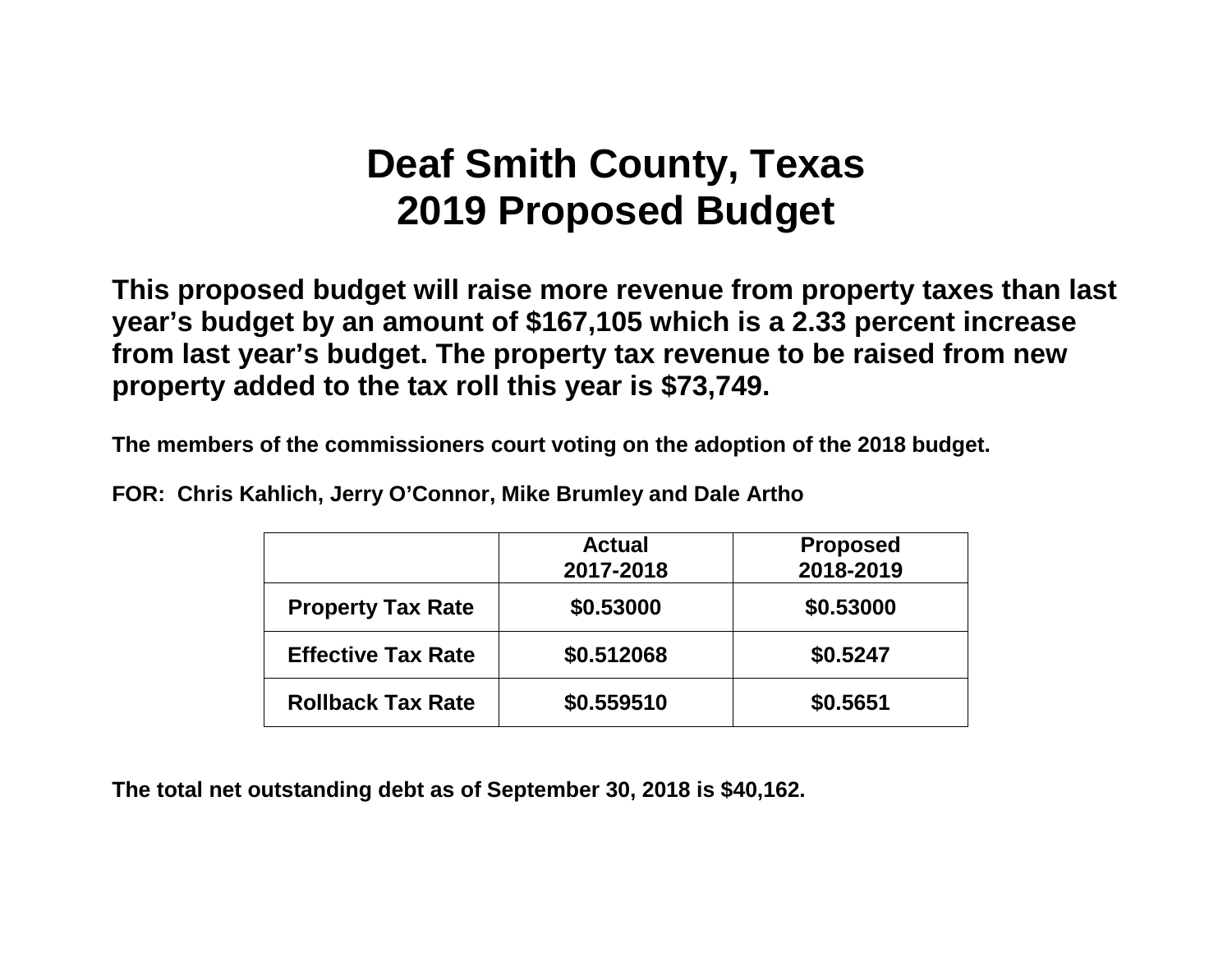| <b>Deaf Smith County</b>                        |        |          |                                 | <b>Effective Rate</b>                              | 1.0101%                                                 |
|-------------------------------------------------|--------|----------|---------------------------------|----------------------------------------------------|---------------------------------------------------------|
| <b>Estimated Revenue from Property Tax Levy</b> |        |          | <b>BUDGET YEAR</b><br>2017-2018 | <b>BUDGET YEAR</b><br>2018-2019<br><b>ESTIMATE</b> | <b>INCREASE</b><br><b>OVER</b><br><b>EFFECTIVE RATE</b> |
| Actual Tax Rate (Calendar year 2018)            |        | 0.530000 |                                 |                                                    |                                                         |
| Effective Tax Rate (2018)                       |        | 0.512068 |                                 |                                                    |                                                         |
| <b>Rollback Rate</b>                            |        | 0.559510 |                                 |                                                    |                                                         |
| ESTIMATED --Taxable value                       |        |          | 1,388,516,866                   | 1,413,605,372                                      | 1,413,605,375                                           |
| Proposed Tax Rate for this budget year          |        |          | 0.530000                        | 0.524700                                           | 0.530000                                                |
| Proposed Tax Amount                             |        |          | 7,359,139                       | 7,359,139                                          | 7,492,108                                               |
| <b>Estimated Collection %</b>                   | 98.00% |          | 7,175,161                       | 7,175,161                                          | 7,342,266                                               |
| <b>Prior Year Budgeted Collections</b>          |        |          | 7,175,161                       | 7,175,161                                          | 7,175,161                                               |
| INCREASE IN AVAILABLE REVENUE                   |        |          | 0                               | 0                                                  | 167,105                                                 |
|                                                 |        |          |                                 |                                                    |                                                         |

| % OF TOTAL | TAX RATE                    |           |              |
|------------|-----------------------------|-----------|--------------|
| 80.34      | 0.425793                    | 5,733,087 | 5,898,653.05 |
|            |                             |           |              |
| 12.19      | 0.064621                    | 893,004   | 895,211.14   |
| 7.47       | 0.039586                    | 549,070   | 548,401.81   |
| 19.66      | 0.104207                    | 1,442,074 | 1,443,612.95 |
|            |                             |           |              |
| 100.00     | 0.530000                    | 7,175,161 | 7,342,266.00 |
|            | ROAD & BRIDGE MACHINERY & I |           |              |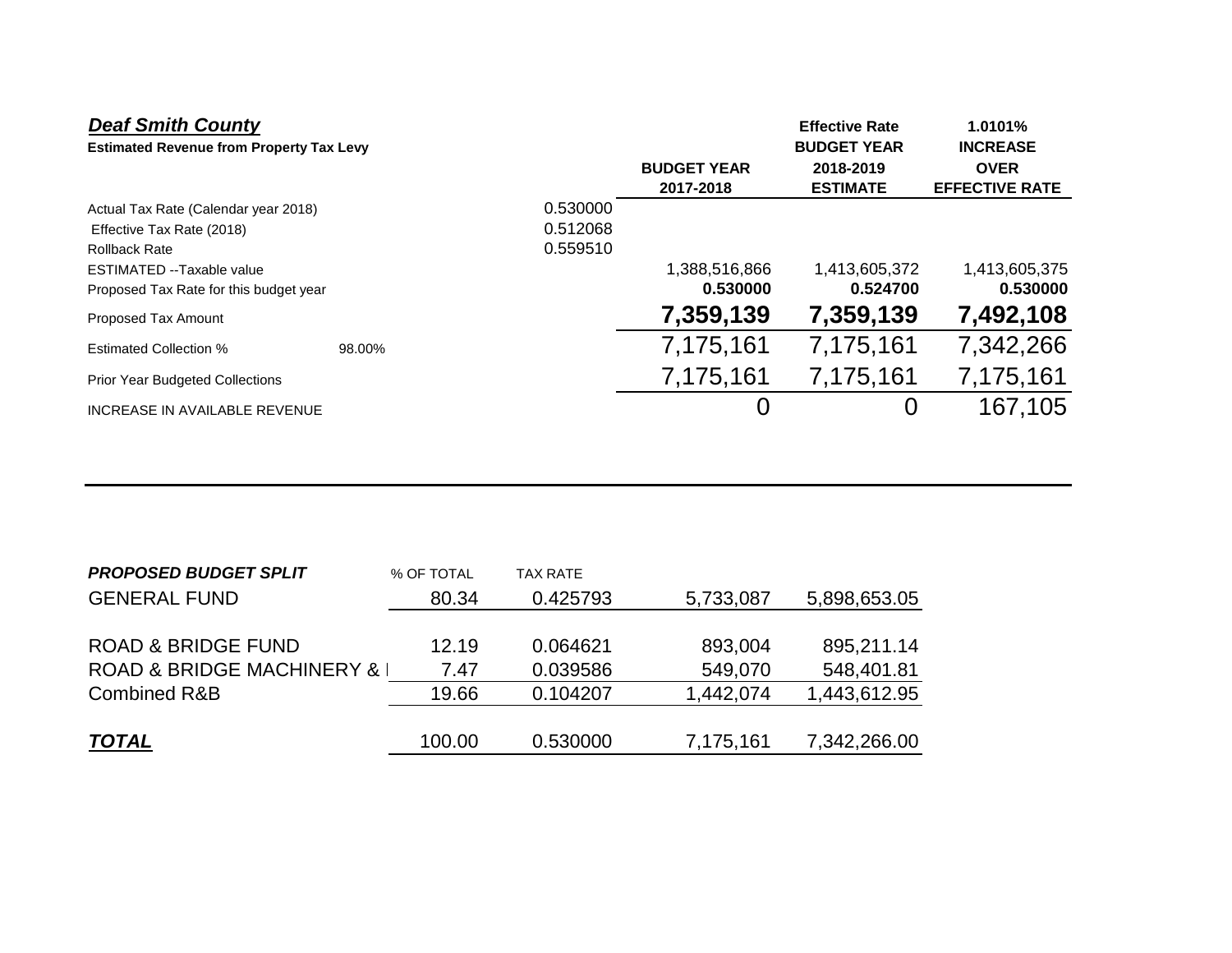|                                      | <b>Budget</b><br>Year - 2017-2018 | <b>Projected Budget</b><br>Year - 2018-2019 | <b>Increase</b><br>(Decrease) | Percentage<br>of Total |
|--------------------------------------|-----------------------------------|---------------------------------------------|-------------------------------|------------------------|
| <b>REPORTING FUND - GENERAL FUND</b> |                                   |                                             |                               |                        |
| REVENUE ALLOCATED FROM PRIOR YEAR    |                                   |                                             |                               |                        |
| CARRY OVER                           | 0.00                              | 0.00                                        | 0.00                          |                        |
| <b>TAX REVENUE</b>                   | 6,985,387.33                      | 7,340,953.05                                | 355,565.72                    | 84.28%                 |
| STATE CIVIL FEES                     | 37,500.00                         | 42,000.00                                   | 4,500.00                      | 0.48%                  |
| STATE CRIMINAL COSTS & FE            | 198,500.00                        | 207,850.00                                  | 9,350.00                      | 2.39%                  |
| FEES OF OFFICE                       | 491,750.00                        | 514,150.00                                  | 22,400.00                     | 5.90%                  |
| REVENUE FROM FINES                   | 213,000.00                        | 235,000,00                                  | 22,000.00                     | 2.70%                  |
| STATE FUNDING & ALLOWANCE            | 113,599.46                        | 122,534.00                                  | 8,934.54                      | 1.41%                  |
| OTHER COUNTY REVENUES                | 207,000.00                        | 187,500.00                                  | $-19,500.00$                  | 2.15%                  |
| <b>INVESTMENT REVENUE</b>            | 25,700.00                         | 60,700.00                                   | 35,000.00                     | 0.70%                  |
| <b>TOTAL REVENUES</b>                | 8,272,436.79                      | 8,710,687.05                                | 438,250.26                    |                        |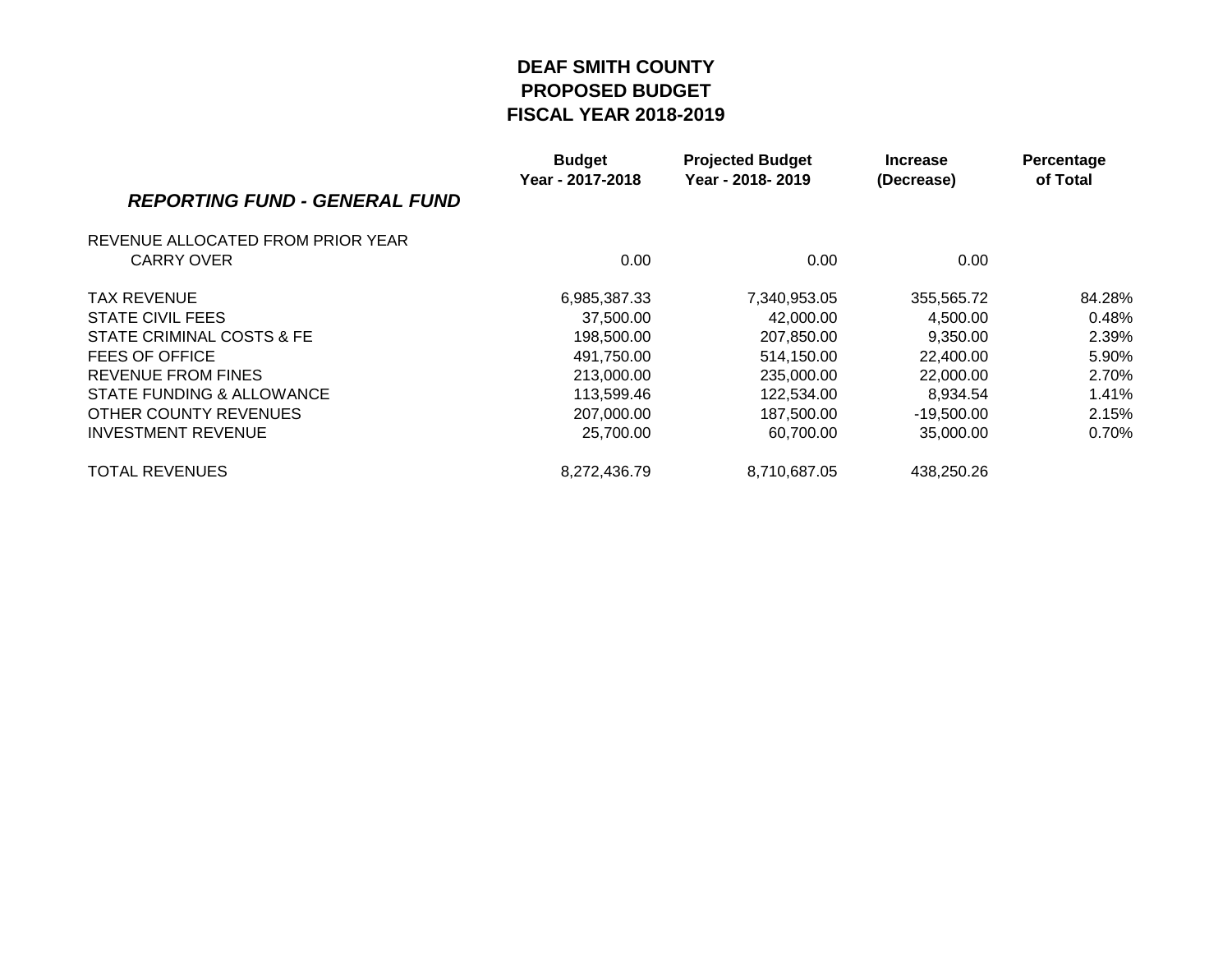|                                            | <b>Budget</b><br>Year - 2017-2018 | <b>Projected Budget</b><br>Year - 2018-2019 | <b>Increase</b><br>(Decrease) | Percentage<br>of Total |
|--------------------------------------------|-----------------------------------|---------------------------------------------|-------------------------------|------------------------|
| <b>EXPENDITURES</b>                        |                                   |                                             |                               |                        |
| <b>COUNTY JUDGE</b>                        | 161,490.43                        | 165,665.49                                  | 4,175.06                      | 1.90%                  |
| <b>COUNTY CLERK</b>                        | 279,691.25                        | 282,831.64                                  | 3,140.39                      | 3.25%                  |
| <b>DISTRICT JUDGE</b>                      | 72,174.28                         | 80,127.35                                   | 7,953.07                      | 0.92%                  |
| <b>DISTRICT CLERK</b>                      | 197,784.03                        | 197,312.19                                  | $-471.84$                     | 2.27%                  |
| <b>JUSTICE OF PEACE</b>                    | 181,971.26                        | 182,386.06                                  | 414.80                        | 2.09%                  |
| <b>DISTRICT ATTORNEY</b>                   | 467,070.55                        | 502,052.94                                  | 34,982.39                     | 5.76%                  |
| <b>TAX ASSESSOR COLLECTOR</b>              | 199,446.37                        | 205,217.91                                  | 5,771.54                      | 2.36%                  |
| <b>COUNTY TREASURER</b>                    | 112,410.53                        | 112,590.20                                  | 179.67                        | 1.29%                  |
| <b>COUNTY AUDITOR</b>                      | 58,960.94                         | 60,237.56                                   | 1,276.62                      | 0.69%                  |
| <b>COUNTY SHERIFF</b>                      | 1,375,615.71                      | 1,406,769.79                                | 31,154.09                     | 16.15%                 |
| <b>COUNTY CORRECTIONAL FACIL</b>           | 1,551,506.62                      | 1,586,694.40                                | 35,187.78                     | 18.22%                 |
| <b>COUNTY LIBRARY</b>                      | 372,446.06                        | 376,256.47                                  | 3,810.41                      | 4.32%                  |
| <b>COUNTY MUSEUM</b>                       | 107,512.13                        | 111,564.72                                  | 4,052.59                      | 1.28%                  |
| <b>COUNTY SOCIAL SERVICES</b>              | 107,457.78                        | 105,388.59                                  | $-2,069.18$                   | 1.21%                  |
| <b>COUNTY EXTENSION SERVICE</b>            | 196,010.80                        | 189,606.36                                  | $-6,404.44$                   | 2.18%                  |
| <b>COUNTY WIDE SERVICES</b>                | 2,270,504.66                      | 2,604,921.60                                | 334,416.95                    | 29.90%                 |
| <b>COUNTY MAINTENANCE DEPT</b>             | 236,634.42                        | 264,814.78                                  | 28,180.37                     | 3.04%                  |
| <b>222ND COMMUNITY SUPERVISI</b>           | 15,005.00                         | 15,005.00                                   | 0.00                          | 0.17%                  |
| <b>JUVENILE SERVICES</b>                   | 308,744.00                        | 261,244.00                                  | $-47,500.00$                  | 3.00%                  |
| TOTAL EXPENDITURE BUDGET                   | 8,272,436.79                      | 8,710,687.05                                | 438,250.26                    |                        |
| <b>EXCESS OF REVENUE OVER EXPENDITURES</b> | 0.00                              | 0.00                                        | 0.00                          |                        |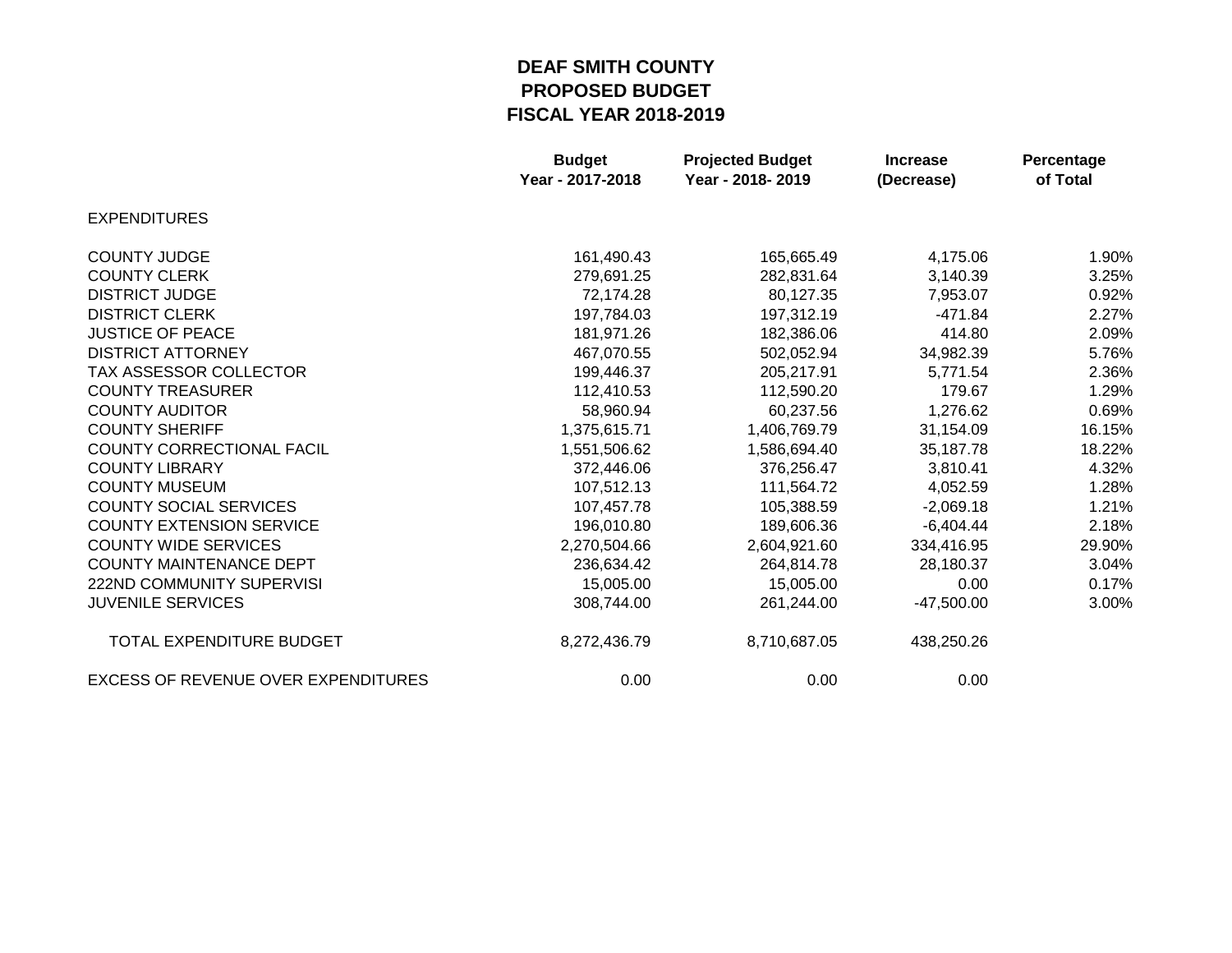|                                            | <b>Budget</b><br>Year - 2017-2018 | <b>Projected Budget</b><br>Year - 2018-2019 | <b>Increase</b><br>(Decrease) | Percentage<br>of Total |
|--------------------------------------------|-----------------------------------|---------------------------------------------|-------------------------------|------------------------|
| <b>ROAD &amp; BRIDGE OPERATING FUND</b>    |                                   |                                             |                               |                        |
| FROM PRIOR YEAR CARRYOVER                  | 0.00                              | $-42,000.00$                                | $-42,000.00$                  |                        |
| <b>TAX REVENUE</b>                         | 1,424,003.46                      | 1,434,211.14                                | 10,207.68                     | 92.32%                 |
| <b>OTHER REVENUE</b>                       | 77,700.00                         | 90,300.00                                   | 12,600.00                     | 5.81%                  |
| <b>REIMBURSED EXPENSES</b>                 | 6,000.00                          | 6,000.00                                    | 0.00                          | 0.39%                  |
| <b>INVESTMENT REVENUE</b>                  | 0.00                              | 0.00                                        | 0.00                          | 0.00%                  |
| <b>INTER FUND TRANSFERS</b>                | 65,500.00                         | 65,000.00                                   | $-500.00$                     | 4.18%                  |
| <b>TOTAL REVENUE</b>                       | 1,573,203.46                      | 1,553,511.14                                | -19,692.32                    |                        |
| <b>EXPENDITURES</b>                        |                                   |                                             |                               |                        |
| PRECINCT ONE                               | 400,336.93                        | 407,188.02                                  | 6,851.09                      | 25.52%                 |
| PRECINCT TWO                               | 397,866.73                        | 405,516.52                                  | 7,649.79                      | 25.42%                 |
| PRECINCT THREE                             | 357,674.95                        | 360,985.84                                  | 3,310.90                      | 22.63%                 |
| PRECINCT FOUR                              | 417,324.85                        | 421,820.75                                  | 4,495.90                      | 26.44%                 |
| <b>TOTAL EXPENDITURES</b>                  | 1,573,203.46                      | 1,595,511.14                                | 22,307.68                     |                        |
| <b>EXCESS OF REVENUE OVER EXPENDITURES</b> | 0.00                              | $-42,000.00$                                | $-42,000.00$                  |                        |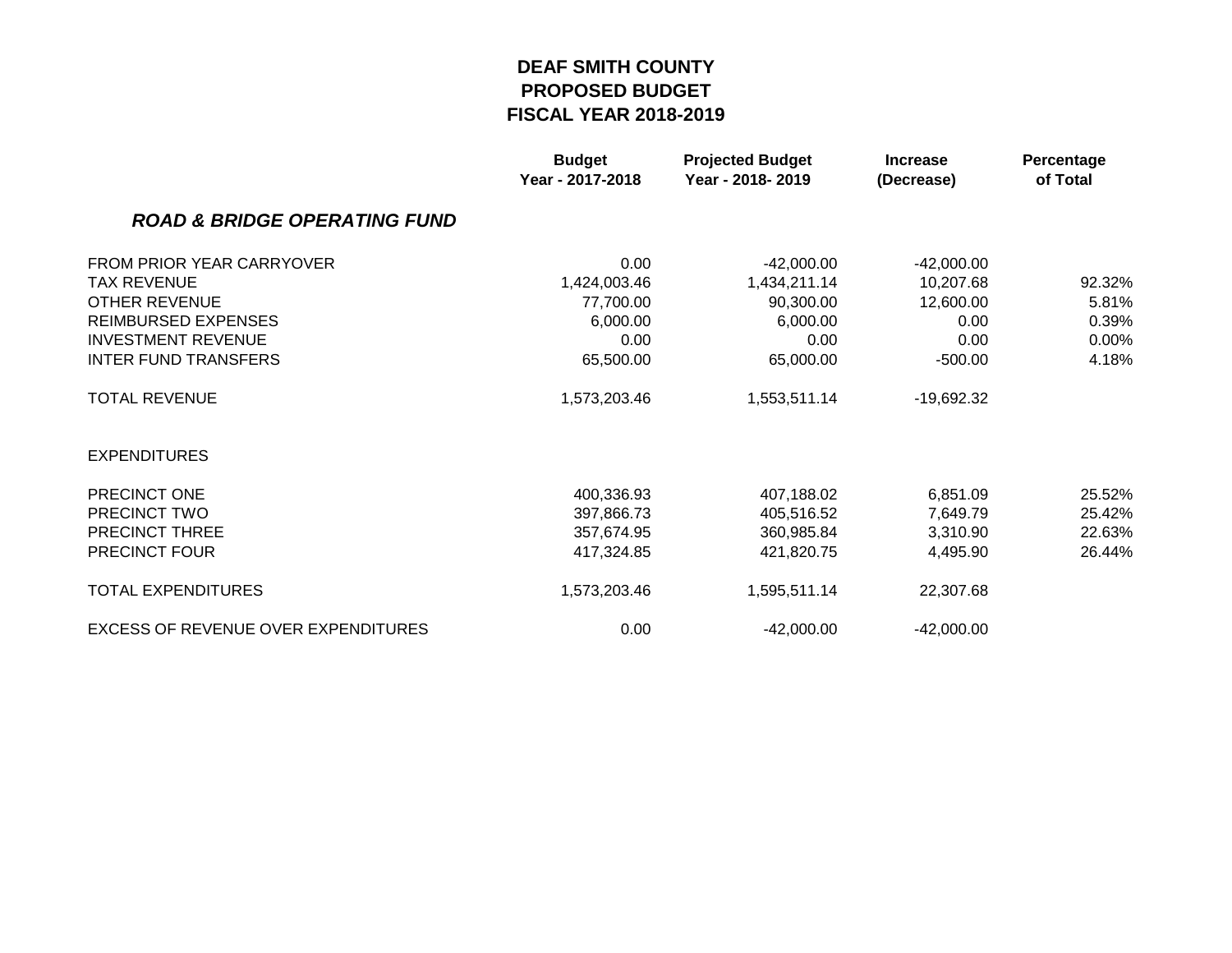|                                           | <b>Budget</b><br>Year - 2017-2018 | <b>Projected Budget</b><br>Year - 2018-2019 | <b>Increase</b><br>(Decrease) | Percentage<br>of Total |
|-------------------------------------------|-----------------------------------|---------------------------------------------|-------------------------------|------------------------|
| <b>ROAD &amp; BRIDGE MACHINE</b>          |                                   |                                             |                               |                        |
| <b>REVENUE</b>                            |                                   |                                             |                               |                        |
| <b>FUND BALANCE</b>                       | 114,588.00                        | 68,034.00                                   | $-46,554.00$                  |                        |
| <b>TAX REVENUE</b>                        | 555,070.21                        | 689,401.81                                  | 134,331.60                    |                        |
| <b>OTHER REVENUE</b>                      | 30,000.00                         | 30,000.00                                   | 0.00                          |                        |
| <b>INVESTMENT INCOME</b>                  | 0.00                              | 0.00                                        | 0.00                          |                        |
| <b>INTER FUND TRANSFERS</b>               | 0.00                              | 0.00                                        | 0.00                          |                        |
| <b>TOTAL REVENUE</b>                      | 699,658.21                        | 787,435.81                                  | 87,777.60                     |                        |
| <b>EXPENDITURES</b>                       |                                   |                                             |                               |                        |
| COUNTY WIDE SERVICES-GRADER SINKING FUND  | 0.00                              | 0.00                                        | 0.00                          |                        |
| COMBINED R&B-ROAD WORK ETC                | 435,070.21                        | 611,401.81                                  | 176,331.60                    |                        |
| PCT <sub>1</sub>                          | 53,275.00                         | 43,327.00                                   | $-9,948.00$                   |                        |
| PCT <sub>2</sub>                          | 71,170.00                         | 34,208.00                                   | $-36,962.00$                  |                        |
| PCT <sub>3</sub>                          | 80,143.00                         | 30,000.00                                   | $-50,143.00$                  |                        |
| PCT <sub>4</sub>                          | 30,000.00                         | 38,499.00                                   | 8,499.00                      |                        |
| <b>NOXIOUS WEED PCT 1</b>                 | 7,500.00                          | 7,500.00                                    | 0.00                          |                        |
| <b>NOXIOUS WEED PCT 2</b>                 | 7,500.00                          | 7,500.00                                    | 0.00                          |                        |
| <b>NOXIOUS WEED PCT 3</b>                 | 7,500.00                          | 7,500.00                                    | 0.00                          |                        |
| <b>NOXIOUS WEED PCT 4</b>                 | 7,500.00                          | 7,500.00                                    | 0.00                          |                        |
| <b>TOTAL EXPENDITURES</b>                 | 699,658.21                        | 787,435.81                                  | 87,777.60                     |                        |
| <b>EXCESS OF REVENUE OVER EXPENDITURE</b> | 0.00                              | 0.00                                        | 0.00                          |                        |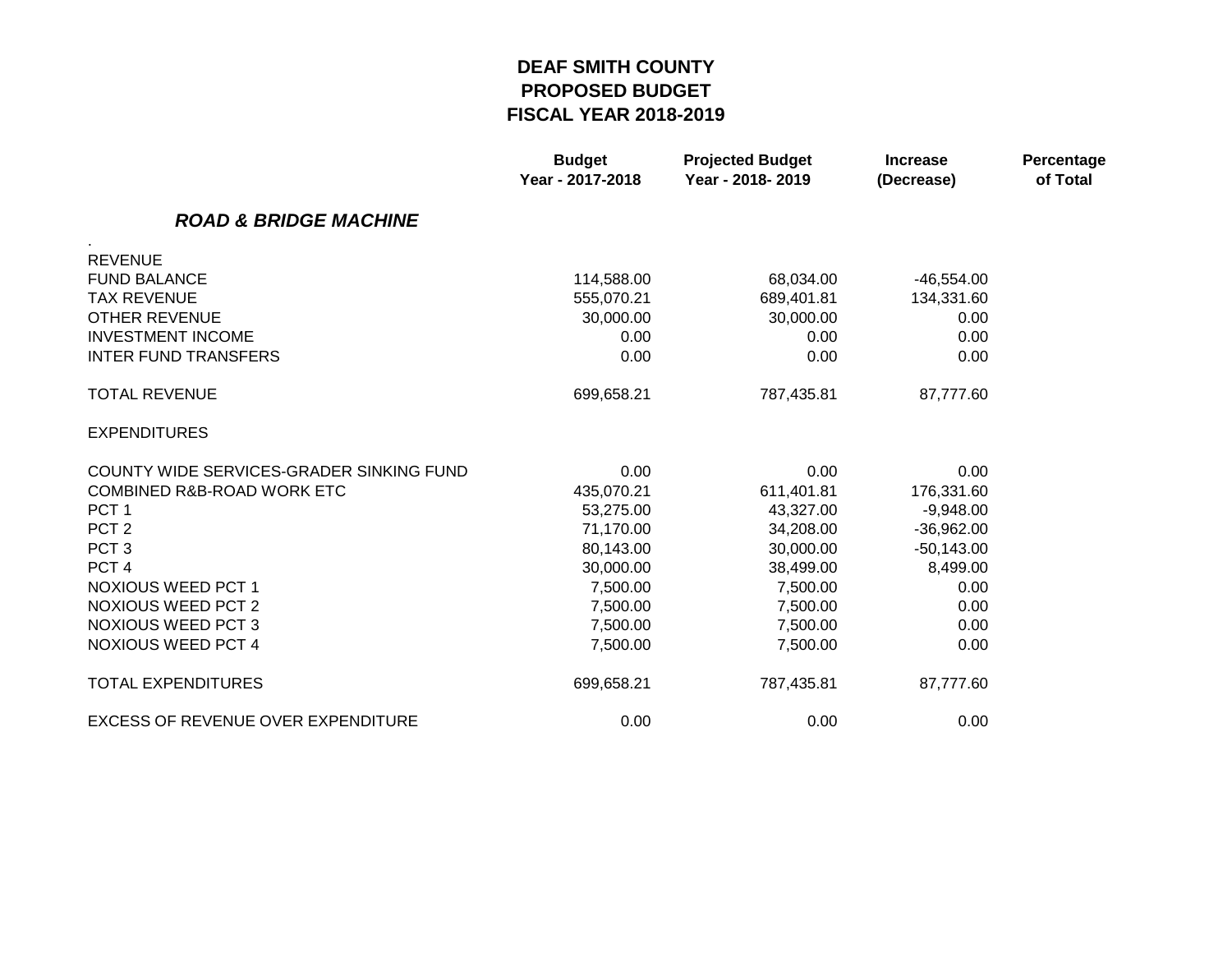|                                              | <b>Budget</b><br><b>Year - 2017</b> | <b>Projected Budget</b><br>Year | <b>NET CHANGE</b><br><b>IN BUDGET</b> |
|----------------------------------------------|-------------------------------------|---------------------------------|---------------------------------------|
| <b>GENERAL FUND</b>                          | 2018                                | 2018-2019                       | <b>INCREASE (DECREASE)</b>            |
| REVENUE ALLOCATED FROM PRIOR YEAR            |                                     |                                 |                                       |
| <b>CARRY OVER</b>                            | 0.00                                | 0.00                            | 0.00                                  |
| <b>TAX REVENUE</b>                           |                                     |                                 |                                       |
| 10-400-401   ADVALOREM TAXES                 | 5,733,087.33                        | 5,898,653.05                    | 165,565.72                            |
| 10-400-402   ETHANOL ACQUISITIONS LLC        | 0.00                                | 0.00                            | 0.00                                  |
| 10-400-403 I DELINQUENT ADVALOREM TAXE       | 90,000.00                           | 90,000.00                       | 0.00                                  |
| 10-400-405 I COUNTY SALES TAX                | 850,000.00                          | 875,000.00                      | 25,000.00                             |
| 10-400-406   BINGO TAX                       | 300.00                              | 300.00                          | 0.00                                  |
| 10-400-407   MIXED DRINK TAX                 | 12,000.00                           | 12,000.00                       | 0.00                                  |
| 10-400-408 I WIND ENERGY PROJECTS            | 300,000.00                          | 465,000.00                      | 165,000.00                            |
| <b>TAX REVENUE</b>                           | 6,985,387.33                        | 7,340,953.05                    | 355,565.72                            |
| <b>STATE CIVIL FEES</b>                      |                                     |                                 |                                       |
| 10-410-409 I CC-JUDICIAL CT SAL SUP FE       | 5,000.00                            | 5,000.00                        | 0.00                                  |
| 10-410-410   CC-BIRTH CERTIFICATE FEES       | 15,000.00                           | 20,000.00                       | 5,000.00                              |
| 10-410-411   CC-MARRIAGE LICENSE FEES        | 4,500.00                            | 3,000.00                        | (1,500.00)                            |
| 10-410-412   CC-INFORMAL MARRIAGE FEES       | 100.00                              | 100.00                          | 0.00                                  |
| 10-410-413   CC-INDIGENT LEGAL SERVICE       | 700.00                              | 700.00                          | 0.00                                  |
| 10-410-420 LJP-INDIGENT LEGAL SERVICE        | 1,000.00                            | 1,000.00                        | 0.00                                  |
| 10-410-450 I DC-INDIGENT LEGAL SERVICE       | 200.00                              | 200.00                          | 0.00                                  |
| 10-410-451 I DC-DIVORCE & FAMILY LAW         | 4,000.00                            | 4,000.00                        | 0.00                                  |
| 10-410-452 I DC-OTHER THAN FAMILY LAW        | 6,000.00                            | 7,000.00                        | 1,000.00                              |
| 10-410-460 CC-COURT OF CIVIL APPEALS FUNDING | 250.00                              | 250.00                          | 0.00                                  |
| 10-410-461 DC-COURT OF CIVIL APPEALS FUNDING | 750.00                              | 750.00                          | 0.00                                  |
| <b>STATE CIVIL FEES</b>                      | 37,500.00                           | 42,000.00                       | $\overline{4,}500.00$                 |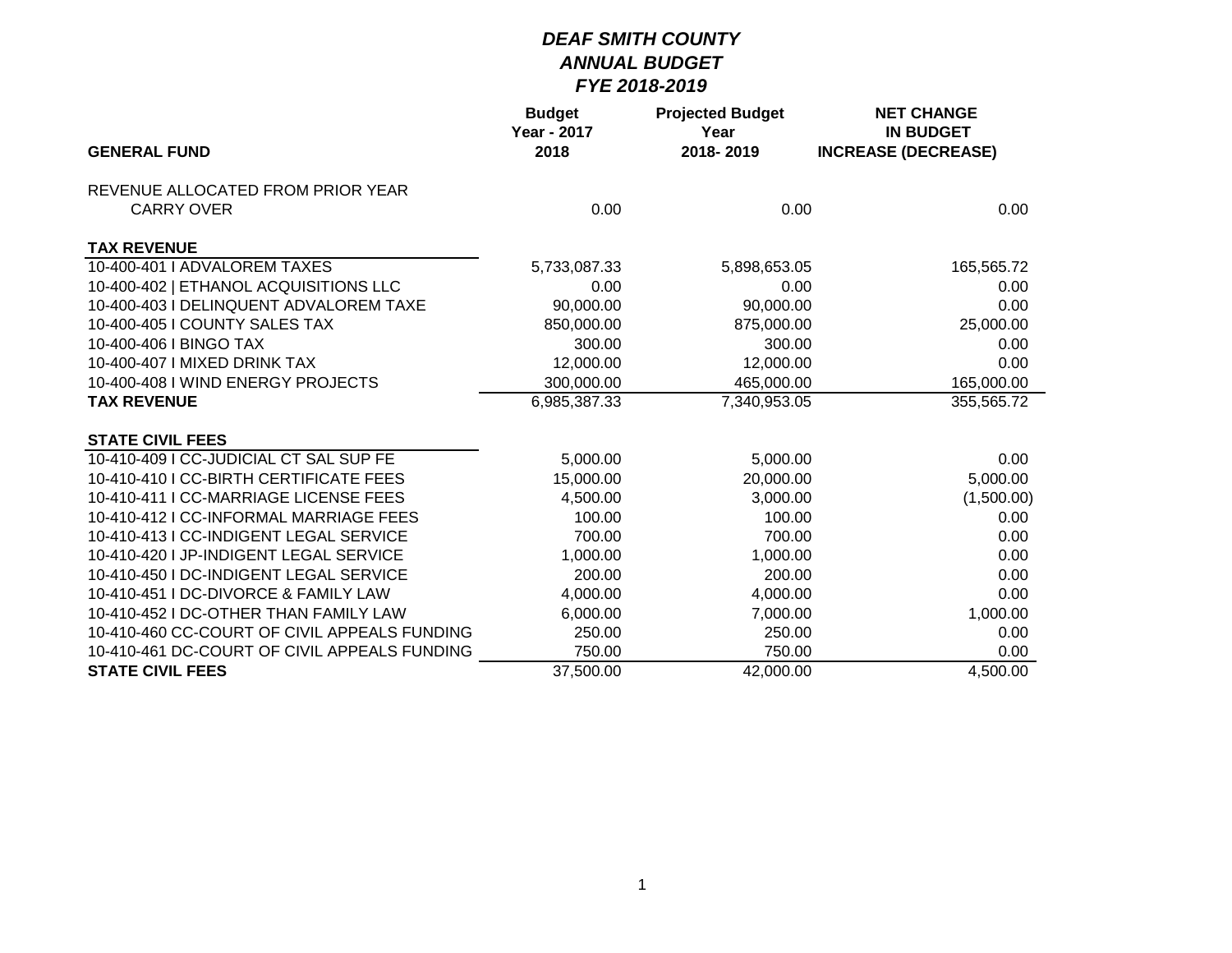|                                        | <b>Budget</b><br><b>Year - 2017</b> | <b>Projected Budget</b><br>Year | <b>NET CHANGE</b><br><b>IN BUDGET</b> |
|----------------------------------------|-------------------------------------|---------------------------------|---------------------------------------|
| <b>GENERAL FUND</b>                    | 2018                                | 2018-2019                       | <b>INCREASE (DECREASE)</b>            |
| <b>STATE CRIMINAL COSTS &amp; FEES</b> |                                     |                                 |                                       |
| 10-411-421 I JP-STATE TRAFFIC FINES    | 24,000.00                           | 26,000.00                       | 2,000.00                              |
| 10-411-422 I JP-EMS TRAUMA FUND-CHILD  | 2,000.00                            | 2,000.00                        | 0.00                                  |
| 10-411-423 I JP-JUVENILE DIVERSION     | 2,000.00                            | 2,500.00                        | 500.00                                |
| 10-411-424 I JP-PEACE OFFICER-DPS FEES | 13,000.00                           | 15,000.00                       | 2,000.00                              |
| 10-411-425   JP-FAILURE TO APPEAR FEES | 50.00                               | 50.00                           | 0.00                                  |
| 10-411-426   JP-LEO                    | 50.00                               | 50.00                           | 0.00                                  |
| 10-411-427   JP-LEM                    | 50.00                               | 50.00                           | 0.00                                  |
| 10-411-430 I JP-TX PK & WILDLIFE ARRES | 1,000.00                            | 1,000.00                        | 0.00                                  |
| 10-411-432 I JP-GENERAL REVENUE        | 4,000.00                            | 5,000.00                        | 1,000.00                              |
| 10-411-433 I JP-CDL SERIOUS OFFENSE    | 100.00                              | 100.00                          | 0.00                                  |
| 10-411-434 I JP-COMPREHENSIVE REHAB    | 50.00                               | 50.00                           | 0.00                                  |
| 10-411-441 I JP-MOTOR CARRIER OVERWEIG | 0.00                                | 0.00                            | 0.00                                  |
| 10-411-442 I JP-COMPTROLLER            | 17,000.00                           | 15,000.00                       | (2,000.00)                            |
| 10-411-528 I JP-CRIMINAL JUSTICE       | 100.00                              | 100.00                          | 0.00                                  |
| 10-411-529 I CC-CRIMINAL JUSTICE       | 50.00                               | 50.00                           | 0.00                                  |
| 10-411-530 I DC-CRIMINAL JUSTICE       | 50.00                               | 50.00                           | 0.00                                  |
| 10-411-533 I JP-JUDICIAL CT PERSONNEL  | 50.00                               | 50.00                           | 0.00                                  |
| 10-411-534 I DC-JUDICIAL CT PERSONNEL  | 1,000.00                            | 1,000.00                        | 0.00                                  |
| 10-411-535   CC-JUDICIAL CT PERSONNEL  | 50.00                               | 50.00                           | 0.00                                  |
| 10-411-539 I JP-VICTIMS OF CRIME       | 250.00                              | 250.00                          | 0.00                                  |
| 10-411-540 I DC-VICTIMS OF CRIME       | 300.00                              | 300.00                          | 0.00                                  |
| 10-411-541 I CC-VICTIMS OF CRIME       | 50.00                               | 50.00                           | 0.00                                  |
| 10-411-544 I JP-FUGITIVE APPREHENSION  | 100.00                              | 100.00                          | 0.00                                  |
| 10-411-545 I DC-FUGITIVE APPREHENSION  | 50.00                               | 50.00                           | 0.00                                  |
| 10-411-546 I CC-FUGITIVE APPREHENSION  | 50.00                               | 50.00                           | 0.00                                  |
| 10-411-549 I JP-CONSOLIDATED COURT COS | 50,000.00                           | 57,000.00                       | 7,000.00                              |
| 10-411-550 I DC-CONSOLIDATED COURT COS | 10,000.00                           | 11,000.00                       | 1,000.00                              |
| 10-411-551 I CC-CONSOLIDATED COURT COS | 20,000.00                           | 21,000.00                       | 1,000.00                              |
| 10-411-554 I JP-JUVENILE CRIME & DELQ  | 50.00                               | 50.00                           | 0.00                                  |
| 10-411-555 I DC-JUVENILE CRIME & DELQ  | 50.00                               | 50.00                           | 0.00                                  |
| 10-411-556 I CC-JUVENILE CRIME & DELQ  | 50.00                               | 50.00                           | 0.00                                  |
| 10-411-559 I JP-CORRECTIONAL MGMT INST | 50.00                               | 50.00                           | 0.00                                  |
| 10-411-560 I DC-CORRECTIONAL MGMT INST | 50.00                               | 50.00                           | 0.00                                  |
| 10-411-561 I CC-CORRECTIONAL MGMT INST | 50.00                               | 50.00                           | 0.00                                  |
| 10-411-563 I JP-TIME PAYMENT           | 500.00                              | 50.00                           | (450.00)                              |
| 10-411-564 I DC-TIME PAYMENT           | 1,500.00                            | 1,500.00                        | 0.00                                  |
| 10-411-565 I CC-TIME PAYMENT           | 3,000.00                            | 3,000.00<br>$\overline{2}$      | 0.00                                  |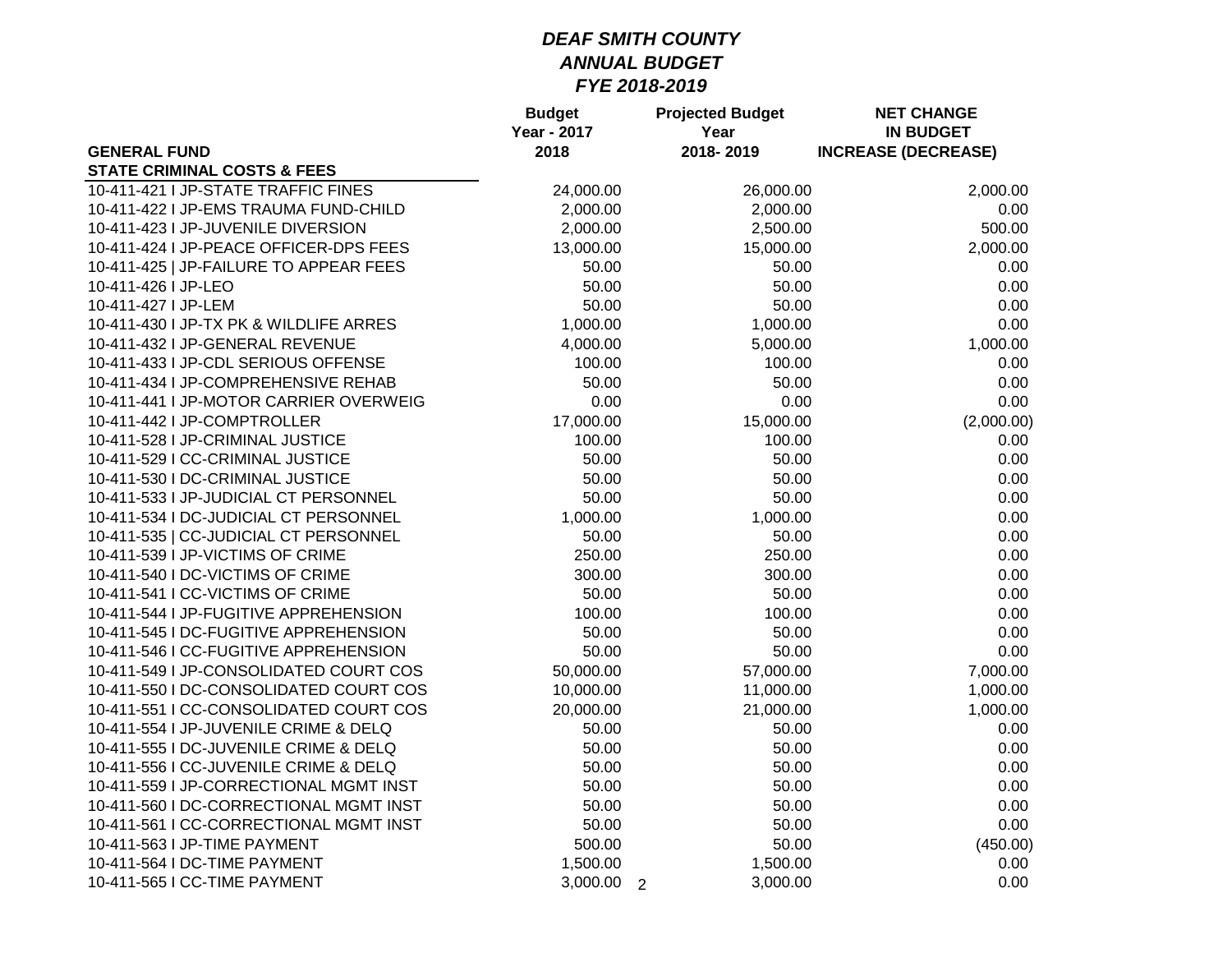|                                        | <b>Budget</b> | <b>Projected Budget</b> | <b>NET CHANGE</b>          |
|----------------------------------------|---------------|-------------------------|----------------------------|
|                                        | Year - 2017   | Year                    | <b>IN BUDGET</b>           |
| <b>GENERAL FUND</b>                    | 2018          | 2018-2019               | <b>INCREASE (DECREASE)</b> |
| 10-411-651 I CC-ABUSED CHILDREN        | 3,000.00      | 3,000.00                | 0.00                       |
| 10-411-652   CC-JUDICIAL EDUCATION     | 0.00          | 0.00                    | 0.00                       |
| 10-411-653 I CC-JUDICIAL CT SAL SUP FE | 22,000.00     | 22,000.00               | 0.00                       |
| 10-411-656 I SO-BAIL BOND FEE          | 5,000.00      | 1,000.00                | (4,000.00)                 |
| 10-411-657 I DRUG COURT FEE-JP         | 0.00          | 0.00                    | 0.00                       |
| 10-411-658 I DRUG COURT FEE-CC         | 6,000.00      | 6,000.00                | 0.00                       |
| 10-411-659 I DRUG COURT FEE-DC         | 1,500.00      | 1,500.00                | 0.00                       |
| 10-411-660 I FAIR DEFENSE FEE - CC     | 500.00        | 500.00                  | 0.00                       |
| 10-411-661   FAIR DEFENSE FEE - JP     | 0.00          | 0.00                    | 0.00                       |
| 10-411-662   FAIR DEFENSE FEE - DC     | 0.00          | 0.00                    | 0.00                       |
| 10-411-663   FAMILY TRUST FEE - DC     | 1,500.00      | 2,000.00                | 500.00                     |
| 10-411-664 I INDIGENT DEFENSE FEE - JP | 2,000.00      | 2,000.00                | 0.00                       |
| 10-411-665 I INDIGENT DEFENSE FEE - CC | 100.00        | 100.00                  | 0.00                       |
| 10-411-666 I INDIGENT DEFENSE FEE - DC | 500.00        | 1,000.00                | 500.00                     |
| 10-411-667 LJURY SERVICE FEE - JP      | 5,000.00      | 5,000.00                | 0.00                       |
| 10-411-668 I JURY SERVICE FEE - CC     | 700.00        | 1,000.00                | 300.00                     |
| 10-411-669 I JURY SERVICE FEE - DC     | 0.00          | 0.00                    | 0.00                       |
| <b>STATE CRIMINAL COSTS &amp; FEES</b> | 198,500.00    | 207,850.00              | 9,350.00                   |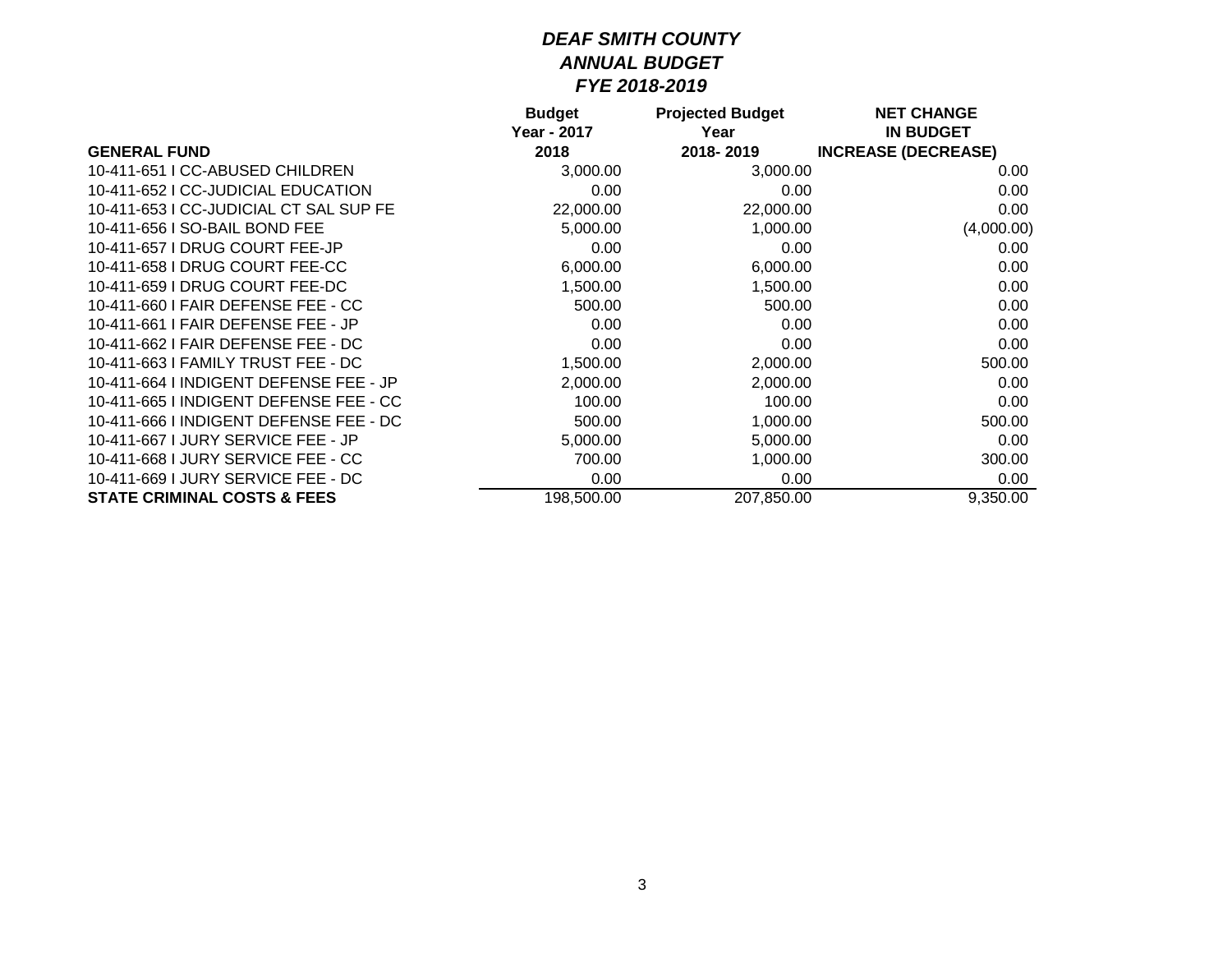| <b>GENERAL FUND</b>                    | <b>Budget</b><br><b>Year - 2017</b><br>2018 | <b>Projected Budget</b><br>Year<br>2018-2019 | <b>NET CHANGE</b><br><b>IN BUDGET</b><br><b>INCREASE (DECREASE)</b> |
|----------------------------------------|---------------------------------------------|----------------------------------------------|---------------------------------------------------------------------|
|                                        |                                             |                                              |                                                                     |
| <b>FEES OF OFFICE</b>                  |                                             |                                              |                                                                     |
| 10-420-320 I COUNTY JUDGE-FEES OF OFFI | 250.00                                      | 250.00                                       | 0.00                                                                |
| 10-420-325 I DISTRICT ATTY-FEES OF OFF | 5,500.00                                    | 6,000.00                                     | 500.00                                                              |
| 10-420-330 I SO-INMATE TRANSPORTATION  | 0.00                                        | 0.00                                         | 0.00                                                                |
| 10-420-331 I SO-WORK RELEASE           | 3,000.00                                    | 0.00                                         | (3,000.00)                                                          |
| 10-420-332 I SO-HPD ARREST FEES        | 33,000.00                                   | 30,000.00                                    | (3,000.00)                                                          |
| 10-420-333 I SO-DPS ARREST FEES        | 10,000.00                                   | 9,000.00                                     | (1,000.00)                                                          |
| 10-420-334 I SHERIFF-OTHER FEES OF OFF | 28,000.00                                   | 35,000.00                                    | 7,000.00                                                            |
| 10-420-339 I DISTRICT CLERK-FEES OF OF | 4,000.00                                    | 3,000.00                                     | (1,000.00)                                                          |
| 10-420-520 I JUSTICE OF PEACE-FEES OF  | 0.00                                        | 0.00                                         | 0.00                                                                |
| 10-420-521 I JP-ADMINISTRATIVE FEE     | 26,000.00                                   | 34,000.00                                    | 8,000.00                                                            |
| 10-420-522 I JP-JUSTICE CIVIL FEES     | 5,000.00                                    | 6,000.00                                     | 1,000.00                                                            |
| 10-420-523 I JP-TFC                    | 2,000.00                                    | 2,000.00                                     | 0.00                                                                |
| 10-420-524 I JP-OMNI COUNTY            | 1,000.00                                    | 1,000.00                                     | 0.00                                                                |
| 10-420-580 I TIME PAY-COUNTY           | 0.00                                        | 0.00                                         | 0.00                                                                |
| 10-420-583 I CC-PRES. OF VITAL STATIST | 100.00                                      | 0.00                                         | (100.00)                                                            |
| 10-420-585 I CC-COURT REPORTER FEES    | 100.00                                      | 0.00                                         | (100.00)                                                            |
| 10-420-638 I COUNTY CLERK-PROBATE FEES | 0.00                                        | 0.00                                         | 0.00                                                                |
| 10-420-639 I COUNTY CLERK-FEES OF OFFI | 108,000.00                                  | 108,000.00                                   | 0.00                                                                |
| 10-420-640   CC-TRIAL FEES             | 200.00                                      | 500.00                                       | 300.00                                                              |
| 10-420-641 I COURT REPORTER FEES       | 900.00                                      | 1,000.00                                     | 100.00                                                              |
| 10-420-650 I E FILING FEE - DC         | 6,000.00                                    | 6,000.00                                     | 0.00                                                                |
| 10-450-651 I E FILING - CC             | 1,500.00                                    | 1,500.00                                     | 0.00                                                                |
| 10-420-660 I TAX ASSESSOR-OSF          | 52,000.00                                   | 55,000.00                                    | 3,000.00                                                            |
| 10-420-661 I TAX ASSESSOR-TITLES       | 24,000.00                                   | 24,000.00                                    | 0.00                                                                |
| 10-420-662 I TAX ASSESSOR-MV SALES     | 140,000.00                                  | 150,000.00                                   | 10,000.00                                                           |
| 10-420-663 I TAX ASSESSOR-PARKS & WILD | 0.00                                        | 0.00                                         | 0.00                                                                |
| 10-420-664 I TAX ASSESSOR-NOTARY       | 200.00                                      | 200.00                                       | 0.00                                                                |
| 10-420-665 I TAX ASSESSOR-RET. CK FEE  | 300.00                                      | 200.00                                       | (100.00)                                                            |
| 10-420-666 I LIQUOR PERMITS            | 2,000.00                                    | 2,000.00                                     | 0.00                                                                |
| 10-420-670   DC-CIVIL FEES             | 20,000.00                                   | 19,000.00                                    | (1,000.00)                                                          |
| 10-420-671 I DC-CRIMINAL FEES          | 2,500.00                                    | 2,500.00                                     | 0.00                                                                |
| 10-420-672   DC-PUBLICATION            | 500.00                                      | 500.00                                       | 0.00                                                                |
| 10-420-673 I DC-STENOGRAPH             | 2,200.00                                    | 2,000.00                                     | (200.00)                                                            |
| 10-420-674 I DC-JURY FEES              | 500.00                                      | 500.00                                       | 0.00                                                                |
| 10-420-675 I DC-MISCELLANEOUS REVENUE  | 13,000.00                                   | 15,000.00                                    | 2,000.00                                                            |
| <b>FEES OF OFFICE</b>                  | 491,750.00<br>$\overline{4}$                | 514,150.00                                   | 22,400.00                                                           |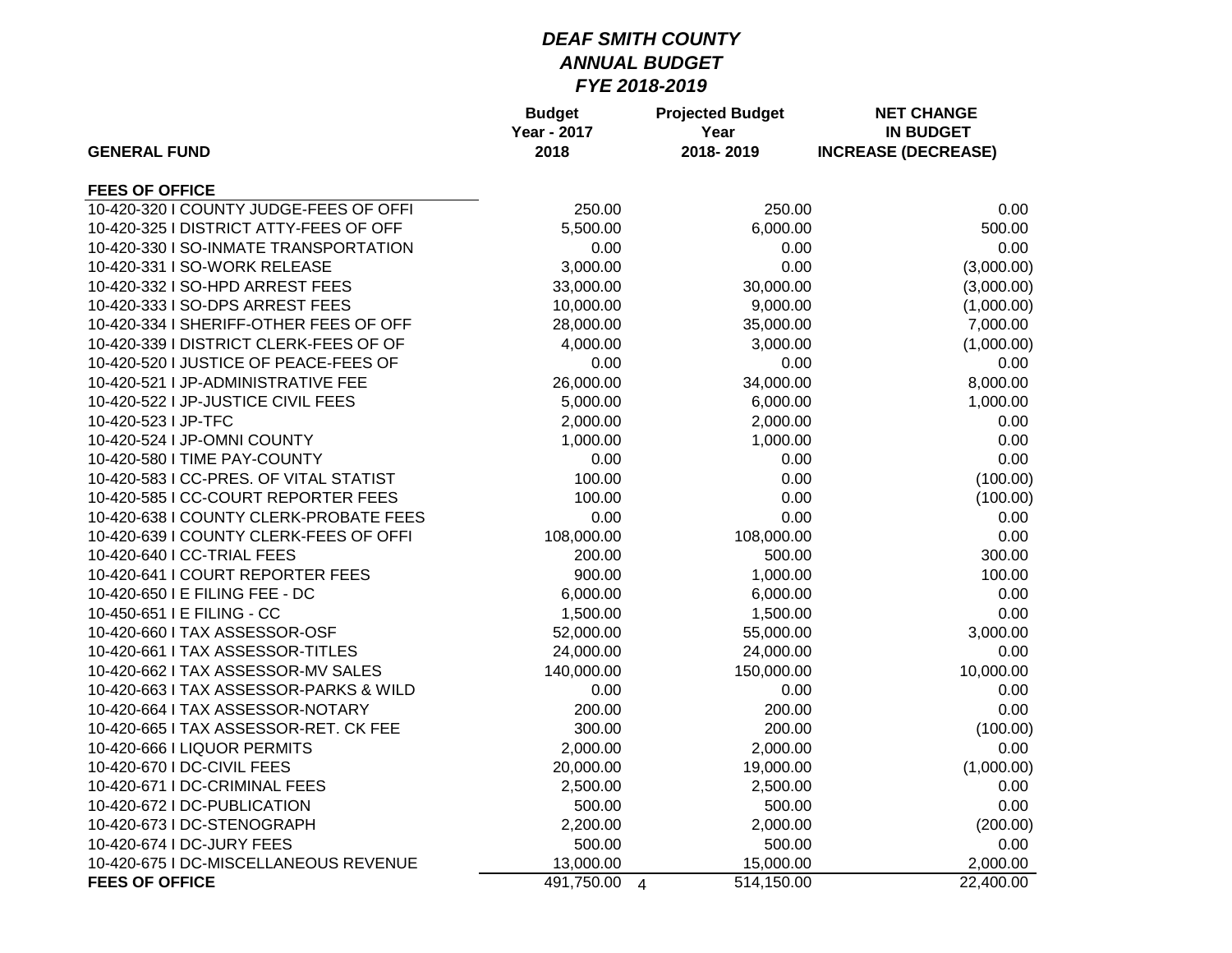| <b>GENERAL FUND</b>                       | <b>Budget</b><br><b>Year - 2017</b><br>2018 | <b>Projected Budget</b><br>Year<br>2018-2019 | <b>NET CHANGE</b><br><b>IN BUDGET</b><br><b>INCREASE (DECREASE)</b> |
|-------------------------------------------|---------------------------------------------|----------------------------------------------|---------------------------------------------------------------------|
|                                           |                                             |                                              |                                                                     |
| <b>REVENUE FROM FINES</b>                 |                                             |                                              |                                                                     |
| 10-440-350 I STATE PRISONER HOUSING       | 0.00                                        | 0.00                                         | 0.00                                                                |
| 10-440-501 I JP-FINES                     | 130,000.00                                  | 150,000.00                                   | 20,000.00                                                           |
| 10-440-502 I DC-FINES                     | 53,000.00                                   | 50,000.00                                    | (3,000.00)                                                          |
| 10-440-503 I CC-FINES                     | 30,000.00                                   | 35,000.00                                    | 5,000.00                                                            |
| <b>REVENUE FROM FINES</b>                 | 213,000.00                                  | 235,000.00                                   | 22,000.00                                                           |
| <b>STATE FUNDING &amp; ALLOWANCE</b>      |                                             |                                              |                                                                     |
| 10-450-300 I STATE PRISONER HOUSING       | 0.00                                        | 0.00                                         | 0.00                                                                |
| 10-450-303 I ST COMPROLLER-SO OFFICER     | 0.00                                        | 0.00                                         | 0.00                                                                |
| 10-450-304   STATE INMATE TRANSPORTATI    | 10,000.00                                   | 10,000.00                                    | 0.00                                                                |
| 10-450-305 I SCAAP FUNDING                | 7,544.00                                    | 7,544.00                                     | 0.00                                                                |
| 10-450-306 I COUNTY COURTS JUDGES SALA    | 25,200.00                                   | 25,200.00                                    | 0.00                                                                |
| 10-450-307 I DPS SALARY SUPPLEMENT        | 19,180.46                                   | 20,790.00                                    | 1,609.54                                                            |
| 10-450-309 I TX INDIGENT DEFENSE GRANT    | 20,000.00                                   | 20,000.00                                    | 0.00                                                                |
| 10-450-313 I CDA SALARY SUPPLEMENT        | 31,675.00                                   | 39,000.00                                    | 7,325.00                                                            |
| 10-450-318 I COMPT. JUDICIARY EXCESS F    | 0.00                                        | 0.00                                         | 0.00                                                                |
| <b>STATE FUNDING &amp; ALLOWANCE</b>      | 113,599.46                                  | 122,534.00                                   | 8,934.54                                                            |
| <b>OTHER COUNTY REVENUES</b>              |                                             |                                              |                                                                     |
| 10-480-366 I DILINQ. TAX ATTY FEES REC    | 0.00                                        | 0.00                                         | 0.00                                                                |
| 10-480-370 I JAIL PHONES                  | 22,000.00                                   | 20,000.00                                    | (2,000.00)                                                          |
| 10-480-371 I LIBRARY COPIER               | 2,000.00                                    | 1,500.00                                     | (500.00)                                                            |
| 10-480-372 I ESTRAY                       | 0.00                                        | 0.00                                         | 0.00                                                                |
| 10-480-375 I JAIL FEES-CITY OF HFD        | 120,000.00                                  | 108,000.00                                   | (12,000.00)                                                         |
| 10-480-376   RENTAL INCOME                | 3,000.00                                    | 3,000.00                                     | 0.00                                                                |
| 10-480-378 I ELECTION EXPENSE REIMBURS    | 0.00                                        | 0.00                                         | 0.00                                                                |
| 10-480-379 I MISCELLANEOUS REVENUE        | 20,000.00                                   | 20,000.00                                    | 0.00                                                                |
| 10-480-381   222ND EXPENSE REIMBURSEME    | 30,000.00                                   | 25,000.00                                    | (5,000.00)                                                          |
| 10-480-382 I CK COLL SALARY REIMBURSEMENT | 0.00                                        | 0.00                                         | 0.00                                                                |
| 10-480-690   INSURANCE REIMBURSEMENT      | 0.00                                        | 0.00                                         | 0.00                                                                |
| 10-480-699   EXPENSE REIMBURSEMENT        | 10,000.00                                   | 10,000.00                                    | 0.00                                                                |
| OTHER COUNTY REVENUES                     | 207,000.00                                  | 187,500.00                                   | (19,500.00)                                                         |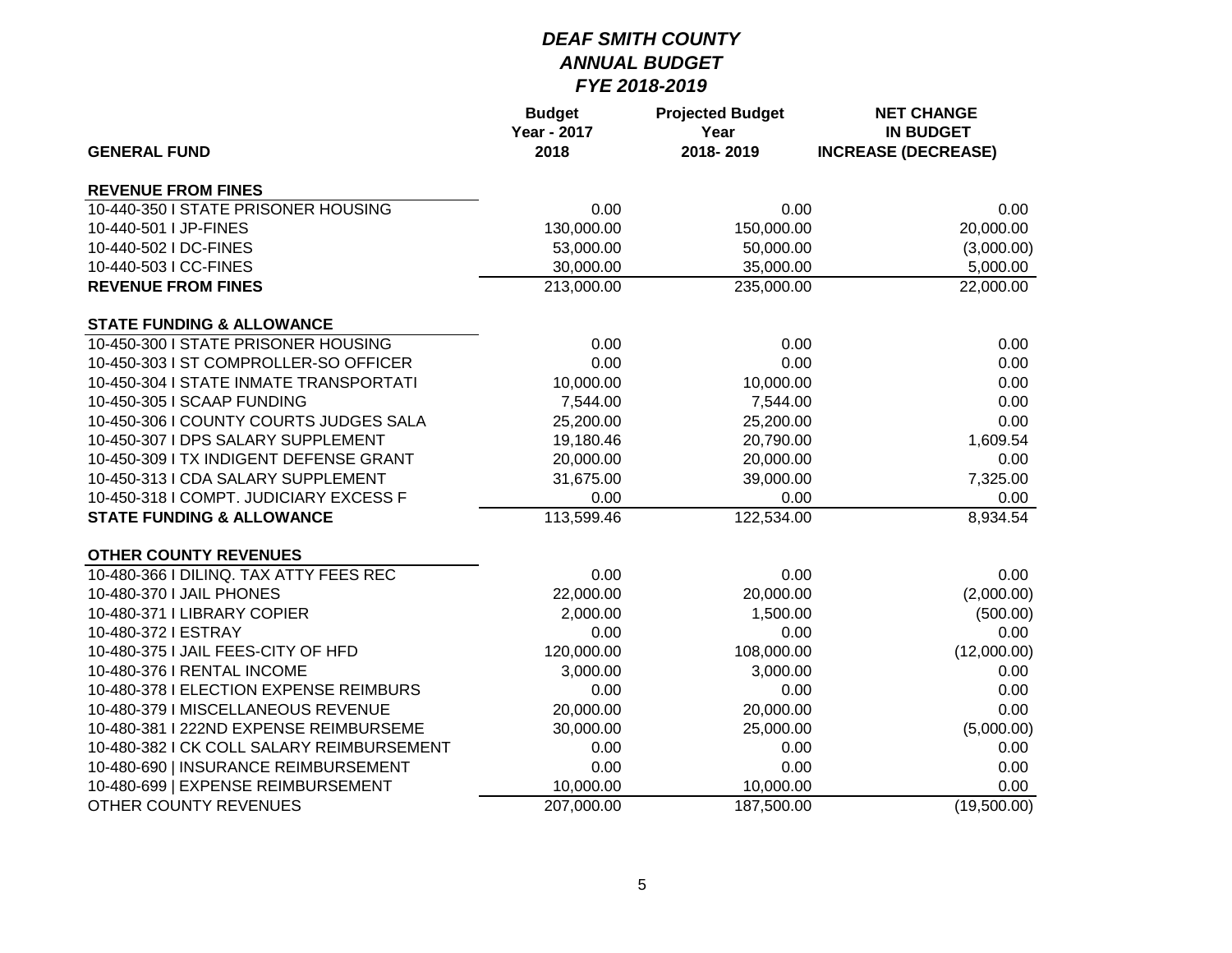|                                       | <b>Budget</b> | <b>Projected Budget</b> | <b>NET CHANGE</b>          |
|---------------------------------------|---------------|-------------------------|----------------------------|
|                                       | Year - 2017   | Year                    | <b>IN BUDGET</b>           |
| <b>GENERAL FUND</b>                   | 2018          | 2018-2019               | <b>INCREASE (DECREASE)</b> |
| <b>INVESTMENT REVENUE</b>             |               |                         |                            |
| 10-490-490 LINTEREST INCOME           | 25,000.00     | 60,000.00               | 35,000.00                  |
| 10-490-491 LINTEREST INCOME-COUNTY CL | 100.00        | 100.00                  | 0.00                       |
| 10-490-492   INTEREST INCOME-DISTRICT | 100.00        | 100.00                  | 0.00                       |
| 10-490-493 LINTEREST INCOME-TAX ASSES | 300.00        | 300.00                  | 0.00                       |
| 10-490-494 LINTEREST INCOME-SHERIFF   | 200.00        | 200.00                  | 0.00                       |
| 10-490-495 LINTEREST INCOME-JUSTICE O | 0.00          | 0.00                    | 0.00                       |
| 10-490-499 LEINANCING OF EQUIPMENT    | 0.00          | 0.00                    | 0.00                       |
| <b>INVESTMENT REVENUE</b>             | 25,700.00     | 60,700.00               | 35,000.00                  |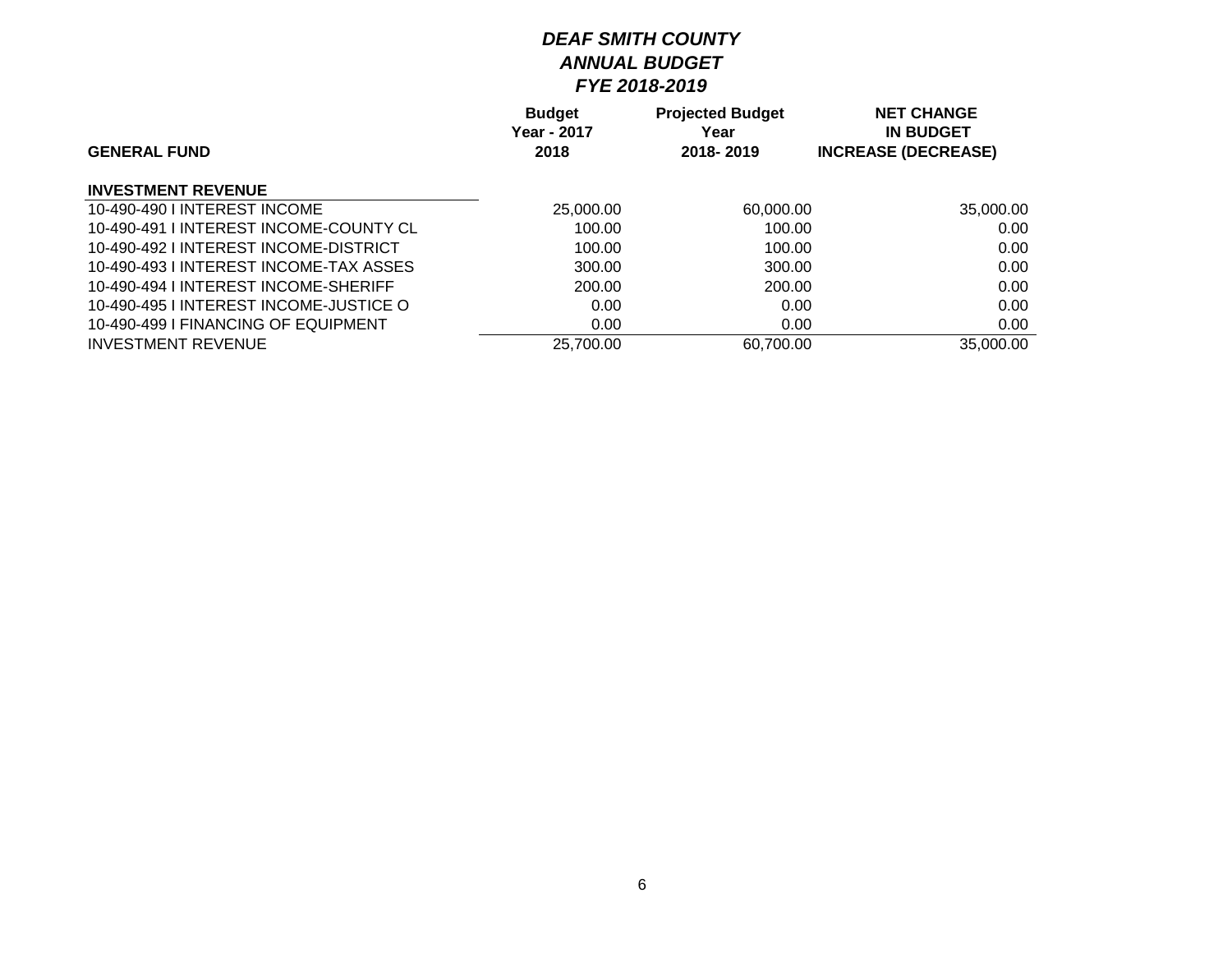|                                            | <b>Budget</b>       | <b>Projected Budget</b> | <b>NET CHANGE</b>                              |
|--------------------------------------------|---------------------|-------------------------|------------------------------------------------|
| <b>GENERAL FUND</b>                        | Year - 2017<br>2018 | Year<br>2018-2019       | <b>IN BUDGET</b><br><b>INCREASE (DECREASE)</b> |
| <b>COUNTY JUDGE</b>                        |                     |                         |                                                |
| 10-501-700 E ELECTED OFFICIAL SALARY       | 83,098.05           | 84,834.99               | 1,736.94                                       |
| 10-501-703 E PERSONNEL SALARIES            | 31,402.86           | 32,299.95               | 897.09                                         |
| 10-501-708 E ACTING JUDGE                  | 0.00                | 0.00                    | 0.00                                           |
| 10-501-710 E FICA TAXES                    | 8,759.32            | 8,960.82                | 201.50                                         |
| 10-501-711 E TCDRS RETIREMENT EXPENSE      | 12,801.20           | 12,439.73               | $-361.47$                                      |
| 10-501-713 E SEC 125 CAFETERIA PLAN        | 0.00                | 0.00                    | 0.00                                           |
| 10-501-714 E HEALTH CARE PLAN              | 8,280.00            | 8,280.00                | 0.00                                           |
| 10-501-718 E EMPLOYEE TRAVEL ETC           | 2,350.00            | 2,350.00                | 0.00                                           |
| 10-501-721 E ASSOCIATION DUES              | 300.00              | 500.00                  | 200.00                                         |
| 10-501-731 E CONFERENCE FEES & SEMINAR     | 1,640.00            | 3,000.00                | 1,360.00                                       |
| 10-501-732 E CONTINUING ED-PROBATE ED FEES | 2,000.00            | 2,000.00                | 0.00                                           |
| 10-501-756 E TECHNOLOGY EQUIPMENT          | 2,000.00            | 2,000.00                | 0.00                                           |
| 10-501-774 E MAINTENANCE, EQUIPMENT ET     | 3,000.00            | 3,000.00                | 0.00                                           |
| 10-501-785 E PRINTING, RECORDS, SUPPLI     | 2,150.00            | 3,000.00                | 850.00                                         |
| 10-501-789 E MISCELLANEOUS EXPENSE         | 709.00              | 1,000.00                | 291.00                                         |
| 10-501-821 E TELEPHONE                     | 2,000.00            | 2,000.00                | 0.00                                           |
| 10-501-892 E REIMBURSED TRAVEL             | 1,000.00            | 0.00                    | $-1,000.00$                                    |
| <b>COUNTY JUDGE</b>                        | 161,490.43          | 165,665.49              | 4,175.06                                       |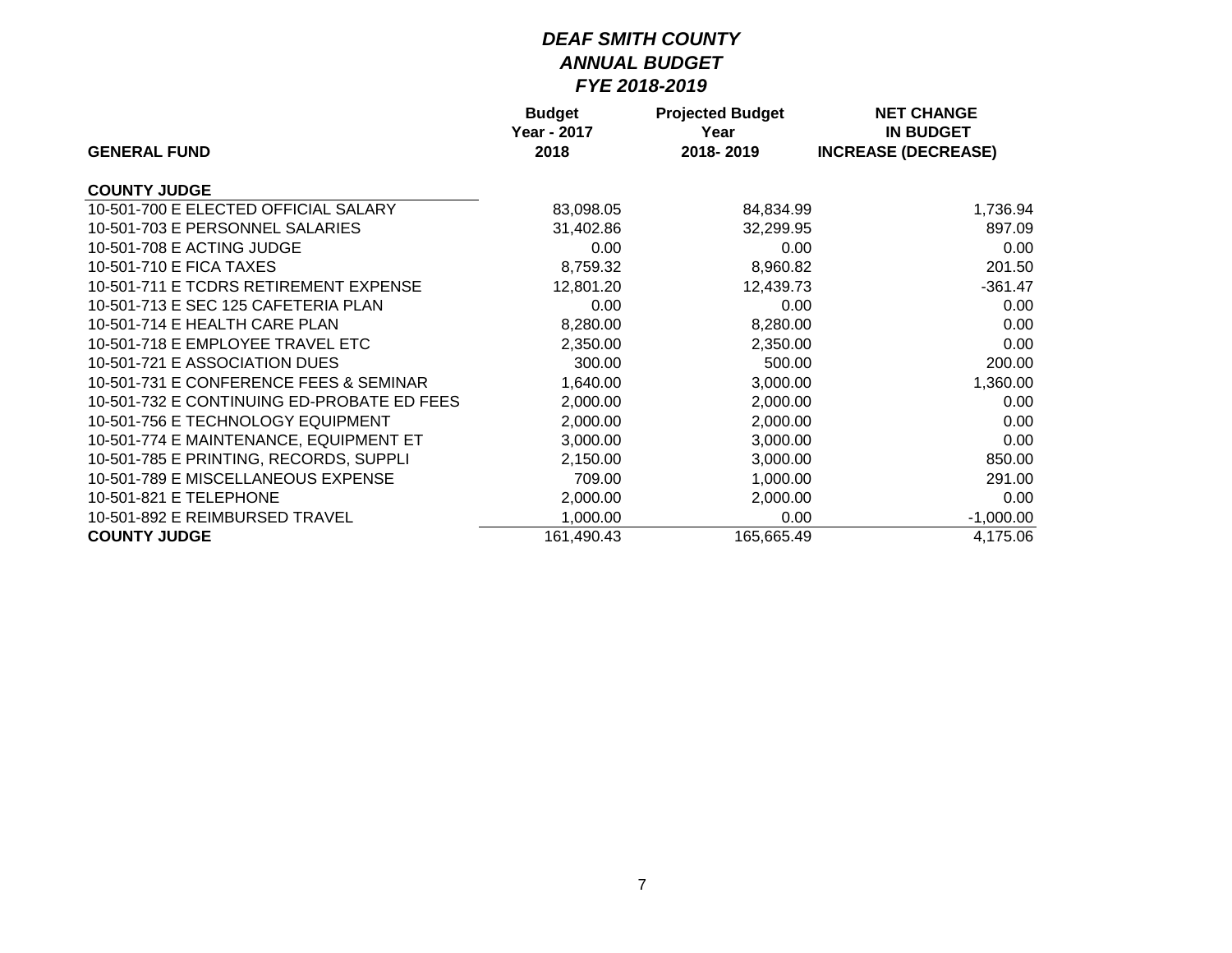|                                            | <b>Budget</b>       | <b>Projected Budget</b> | <b>NET CHANGE</b>                              |
|--------------------------------------------|---------------------|-------------------------|------------------------------------------------|
| <b>GENERAL FUND</b>                        | Year - 2017<br>2018 | Year<br>2018-2019       | <b>IN BUDGET</b><br><b>INCREASE (DECREASE)</b> |
|                                            |                     |                         |                                                |
| <b>COUNTY CLERK</b>                        |                     |                         |                                                |
| 10-505-700 E ELECTED OFFICIAL SALARY       | 47,667.70           | 49,182.93               | 1,515.23                                       |
| 10-505-703 E PERSONNEL SALARIES            | 143,889.35          | 148,388.42              | 4,499.07                                       |
| 10-505-710 E FICA TAXES                    | 14,654.12           | 15,114.21               | 460.09                                         |
| 10-505-711 E TCDRS RETIREMENT EXPENSE      | 21,416.08           | 20,982.08               | $-434.00$                                      |
| 10-505-713 E SEC 125 CAFETERIA PLAN        | 144.00              | 144.00                  | 0.00                                           |
| 10-505-714 E HEALTH CARE PLAN              | 24,840.00           | 24,840.00               | 0.00                                           |
| 10-505-721 E ASSOCIATION DUES              | 125.00              | 125.00                  | 0.00                                           |
| 10-505-727 E BUILDING REP & MAINT          | 0.00                | 0.00                    | 0.00                                           |
| 10-505-731 E CONFERENCE FEES & SEMINAR     | 4,300.00            | 6,100.00                | 1,800.00                                       |
| 10-505-732 E CONTINUING ED-PROBATE ED FEES | 0.00                | 0.00                    | 0.00                                           |
| 10-505-755 E CAPITAL EQUIPMENT             | 5,400.00            | 500.00                  | $-4,900.00$                                    |
| 10-505-756 E TECHNOLOGY EQUIPMENT          | 0.00                | 2,000.00                | 2,000.00                                       |
| 10-505-774 E MAINTENANCE, EQUIPMENT ET     | 1,200.00            | 1,200.00                | 0.00                                           |
| 10-505-785 E PRINTING, RECORDS, SUPPLI     | 7,000.00            | 7,000.00                | 0.00                                           |
| 10-505-789 E MISCELLANEOUS EXPENSE         | 95.00               | 95.00                   | 0.00                                           |
| 10-505-821 E TELEPHONE                     | 2,160.00            | 2,160.00                | 0.00                                           |
| 10-505-840 E VITAL STATISTICS              | 5,000.00            | 5,000.00                | 0.00                                           |
| 10-505-892 E REIMBURSED TRAVEL             | 1,800.00            | 0.00                    | $-1,800.00$                                    |
| <b>COUNTY CLERK</b>                        | 279,691.25          | 282,831.64              | 3,140.39                                       |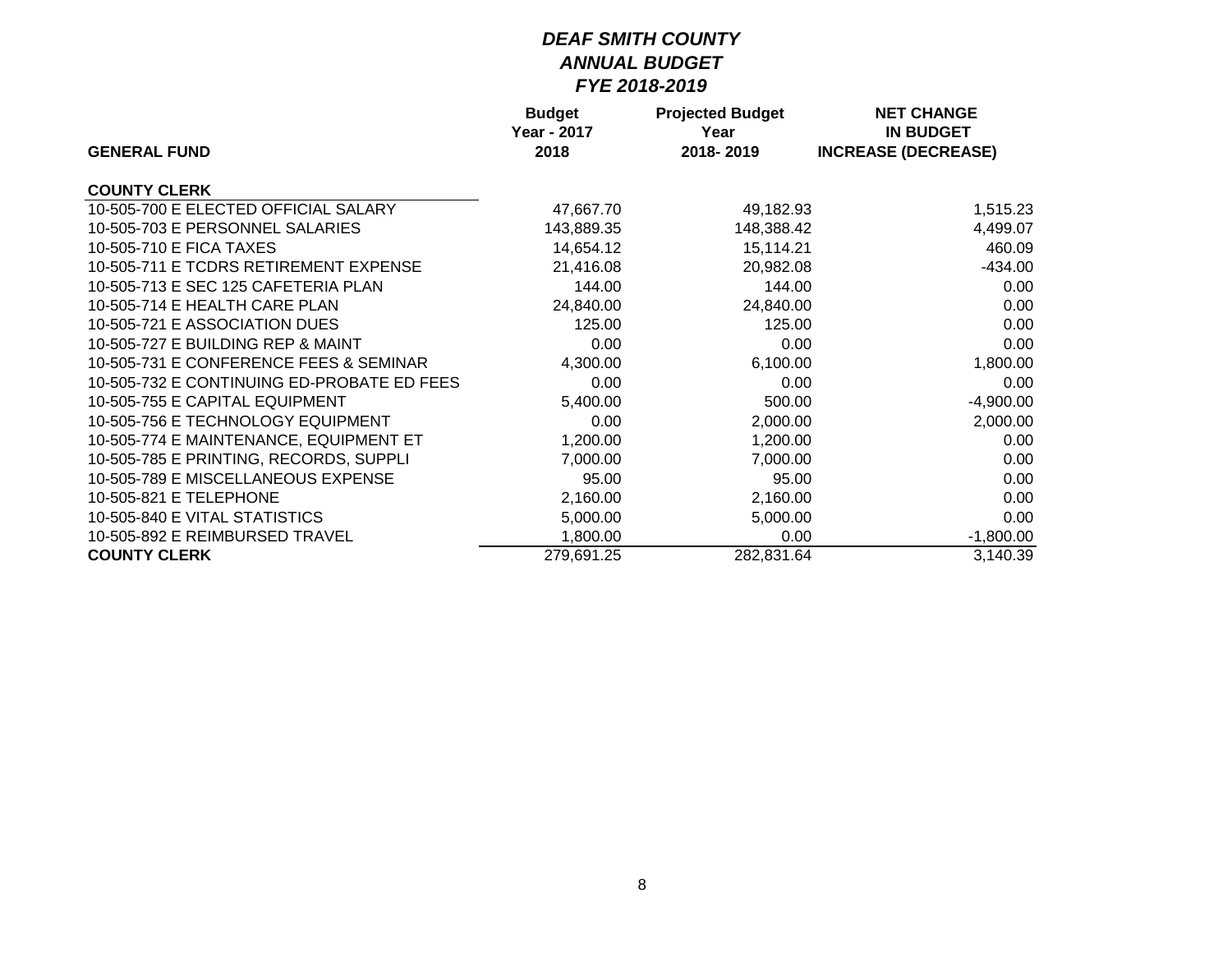| <b>GENERAL FUND</b>                     | <b>Budget</b><br><b>Year - 2017</b><br>2018 | <b>Projected Budget</b><br>Year<br>2018-2019 | <b>NET CHANGE</b><br><b>IN BUDGET</b><br><b>INCREASE (DECREASE)</b> |
|-----------------------------------------|---------------------------------------------|----------------------------------------------|---------------------------------------------------------------------|
| <b>DISTRICT JUDGE</b>                   |                                             |                                              |                                                                     |
| 10-511-703 E PERSONNEL SALARIES         | 30,457.19                                   | 37,325.91                                    | 6,868.72                                                            |
| 10-511-710 E FICA TAXES                 | 2,329.98                                    | 2,855.43                                     | 525.45                                                              |
| 10-511-711 E TCDRS RETIREMENT EXPENSE   | 3,405.11                                    | 3,964.01                                     | 558.90                                                              |
| 10-511-713 E SEC 125 CAFETERIA PLAN     | 42.00                                       | 42.00                                        | 0.00                                                                |
| 10-511-714 E HEALTH CARE PLAN           | 4,140.00                                    | 4,140.00                                     | 0.00                                                                |
| 10-511-721 E ASSOCIATION DUES           | 1,000.00                                    | 1,000.00                                     | 0.00                                                                |
| 10-511-725 E BOOKS, SUBSCRIPTIONS, MTRL | 11,000.00                                   | 11,000.00                                    | 0.00                                                                |
| 10-511-731 E CONFERENCE FEES & SEMINAR  | 4,500.00                                    | 4,500.00                                     | 0.00                                                                |
| 10-511-755 E CAPITAL EQUIPMENT          | 8,000.00                                    | 8,000.00                                     | 0.00                                                                |
| 10-511-774 E MAINTENANCE, EQUIPMENT ET  | 2,000.00                                    | 2,000.00                                     | 0.00                                                                |
| 10-511-785 E PRINTING, RECORDS, SUPPLI  | 2,000.00                                    | 2,000.00                                     | 0.00                                                                |
| 10-511-794 E CONTINUING EDUCATION       | 900.00                                      | 900.00                                       | 0.00                                                                |
| 10-511-821 E TELEPHONE                  | 2,400.00                                    | 2,400.00                                     | 0.00                                                                |
| <b>DISTRICT JUDGE</b>                   | 72,174.28                                   | 80,127.35                                    | 7,953.07                                                            |
| <b>DISTRICT CLERK</b>                   |                                             |                                              |                                                                     |
| 10-515-700 E ELECTED OFFICIAL SALARY    | 47,587.70                                   | 49,102.93                                    | 1,515.23                                                            |
| 10-515-703 E PERSONNEL SALARIES         | 82,380.34                                   | 84,040.88                                    | 1,660.54                                                            |
| 10-515-704 E SALARIES-PART TIME & TEMP  | 0.00                                        | 0.00                                         | 0.00                                                                |
| 10-515-710 E FICA TAXES                 | 9,942.56                                    | 10,185.50                                    | 242.95                                                              |
| 10-515-711 E TCDRS RETIREMENT EXPENSE   | 14,530.43                                   | 14,139.87                                    | $-390.56$                                                           |
| 10-515-713 E SEC 125 CAFETERIA PLAN     | 108.00                                      | 108.00                                       | 0.00                                                                |
| 10-515-714 E HEALTH CARE PLAN           | 16,560.00                                   | 16,560.00                                    | 0.00                                                                |
| 10-515-721 E ASSOCIATION DUES           | 225.00                                      | 225.00                                       | 0.00                                                                |
| 10-515-731 E CONFERENCE FEES & SEMINAR  | 5,250.00                                    | 5,250.00                                     | 0.00                                                                |
| 10-515-756 E TECHNOLOGY EQUIPMENT       | 2,000.00                                    | 2,000.00                                     | 0.00                                                                |
| 10-515-774 E MAINTENANCE, EQUIPMENT ET  | 5,500.00                                    | 5,500.00                                     | 0.00                                                                |
| 10-515-785 E PRINTING, RECORDS, SUPPLI  | 6,000.00                                    | 6,000.00                                     | 0.00                                                                |
| 10-515-789 E MISCELLANEOUS EXPENSE      | 200.00                                      | 200.00                                       | 0.00                                                                |
| 10-515-821 E TELEPHONE                  | 2,500.00                                    | 2,500.00                                     | 0.00                                                                |
| 10-515-891 E COMPUTER SOFTWARE          | 4,000.00                                    | 500.00                                       | $-3,500.00$                                                         |
| 10-515-892 E REIMBURSED TRAVEL          | 1,000.00                                    | 1,000.00                                     | 0.00                                                                |
| <b>DISTRICT CLERK</b>                   | 197,784.03                                  | 197,312.19                                   | $-471.84$                                                           |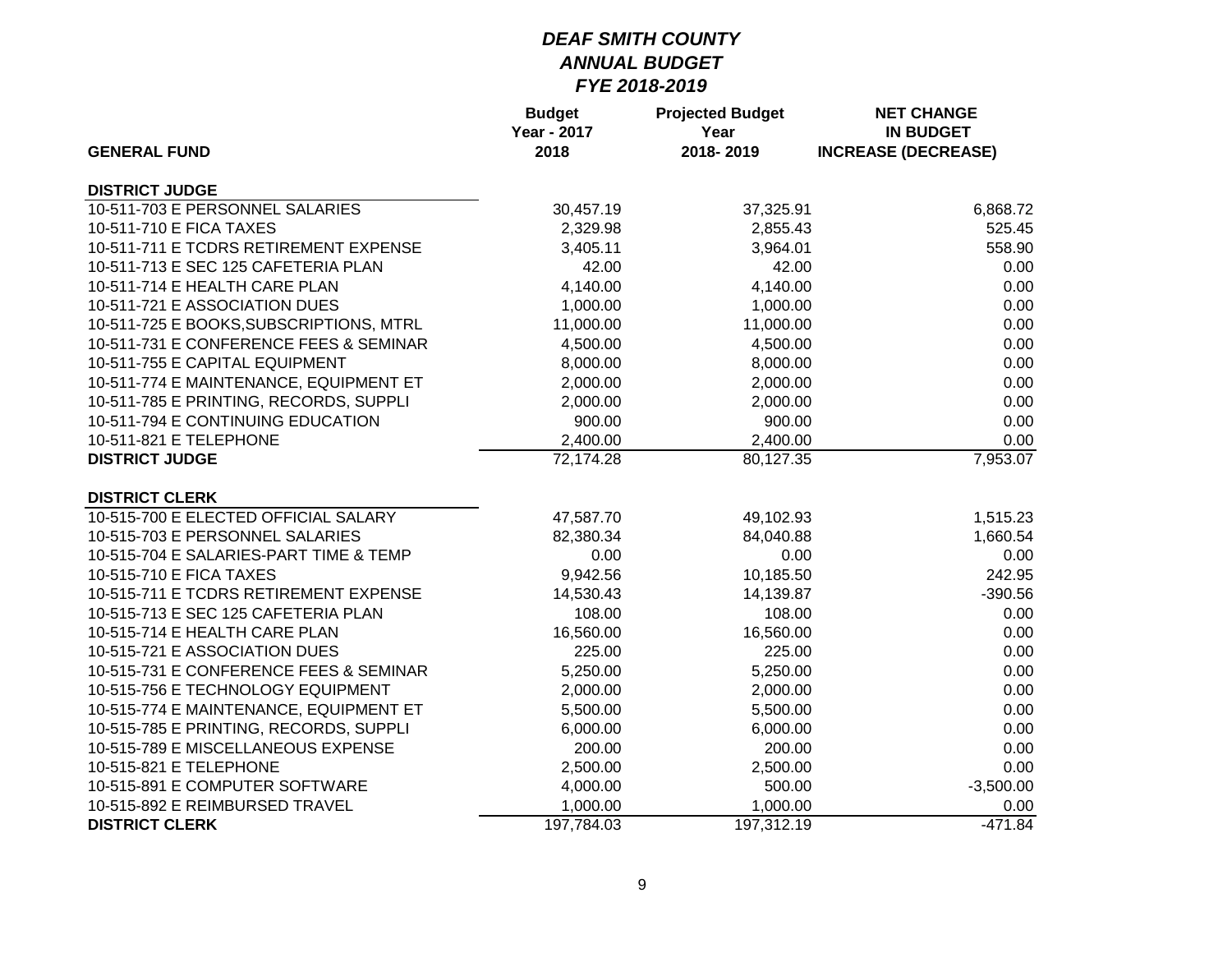|                                        | <b>Budget</b>       | <b>Projected Budget</b> | <b>NET CHANGE</b>                              |
|----------------------------------------|---------------------|-------------------------|------------------------------------------------|
| <b>GENERAL FUND</b>                    | Year - 2017<br>2018 | Year<br>2018-2019       | <b>IN BUDGET</b><br><b>INCREASE (DECREASE)</b> |
| <b>JUSTICE OF PEACE</b>                |                     |                         |                                                |
| 10-521-700 E ELECTED OFFICIAL SALARY   | 48,007.70           | 49,402.93               | 1,395.23                                       |
| 10-521-703 E PERSONNEL SALARIES        | 56,695.88           | 58,599.15               | 1,903.27                                       |
| 10-521-708 E ACTING JUDGE              | 2,000.00            | 2,000.00                | 0.00                                           |
| 10-521-710 E FICA TAXES                | 8,009.83            | 8,262.16                | 252.33                                         |
| 10-521-711 E TCDRS RETIREMENT EXPENSE  | 11,705.86           | 11,469.82               | $-236.04$                                      |
| 10-521-713 E SEC 125 CAFETERIA PLAN    | 72.00               | 72.00                   | 0.00                                           |
| 10-521-714 E HEALTH CARE PLAN          | 12,420.00           | 12,420.00               | 0.00                                           |
| 10-521-718 E EMPLOYEE TRAVEL ETC       | 600.00              | 600.00                  | 0.00                                           |
| 10-521-721 E ASSOCIATION DUES          | 200.00              | 200.00                  | 0.00                                           |
| 10-521-731 E CONFERENCE FEES & SEMINAR | 3,000.00            | 3,000.00                | 0.00                                           |
| 10-521-755 E CAPITAL EQUIPMENT(CARPET) | 3,110.00            | 3,110.00                | 0.00                                           |
| 10-521-756 E TECHNOLOGY EQUIPMENT      | 2,000.00            | 2,000.00                | 0.00                                           |
| 10-521-771 E INQUEST & AUTOPSIES       | 22,000.00           | 22,000.00               | 0.00                                           |
| 10-521-774 E MAINTENANCE, EQUIPMENT ET | 3,000.00            | 100.00                  | $-2,900.00$                                    |
| 10-521-785 E PRINTING, RECORDS, SUPPLI | 5,000.00            | 5,000.00                | 0.00                                           |
| 10-521-789 E MISCELLANEOUS EXPENSE     | 550.00              | 550.00                  | 0.00                                           |
| 10-521-821 E TELEPHONE                 | 3,600.00            | 3,600.00                | 0.00                                           |
| <b>JUSTICE OF PEACE</b>                | 181,971.26          | 182,386.06              | 414.80                                         |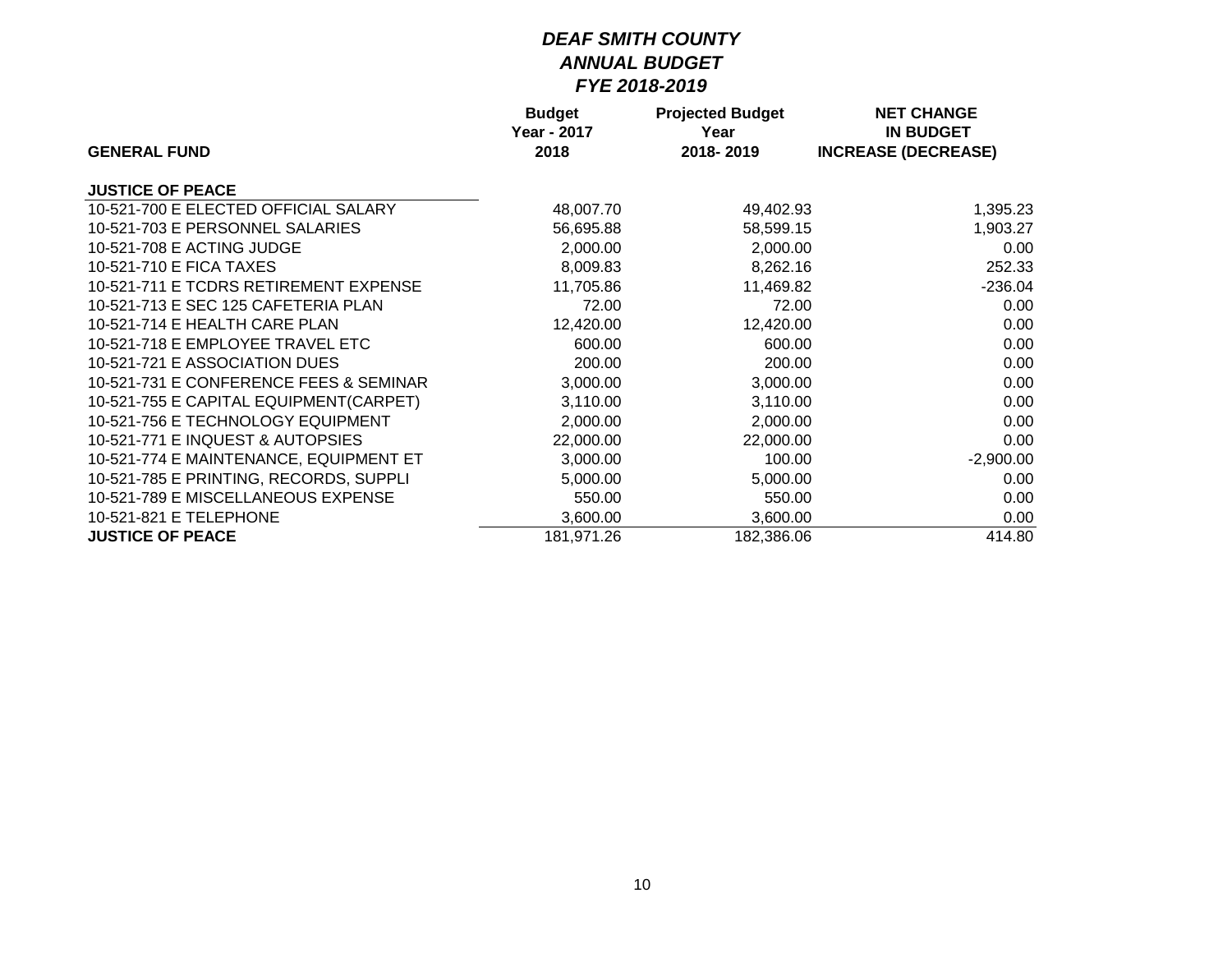|                                         | <b>Budget</b>      | <b>Projected Budget</b> | <b>NET CHANGE</b>          |
|-----------------------------------------|--------------------|-------------------------|----------------------------|
|                                         | <b>Year - 2017</b> | Year                    | <b>IN BUDGET</b>           |
| <b>GENERAL FUND</b>                     | 2018               | 2018-2019               | <b>INCREASE (DECREASE)</b> |
| <b>DISTRICT ATTORNEY</b>                |                    |                         |                            |
| 10-525-699   EXPENSE REFUNDS            | 0.00               | 0.00                    | 0.00                       |
| 10-525-703 E PERSONNEL SALARIES         | 331,158.98         | 340,482.18              | 9,323.20                   |
| 10-525-710 E FICA TAXES                 | 26,294.21          | 27,007.44               | 713.23                     |
| 10-525-711 E TCDRS RETIREMENT EXPENSE   | 38,427.36          | 37,492.68               | $-934.68$                  |
| 10-525-713 E SEC 125 CAFETERIA PLAN     | 72.00              | 72.00                   | 0.00                       |
| 10-525-714 E HEALTH CARE PLAN           | 28,980.00          | 28,980.00               | 0.00                       |
| 10-525-718 E EMPLOYEE TRAVEL ETC        | 4,100.00           | 4,100.00                | 0.00                       |
| 10-525-719 E UNIFORMS                   | 0.00               | 0.00                    | 0.00                       |
| 10-525-721 E ASSOCIATION DUES           | 638.00             | 638.00                  | 0.00                       |
| 10-525-725 E BOOKS, SUBSCRIPTIONS, MTRL | 5,600.00           | 5,600.00                | 0.00                       |
| 10-525-731 E CONFERENCE FEES & SEMINAR  | 2,450.00           | 2,450.00                | 0.00                       |
| 10-525-737 E COURT REPORTER             | 750.00             | 750.00                  | 0.00                       |
| 10-521-755 E CAPITAL EQUIPMENT          | 0.00               | 25,000.00               | 25,000.00                  |
| 10-521-756 E TECHNOLOGY EQUIPMENT       | 2,000.00           | 2,000.00                | 0.00                       |
| 10-525-757 E EXPERT WITNESS             | 5,000.00           | 5,000.00                | 0.00                       |
| 10-525-773 E INVESTIGATOR EXPENSE       | 2,000.00           | 2,000.00                | 0.00                       |
| 10-525-774 E MAINTENANCE, EQUIPMENT ET  | 8,900.00           | 8,900.00                | 0.00                       |
| 10-525-785 E PRINTING, RECORDS, SUPPLI  | 5,500.00           | 6,380.65                | 880.65                     |
| 10-525-789 E MISCELLANEOUS EXPENSE      | 100.00             | 100.00                  | 0.00                       |
| 10-525-821 E TELEPHONE                  | 3,600.00           | 3,600.00                | 0.00                       |
| 10-525-833 E FUEL                       | 1,500.00           | 1,500.00                | 0.00                       |
| <b>DISTRICT ATTORNEY</b>                | 467,070.55         | 502,052.94              | 34,982.39                  |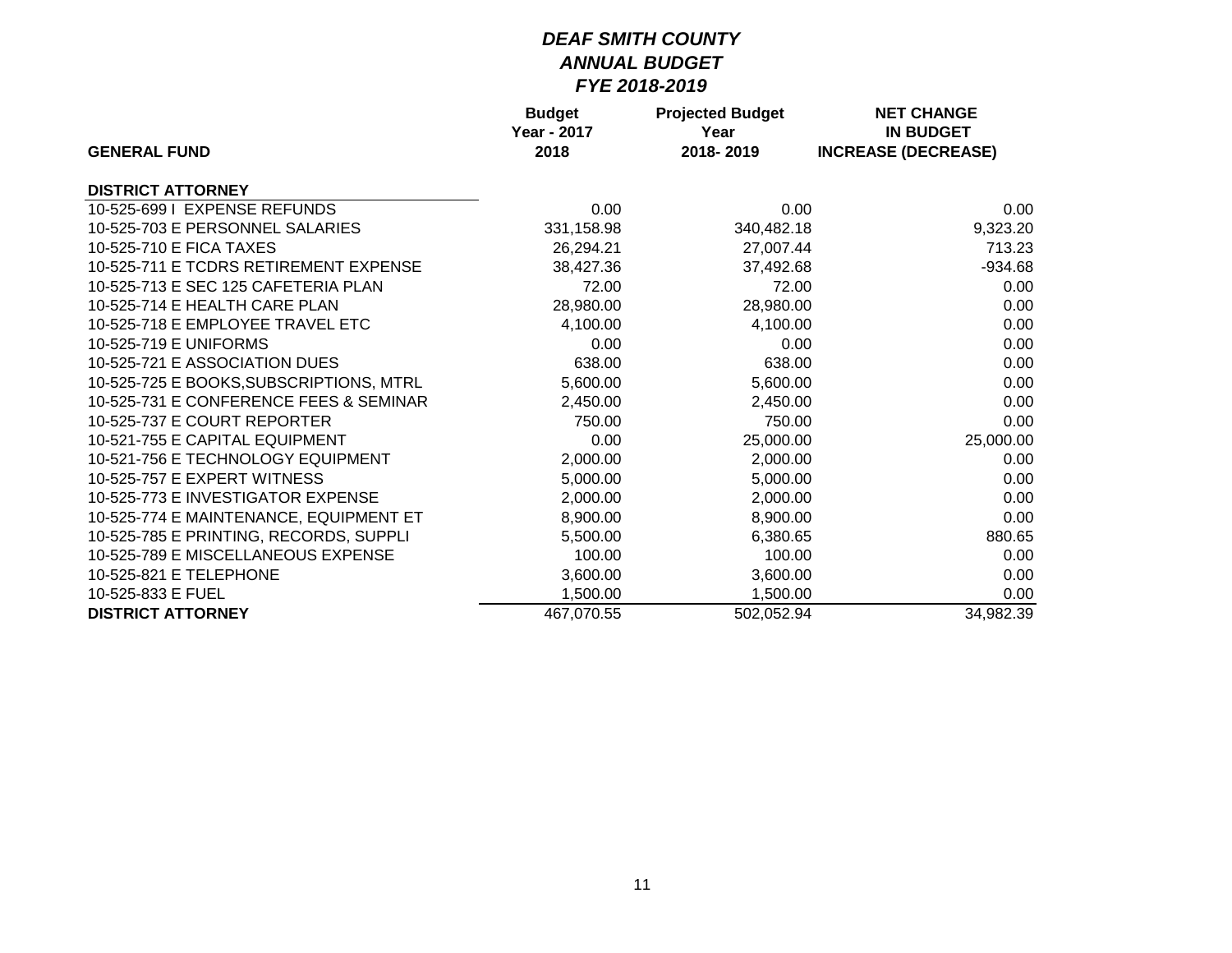|                                        | <b>Budget</b>       | <b>Projected Budget</b> | <b>NET CHANGE</b>                              |  |
|----------------------------------------|---------------------|-------------------------|------------------------------------------------|--|
| <b>GENERAL FUND</b>                    | Year - 2017<br>2018 | Year<br>2018-2019       | <b>IN BUDGET</b><br><b>INCREASE (DECREASE)</b> |  |
| <b>TAX ASSESSOR COLLECTOR</b>          |                     |                         |                                                |  |
| 10-531-700 E ELECTED OFFICIAL SALARY   | 48,007.70           | 49,402.93               | 1,395.23                                       |  |
| 10-531-703 E PERSONNEL SALARIES        | 83,312.61           | 85,868.99               | 2,556.38                                       |  |
| 10-531-704 E SALARIES-PART TIME & TEMP | 8,646.34            | 8,905.73                | 259.40                                         |  |
| 10-531-710 E FICA TAXES                | 10,707.45           | 11,029.59               | 322.14                                         |  |
| 10-531-711 E TCDRS RETIREMENT EXPENSE  | 15,648.27           | 15,311.67               | $-336.60$                                      |  |
| 10-531-713 E SEC 125 CAFETERIA PLAN    | 72.00               | 72.00                   | 0.00                                           |  |
| 10-531-714 E HEALTH CARE PLAN          | 16,560.00           | 16,560.00               | 0.00                                           |  |
| 10-531-721 E ASSOCIATION DUES          | 110.00              | 170.00                  | 60.00                                          |  |
| 10-531-731 E CONFERENCE FEES & SEMINAR | 4,556.00            | 5,361.00                | 805.00                                         |  |
| 10-531-751 E EMPLOYEE TRAINING         | 1,400.00            | 2,110.00                | 710.00                                         |  |
| 10-531-755 E CAPITAL EQUIPMENT         | 3,000.00            | 3,000.00                | 0.00                                           |  |
| 10-531-774 E MAINTENANCE, EQUIPMENT ET | 2,276.00            | 2,276.00                | 0.00                                           |  |
| 10-531-785 E PRINTING, RECORDS, SUPPLI | 3,080.00            | 3,080.00                | 0.00                                           |  |
| 10-531-789 E MISCELLANEOUS             | 150.00              | 150.00                  | 0.00                                           |  |
| 10-531-821 E TELEPHONE                 | 1,920.00            | 1,920.00                | 0.00                                           |  |
| <b>TAX ASSESSOR COLLECTOR</b>          | 199.446.37          | 205,217.91              | 5.771.54                                       |  |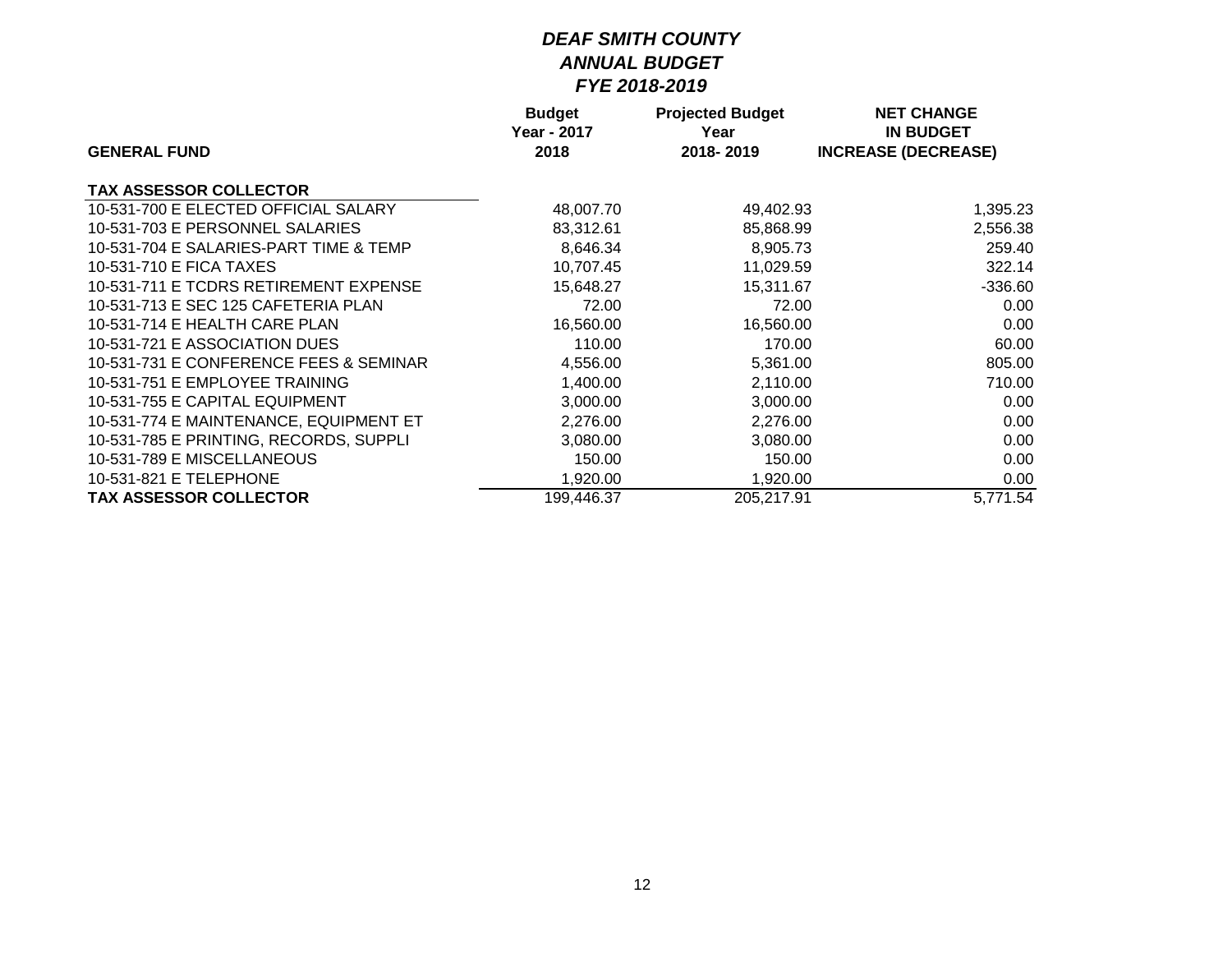| <b>GENERAL FUND</b>                    | <b>Budget</b><br><b>Year - 2017</b><br>2018 | <b>Projected Budget</b><br>Year<br>2018-2019 | <b>NET CHANGE</b><br><b>IN BUDGET</b><br><b>INCREASE (DECREASE)</b> |
|----------------------------------------|---------------------------------------------|----------------------------------------------|---------------------------------------------------------------------|
|                                        |                                             |                                              |                                                                     |
| <b>COUNTY TREASURER</b>                |                                             |                                              |                                                                     |
| 10-535-700 E ELECTED OFFICIAL SALARY   | 46,507.70                                   | 47,902.93                                    | 1,395.23                                                            |
| 10-535-703 E PERSONNEL SALARIES        | 26,437.29                                   | 27,230.41                                    | 793.12                                                              |
| 10-535-704 E SALARIES-PART TIME & TEMP | 0.00                                        | 0.00                                         | 0.00                                                                |
| 10-535-710 E FICA TAXES                | 5,580.29                                    | 5,747.70                                     | 167.41                                                              |
| 10-535-711 E TCDRS RETIREMENT EXPENSE  | 8,155.25                                    | 7,979.16                                     | $-176.09$                                                           |
| 10-535-713 E SEC 125 CAFETERIA PLAN    | 0.00                                        | 0.00                                         | 0.00                                                                |
| 10-535-714 E HEALTH CARE PLAN          | 8,280.00                                    | 8,280.00                                     | 0.00                                                                |
| 10-535-721 E ASSOCIATION DUES          | 500.00                                      | 500.00                                       | 0.00                                                                |
| 10-535-731 E CONFERENCE FEES & SEMINAR | 2,000.00                                    | 3,000.00                                     | 1,000.00                                                            |
| 10-535-751 E EMPLOYEE TRAINING         | 2,000.00                                    | 2,000.00                                     | 0.00                                                                |
| 10-535-756 E TECHNOLOGY EQUIPMENT      | 2,000.00                                    | 2,000.00                                     | 0.00                                                                |
| 10-535-774 E MAINTENANCE, EQUIPMENT ET | 6,000.00                                    | 3,000.00                                     | $-3,000.00$                                                         |
| 10-535-785 E PRINTING, RECORDS, SUPPLI | 3,000.00                                    | 3,000.00                                     | 0.00                                                                |
| 10-535-789 E MISCELLANEOUS EXPENSE     | 300.00                                      | 300.00                                       | 0.00                                                                |
| 10-535-821 E TELEPHONE                 | 1,650.00                                    | 1,650.00                                     | 0.00                                                                |
| <b>COUNTY TREASURER</b>                | 112,410.53                                  | 112,590.20                                   | 179.67                                                              |
| <b>COUNTY AUDITOR</b>                  |                                             |                                              |                                                                     |
| 10-541-701 E APPOINTED OFFICIAL SALARY | 38,686.31                                   | 39,948.90                                    | 1,262.59                                                            |
| 10-541-710 E FICA TAXES                | 2,959.50                                    | 3,056.09                                     | 96.59                                                               |
| 10-541-711 E TCDRS RETIREMENT EXPENSE  | 4,325.13                                    | 4,242.57                                     | $-82.56$                                                            |
| 10-541-713 E SEC 125 CAFETERIA PLAN    | 0.00                                        | 0.00                                         | 0.00                                                                |
| 10-541-714 E HEALTH CARE PLAN          | 4,140.00                                    | 4,140.00                                     | 0.00                                                                |
| 10-541-721 E ASSOCIATION DUES          | 250.00                                      | 425.00                                       | 175.00                                                              |
| 10-541-731 E CONFERENCE FEES & SEMINAR | 4,700.00                                    | 4,700.00                                     | 0.00                                                                |
| 10-541-756 E TECHNOLOGY EQUIPMENT      | 2,000.00                                    | 2,000.00                                     | 0.00                                                                |
| 10-541-785 E PRINTING, RECORDS, SUPPLI | 1,150.00                                    | 1,000.00                                     | $-150.00$                                                           |
| 10-541-789 E MISCELLANEOUS EXPENSE     | 100.00                                      | 100.00                                       | 0.00                                                                |
| 10-541-821 E TELEPHONE                 | 650.00                                      | 625.00                                       | $-25.00$                                                            |
| <b>COUNTY AUDITOR</b>                  | 58,960.94                                   | 60,237.56                                    | 1,276.62                                                            |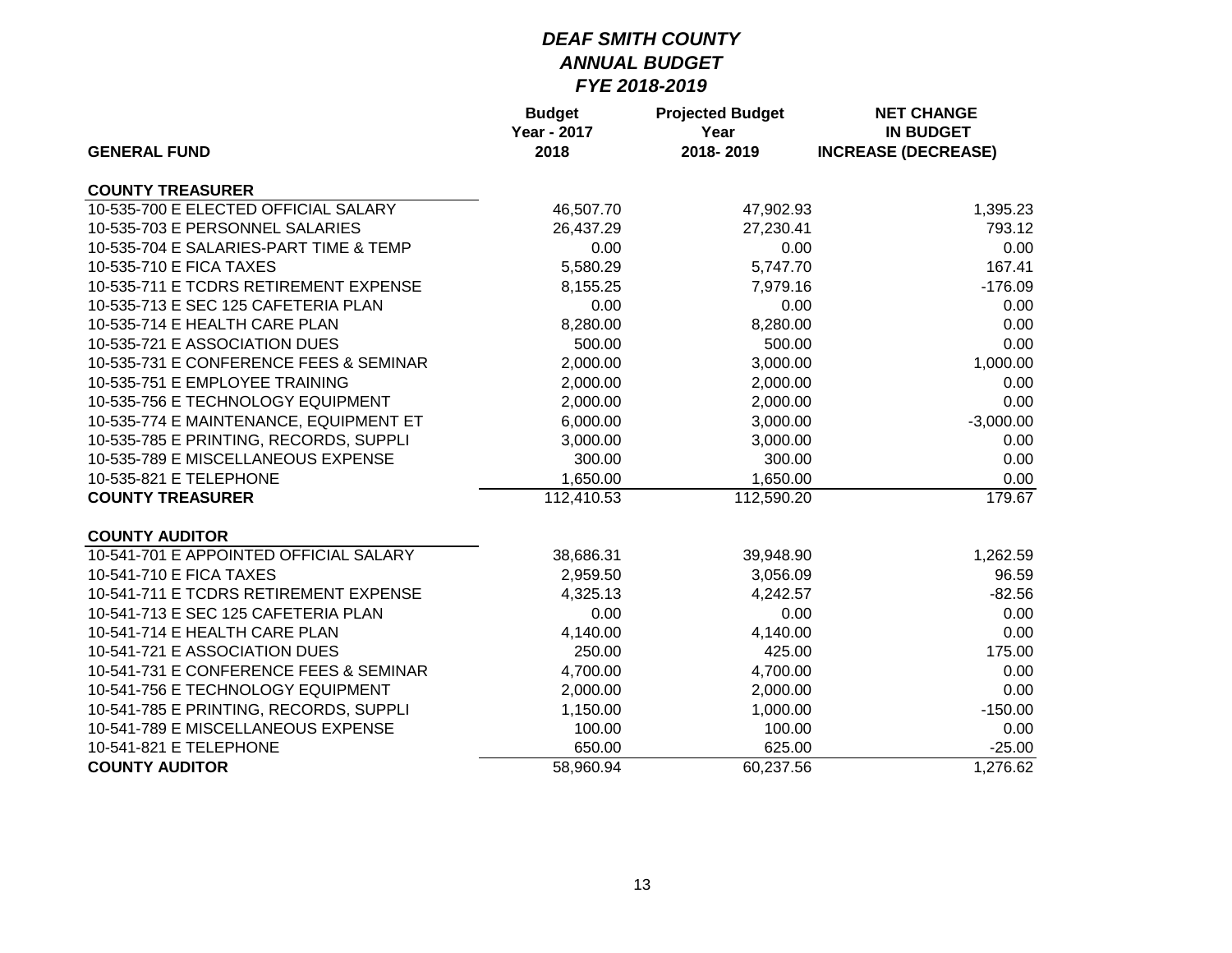|                                        | <b>Budget</b><br><b>Year - 2017</b> | <b>Projected Budget</b><br>Year | <b>NET CHANGE</b><br><b>IN BUDGET</b> |  |
|----------------------------------------|-------------------------------------|---------------------------------|---------------------------------------|--|
| <b>GENERAL FUND</b>                    | 2018                                | 2018-2019                       | <b>INCREASE (DECREASE)</b>            |  |
| <b>COUNTY SHERIFF</b>                  |                                     |                                 |                                       |  |
| 10-545-700 E ELECTED OFFICIAL SALARY   | 58,305.83                           | 60,135.40                       | 1,829.57                              |  |
| 10-545-703 E PERSONNEL SALARIES        | 721,655.22                          | 745,821.97                      | 24,166.76                             |  |
| 10-545-705 E SALARIES-OVERTIME         | 40,000.00                           | 40,000.00                       | 0.00                                  |  |
| 10-545-710 E FICA TAXES                | 62,727.02                           | 64,715.74                       | 1,988.72                              |  |
| 10-545-711 E TCDRS RETIREMENT EXPENSE  | 91,671.64                           | 89,840.67                       | $-1,830.97$                           |  |
| 10-545-713 E SEC 125 CAFETERIA PLAN    | 216.00                              | 216.00                          | 0.00                                  |  |
| 10-545-714 E HEALTH CARE PLAN          | 82,800.00                           | 82,800.00                       | 0.00                                  |  |
| 10-545-715 E UNEMPLOYMENT INSURANCE/TA | 0.00                                | 0.00                            | 0.00                                  |  |
| 10-545-718 E EMPLOYEE TRAVEL ETC       | 22,000.00                           | 22,000.00                       | 0.00                                  |  |
| 10-545-719 E UNIFORMS                  | 33,000.00                           | 33,000.00                       | 0.00                                  |  |
| 10-545-721 E ASSOCIATION DUES          | 240.00                              | 240.00                          | 0.00                                  |  |
| 10-545-731 E CONFERENCE FEES & SEMINAR | 1,000.00                            | 1,000.00                        | 0.00                                  |  |
| 10-545-740 E DEBT & LEASE SERVICE      | 0.00                                | 0.00                            | 0.00                                  |  |
| 10-545-745 E DRUG ENFORCEMENT          | 4,000.00                            | 4,000.00                        | 0.00                                  |  |
| 10-545-751 E EMPLOYEE TRAINING         | 5,000.00                            | 5,000.00                        | 0.00                                  |  |
| 10-545-755 E CAPITAL EQUIPMENT         | 90,000.00                           | 95,000.00                       | 5,000.00                              |  |
| 10-545-766 E WORKERS COMP INSURANCE    | 0.00                                | 0.00                            | 0.00                                  |  |
| 10-545-767 E NOTICES & PUBLICATIONS    | 4,000.00                            | 4,000.00                        | 0.00                                  |  |
| 10-545-774 E MAINTENANCE, EQUIPMENT ET | 10,500.00                           | 10,500.00                       | 0.00                                  |  |
| 10-545-785 E PRINTING, RECORDS, SUPPLI | 10,000.00                           | 10,000.00                       | 0.00                                  |  |
| 10-545-789 E MISCELLANEOUS EXPENSE     | 2,600.00                            | 2,600.00                        | 0.00                                  |  |
| 10-545-792 E RESERVE UNIT              | 1,000.00                            | 1,000.00                        | 0.00                                  |  |
| 10-545-821 E TELEPHONE                 | 22,000.00                           | 22,000.00                       | 0.00                                  |  |
| 10-545-823 E TELETYPE & RADIO COMMUNIC | 1,900.00                            | 1,900.00                        | 0.00                                  |  |
| 10-545-833 E FUEL                      | 70,000.00                           | 70,000.00                       | 0.00                                  |  |
| 10-545-835 E VEHICLE MAINTENANCE       | 18,000.00                           | 18,000.00                       | 0.00                                  |  |
| 10-545-888 E K-9 VET & MAINT           | 3,000.00                            | 3,000.00                        | 0.00                                  |  |
| 10-545-891 E COMPUTER SOFTWARE         | 20,000.00                           | 20,000.00                       | 0.00                                  |  |
| <b>COUNTY SHERIFF</b>                  | 1,375,615.71                        | 1,406,769.79                    | 31,154.09                             |  |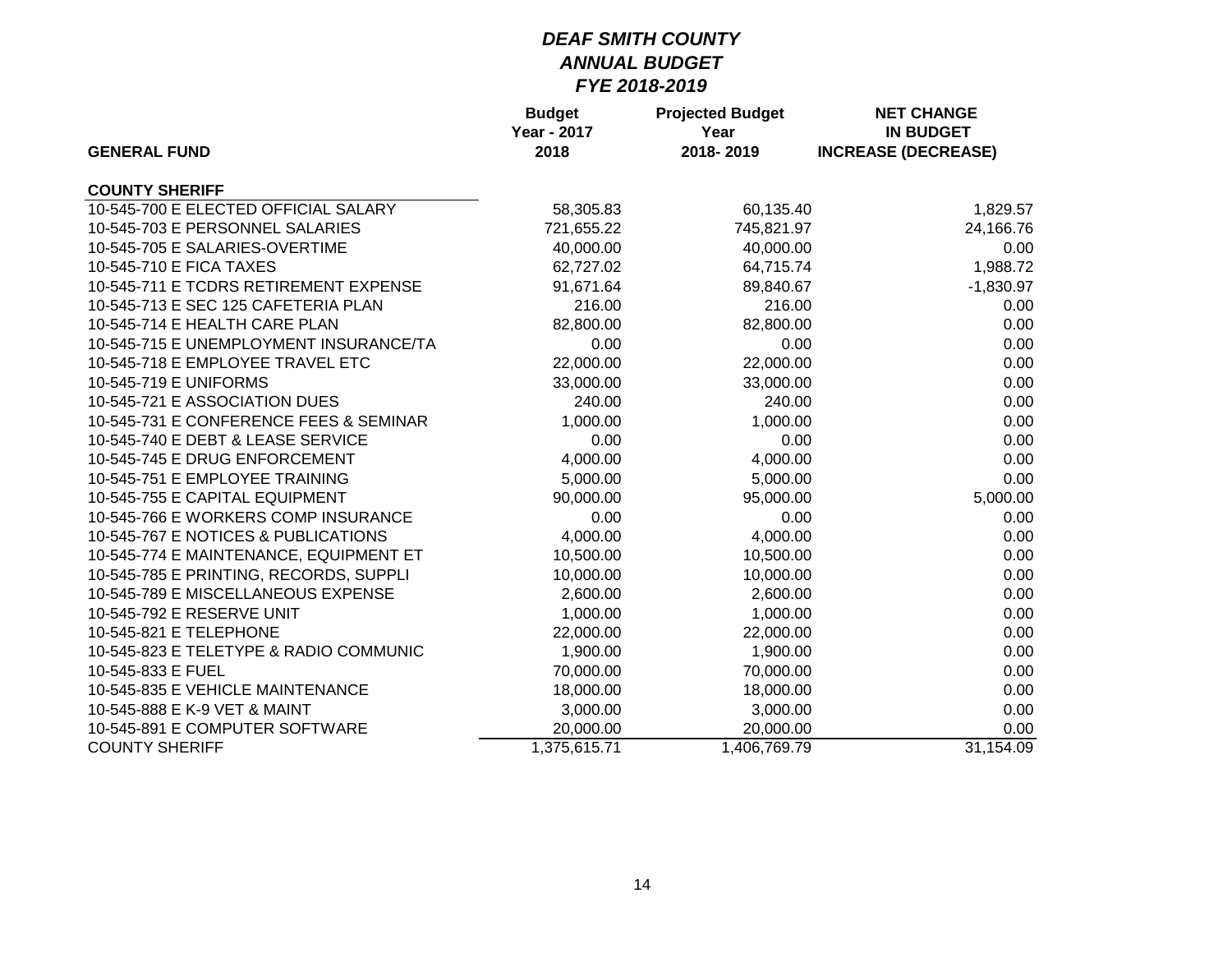| <b>GENERAL FUND</b>                    | <b>Budget</b><br><b>Year - 2017</b> | <b>Projected Budget</b><br>Year | <b>NET CHANGE</b><br><b>IN BUDGET</b> |
|----------------------------------------|-------------------------------------|---------------------------------|---------------------------------------|
|                                        | 2018                                | 2018-2019                       | <b>INCREASE (DECREASE)</b>            |
| <b>COUNTY CORRECTIONAL FACIL</b>       |                                     |                                 |                                       |
| 10-551-703 E PERSONNEL SALARIES        | 761,204.76                          | 779,805.87                      | 18,601.11                             |
| 10-551-705 E SALARIES-OVERTIME         | 40,000.00                           | 40,000.00                       | 0.00                                  |
| 10-551-710 E FICA TAXES                | 61,292.17                           | 62,715.15                       | 1,422.98                              |
| 10-551-711 E TCDRS RETIREMENT EXPENSE  | 89,574.70                           | 87,063.38                       | $-2,511.31$                           |
| 10-551-713 E SEC 125 CAFETERIA PLAN    | 216.00                              | 216.00                          | 0.00                                  |
| 10-551-714 E HEALTH CARE PLAN          | 86,940.00                           | 86,940.00                       | 0.00                                  |
| 10-551-715 E UNEMPLOYMENT INSURANCE/TA | 0.00                                | 0.00                            | 0.00                                  |
| 10-551-719 E UNIFORMS                  | 43,500.00                           | 43,500.00                       | 0.00                                  |
| 10-551-725 E GENERAL & LIAB. INSURANCE | 0.00                                | 0.00                            | 0.00                                  |
| 10-551-727 E BUILDING REPAIRS & SUPPLI | 61,500.00                           | 61,500.00                       | 0.00                                  |
| 10-551-740 E DEBT & LEASE SERVICE      | 0.00                                | 0.00                            | 0.00                                  |
| 10-551-750 E EMPLOYEE TESTING          | 5,225.00                            | 8,000.00                        | 2,775.00                              |
| 10-551-751 E EMPLOYEE TRAINING         | 8,000.00                            | 13,000.00                       | 5,000.00                              |
| 10-551-755 E CAPITAL EQUIPMENT         | 55,500.00                           | 55,500.00                       | 0.00                                  |
| 10-551-760 E FOOD & BOARD              | 113,300.00                          | 113,300.00                      | 0.00                                  |
| 10-551-762 E INMATE MEDICAL            | 56,000.00                           | 65,000.00                       | 9,000.00                              |
| 10-551-766 E WORKERS COMP INSURANCE    | 0.00                                | 0.00                            | 0.00                                  |
| 10-551-774 E MAINTENANCE, EQUIPMENT ET | 27,160.00                           | 27,160.00                       | 0.00                                  |
| 10-551-785 E PRINTING, RECORDS, SUPPLI | 7,100.00                            | 8,000.00                        | 900.00                                |
| 10-551-787 E PROFESSIONAL FEES         | 2,100.00                            | 2,100.00                        | 0.00                                  |
| 10-551-789 E MISCELLANEOUS EXPENSE     | 2,850.00                            | 2,850.00                        | 0.00                                  |
| 10-551-823 E TELETYPE & RADIO          | 11,000.00                           | 11,000.00                       | 0.00                                  |
| 10-551-833 E FUEL                      | 1,500.00                            | 1,500.00                        | 0.00                                  |
| 10-551-835 E VEHICLE MAINTENANCE       | 5,000.00                            | 5,000.00                        | 0.00                                  |
| 10-551-861 E INMATE HOUSING-CONTRACT   | 105,000.00                          | 105,000.00                      | 0.00                                  |
| 10-551-861 E S C A A P EXPENDITURES    | 7,544.00                            | 7,544.00                        | 0.00                                  |
| <b>COUNTY CORRECTIONAL FACIL</b>       | 1,551,506.62                        | 1,586,694.40                    | 35,187.78                             |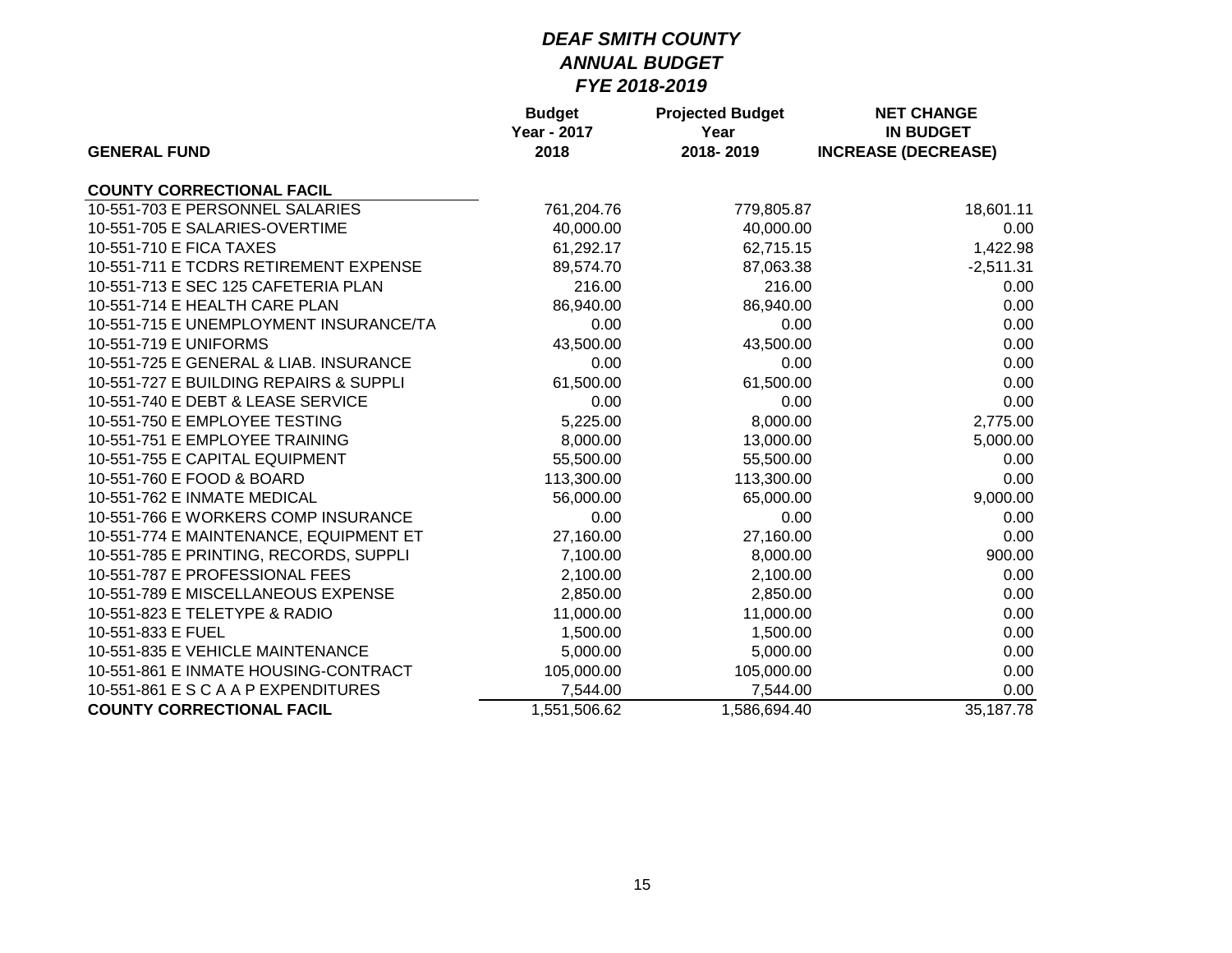|                                        | <b>Budget</b>       | <b>Projected Budget</b> | <b>NET CHANGE</b>                              |
|----------------------------------------|---------------------|-------------------------|------------------------------------------------|
| <b>GENERAL FUND</b>                    | Year - 2017<br>2018 | Year<br>2018-2019       | <b>IN BUDGET</b><br><b>INCREASE (DECREASE)</b> |
| <b>COUNTY LIBRARY</b>                  |                     |                         |                                                |
| 10-555-703 E PERSONNEL SALARIES        | 157,007.42          | 160,362.25              | 3,354.83                                       |
| 10-555-704 E SALARIES-PART TIME & TEMP | 25,583.73           | 26,315.24               | 731.51                                         |
| 10-555-710 E FICA TAXES                | 13,968.22           | 14,280.83               | 312.61                                         |
| 10-555-711 E TCDRS RETIREMENT EXPENSE  | 20,413.69           | 19,825.15               | $-588.54$                                      |
| 10-555-713 E SEC 125 CAFETERIA PLAN    | 72.00               | 72.00                   | 0.00                                           |
| 10-555-714 E HEALTH CARE PLAN          | 20,700.00           | 20,700.00               | 0.00                                           |
| 10-555-718 E EMPLOYEE TRAVEL ETC       | 1,000.00            | 1,000.00                | 0.00                                           |
| 10-555-725 E BOOKS & MATERIALS         | 72,517.00           | 72,517.00               | 0.00                                           |
| 10-555-727 E BUILDING REPAIR & MAINT   | 4,000.00            | 4,000.00                | 0.00                                           |
| 10-555-731 E CONFERENCE FEES & SEMINAR | 2,500.00            | 2,500.00                | 0.00                                           |
| 10-555-733 E CONTRACT SERVICES         | 0.00                | 0.00                    | 0.00                                           |
| 10-555-751 E EMPLOYEE TRN & DEV.       | 1,200.00            | 1,200.00                | 0.00                                           |
| 10-555-755 E CAPITAL EQUIPMENT/COMPUTE | 16,700.00           | 16,700.00               | 0.00                                           |
| 10-555-774 E MAINTENANCE, EQUIPMENT ET | 5,750.00            | 5,750.00                | 0.00                                           |
| 10-555-783 E READING PROGRAM           | 2,500.00            | 2,500.00                | 0.00                                           |
| 10-555-785 E PRINTING, RECORDS, SUPPLI | 4,809.00            | 4,809.00                | 0.00                                           |
| 10-555-821 E TELEPHONE                 | 2,225.00            | 2,225.00                | 0.00                                           |
| 10-555-825 E UTILITIES                 | 21,500.00           | 21,500.00               | 0.00                                           |
| <b>COUNTY LIBRARY</b>                  | 372,446.06          | 376,256.47              | 3,810.41                                       |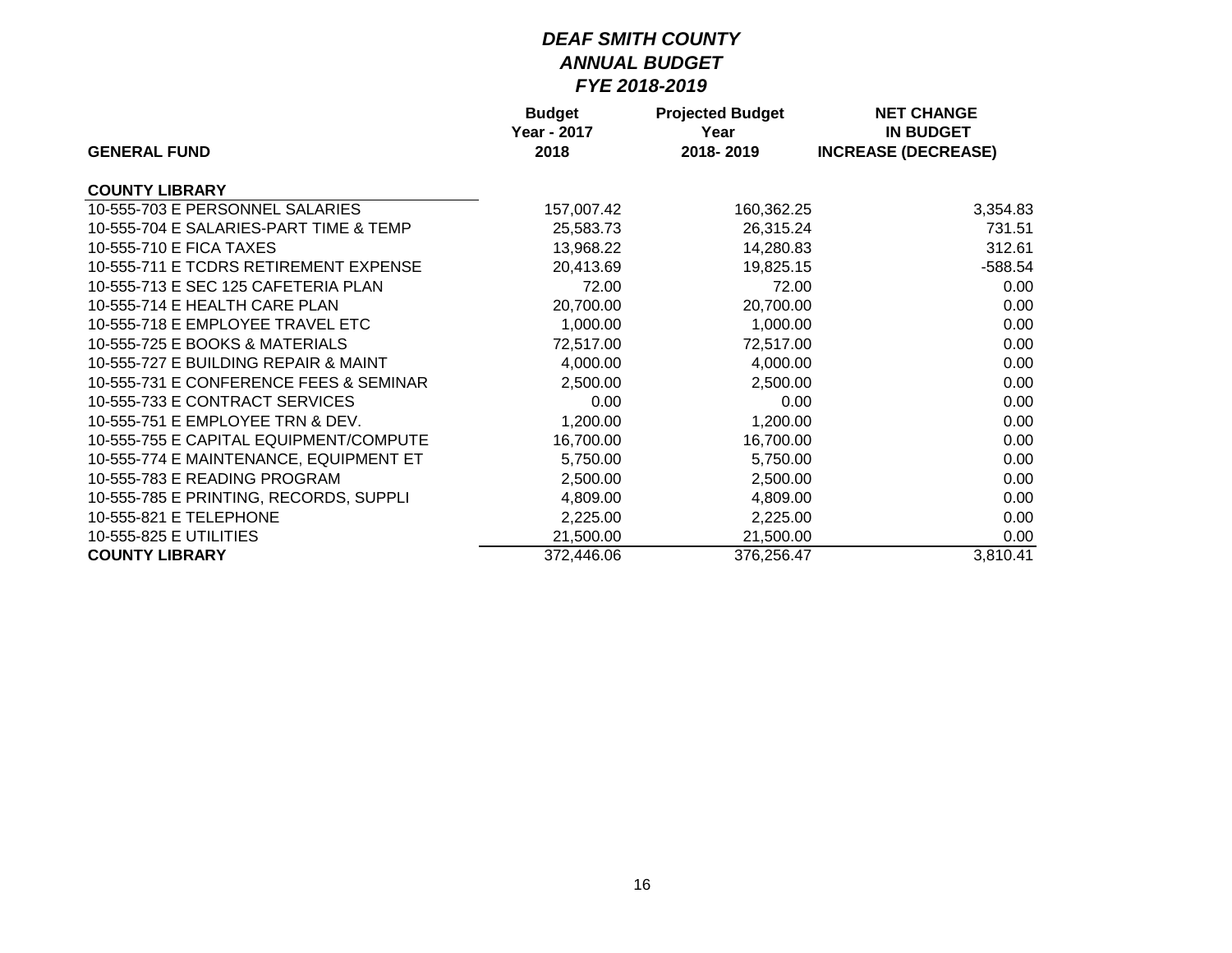| <b>GENERAL FUND</b>                    | <b>Budget</b><br><b>Year - 2017</b><br>2018 | <b>Projected Budget</b><br>Year<br>2018-2019 | <b>NET CHANGE</b><br><b>IN BUDGET</b><br><b>INCREASE (DECREASE)</b> |
|----------------------------------------|---------------------------------------------|----------------------------------------------|---------------------------------------------------------------------|
|                                        |                                             |                                              |                                                                     |
| <b>COUNTY MUSEUM</b>                   |                                             |                                              |                                                                     |
| 10-561-703 E PERSONNEL SALARIES        | 60,617.80                                   | 62,640.33                                    | 2,022.53                                                            |
| 10-561-710 E FICA TAXES                | 4,637.26                                    | 4,791.99                                     | 154.73                                                              |
| 10-561-711 E TCDRS RETIREMENT EXPENSE  | 6,777.07                                    | 6,652.40                                     | $-124.67$                                                           |
| 10-561-713 E SEC 125 CAFETERIA PLAN    | 0.00                                        | 0.00                                         | 0.00                                                                |
| 10-561-714 E HEALTH CARE PLAN          | 8,280.00                                    | 8,280.00                                     | 0.00                                                                |
| 10-561-720 E ALARM SYSTEM              | 1,700.00                                    | 1,700.00                                     | 0.00                                                                |
| 10-561-731 E CONFERENCE FEES & SEMINAR | 150.00                                      | 150.00                                       | 0.00                                                                |
| 10-555-756 E TECHNOLOGY EQUIPMENT      | 2,000.00                                    | 2,000.00                                     | 0.00                                                                |
| 10-561-774 E MAINTENANCE, EQUIPMENT ET | 6,000.00                                    | 6,000.00                                     | 0.00                                                                |
| 10-561-785 E PRINTING, RECORDS, SUPPLI | 350.00                                      | 350.00                                       | 0.00                                                                |
| 10-561-821 E TELEPHONE                 | 2,500.00                                    | 2,500.00                                     | 0.00                                                                |
| 10-561-825 E UTILITIES                 | 14,500.00                                   | 16,500.00                                    | 2,000.00                                                            |
| <b>COUNTY MUSEUM</b>                   | 107,512.13                                  | 111,564.72                                   | 4,052.59                                                            |
| <b>COUNTY SOCIAL SERVICES</b>          |                                             |                                              |                                                                     |
| 10-565-700 E ELECTED OFFICIAL SALARY   | 10,000.00                                   | 10,000.00                                    | 0.00                                                                |
| 10-565-703 E PERSONNEL SALARIES        | 29,700.22                                   | 30,675.23                                    | 975.01                                                              |
| 10-565-710 E FICA TAXES                | 3,037.07                                    | 3,111.65                                     | 74.58                                                               |
| 10-565-711 E TCDRS RETIREMENT EXPENSE  | 4,438.49                                    | 4,319.71                                     | $-118.78$                                                           |
| 10-565-713 E SEC 125 CAFETERIA PLAN    | 42.00                                       | 42.00                                        | 0.00                                                                |
| 10-565-714 E HEALTH CARE PLAN          | 4,140.00                                    | 4,140.00                                     | 0.00                                                                |
| 10-565-718 E EMPLOYEE TRAVEL ETC       | 2,600.00                                    | 2,600.00                                     | 0.00                                                                |
| 10-565-751 E EMPLOYEE TRAINING         | 450.00                                      | 450.00                                       | 0.00                                                                |
| 10-565-760 E FOOD & MEDICAL            | 4,000.00                                    | 3,000.00                                     | $-1,000.00$                                                         |
| 10-565-770 E INDIGENT CHILD CARE       | 20,000.00                                   | 20,000.00                                    | 0.00                                                                |
| 10-565-774 E MAINTENANCE, EQUIPMENT ET | 1,000.00                                    | 1,000.00                                     | 0.00                                                                |
| 10-565-785 E PRINTING, RECORDS, SUPPLI | 350.00                                      | 350.00                                       | 0.00                                                                |
| 10-565-810 E MISCELLANEOUS ASSISTANCE  | 25,500.00                                   | 23,500.00                                    | $-2,000.00$                                                         |
| 10-565-821 E TELEPHONE                 | 700.00                                      | 700.00                                       | 0.00                                                                |
| 10-565-833 E FUEL                      | 1,500.00                                    | 1,500.00                                     | 0.00                                                                |
| <b>COUNTY SOCIAL SERVICES</b>          | 107,457.78                                  | 105,388.59                                   | $-2,069.18$                                                         |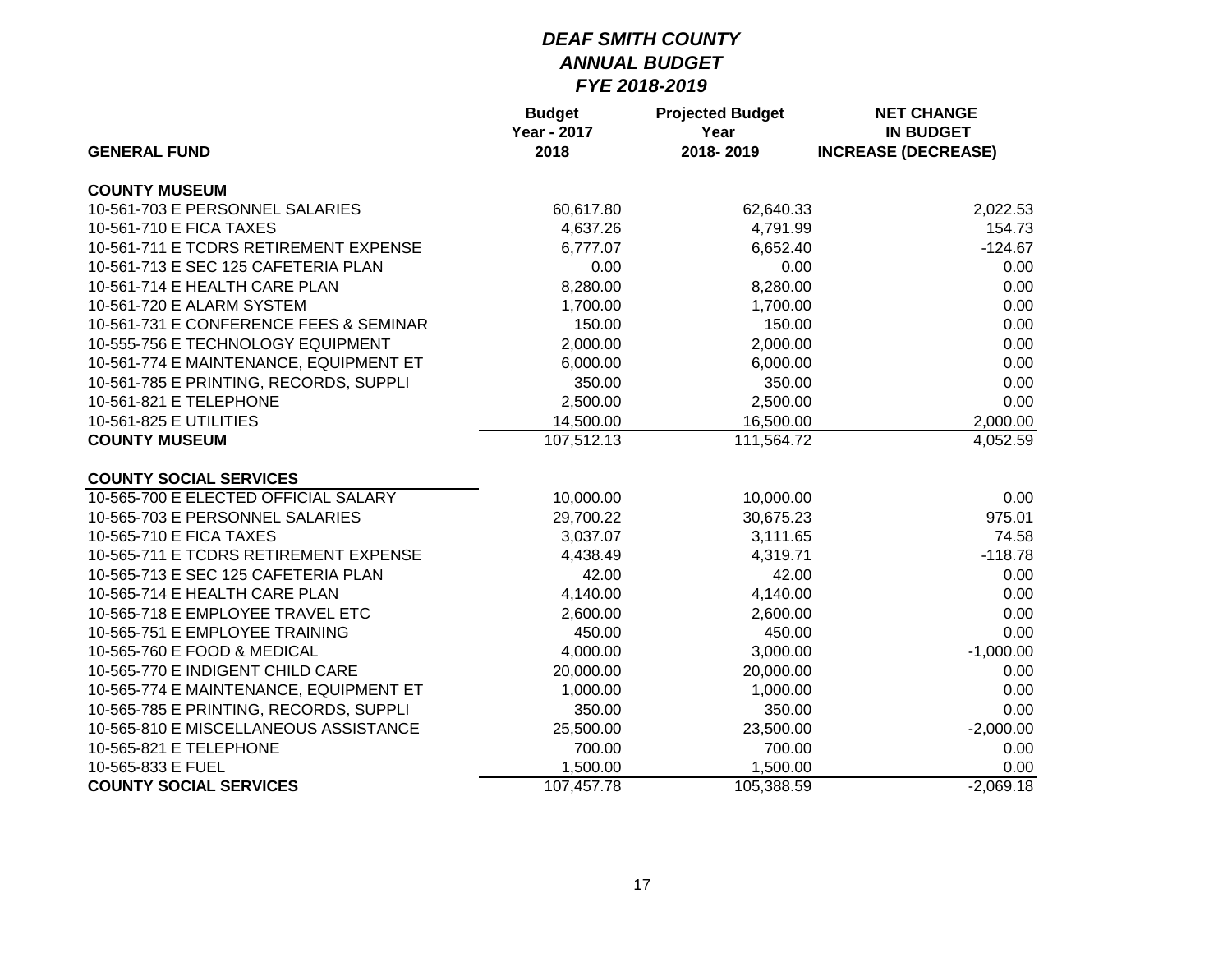|                                        | <b>Budget</b>      | <b>Projected Budget</b> | <b>NET CHANGE</b>          |
|----------------------------------------|--------------------|-------------------------|----------------------------|
|                                        | <b>Year - 2017</b> | Year                    | <b>IN BUDGET</b>           |
| <b>GENERAL FUND</b>                    | 2018               | 2018-2019               | <b>INCREASE (DECREASE)</b> |
| <b>COUNTY EXTENSION SERVICE</b>        |                    |                         |                            |
| 10-571-703 E PERSONNEL SALARIES        | 67,837.12          | 69,980.23               | 2,143.11                   |
| 10-571-704 E SALARIES-PART TIME & TEMP | 27,812.80          | 28,317.18               | 504.38                     |
| 10-571-710 E FICA TAXES                | 7,317.22           | 7,519.75                | 202.53                     |
| 10-571-711 E TCDRS RETIREMENT EXPENSE  | 10,693.66          | 10,439.19               | $-254.47$                  |
| 10-571-713 E SEC 125 CAFETERIA PLAN    | 0.00               | 0.00                    | 0.00                       |
| 10-571-714 E HEALTH CARE PLAN          | 12,420.00          | 12,420.00               | 0.00                       |
| 10-571-718 E EMPLOYEE TRAVEL ETC       | 17,000.00          | 17,000.00               | 0.00                       |
| 10-571-721 E ASSOCIATION DUES          | 700.00             | 700.00                  | 0.00                       |
| 10-571-731 E CONFERENCE FEES & SEMINAR | 2,000.00           | 5,000.00                | 3,000.00                   |
| 10-571-740 E DEBT & LEASE SERVICE      | 0.00               | 0.00                    | 0.00                       |
| 10-571-755 E CAPITAL EQUIPMENT         | 17,730.00          | 5,730.00                | $-12,000.00$               |
| 10-571-774 E MAINTENANCE, EQUIPMENT ET | 6,000.00           | 6,000.00                | 0.00                       |
| 10-571-785 E PRINTING, RECORDS, SUPPLI | 6,500.00           | 6,500.00                | 0.00                       |
| 10-571-789 E MISCELLANEOUS EXPENSE     | 0.00               | 0.00                    | 0.00                       |
| 10-571-821 E TELEPHONE                 | 4,000.00           | 4,000.00                | 0.00                       |
| 10-571-825 E UTILITIES                 | 7,000.00           | 10,000.00               | 3,000.00                   |
| 10-571-833 E FUEL                      | 4,500.00           | 4,500.00                | 0.00                       |
| 10-571-835 E VEHICLE MAINTENANCE       | 1,500.00           | 1,500.00                | 0.00                       |
| 10-571-892 E REIMBURSED TRAVEL         | 3,000.00           | 0.00                    | $-3,000.00$                |
| <b>COUNTY EXTENSION SERVICE</b>        | 196,010.80         | 189,606.36              | $-6,404.44$                |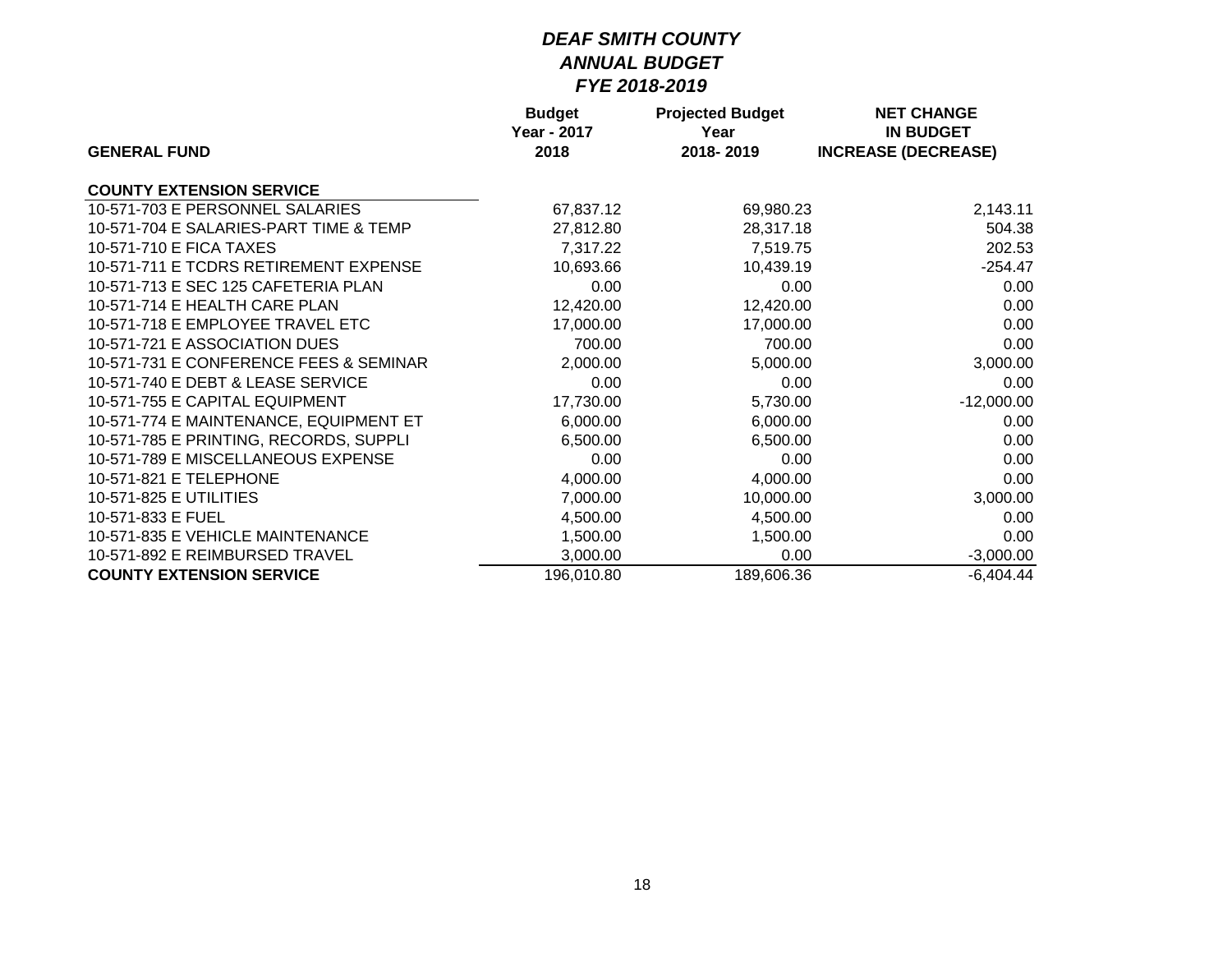| <b>GENERAL FUND</b>                    | <b>Budget</b><br><b>Year - 2017</b><br>2018 | <b>Projected Budget</b><br>Year<br>2018-2019 | <b>NET CHANGE</b><br><b>IN BUDGET</b><br><b>INCREASE (DECREASE)</b> |
|----------------------------------------|---------------------------------------------|----------------------------------------------|---------------------------------------------------------------------|
| <b>COUNTY WIDE SERVICES</b>            |                                             |                                              |                                                                     |
| 10-575-591 E APPRAISAL DISTRICT FUNDIN | 150,000.00                                  | 160,000.00                                   | 10,000.00                                                           |
| 10-575-595 E STATE FEES                | 250,000.00                                  | 250,000.00                                   | 0.00                                                                |
| 10-575-700 E ELECTED OFFICIAL SALARY   | 9,397.62                                    | 9,397.62                                     | 0.00                                                                |
| 10-575-701 E APPOINTED OFFICIAL SALARY | 79,862.02                                   | 82,274.68                                    | 2,412.66                                                            |
| 10-575-703 E PERSONNEL SALARIES        | 44,449.21                                   | 45,119.69                                    | 670.48                                                              |
| 10-575-710 E FICA TAXES                | 10,228.73                                   | 10,464.59                                    | 235.86                                                              |
| 10-575-711 E TCDRS RETIREMENT EXPENSE  | 14,948.65                                   | 14,527.31                                    | $-421.34$                                                           |
| 10-575-713 E SEC 125 CAFETERIA PLAN    | 48.00                                       | 48.00                                        | 0.00                                                                |
| 10-575-714 E HEALTH CARE PLAN          | 12,420.00                                   | 12,420.00                                    | 0.00                                                                |
| 10-575-715 E UNEMPLOYMENT INSURANCE/TA | 16,000.00                                   | 10,000.00                                    | $-6,000.00$                                                         |
| 10-575-718 E EMPLOYEE TRAVEL ETC       | 500.00                                      | 500.00                                       | 0.00                                                                |
| 10-575-721 E ASSOCIATION DUES          | 9,000.00                                    | 11,000.00                                    | 2,000.00                                                            |
| 10-575-722 E AUDIT FEES & EXPENSE      | 16,000.00                                   | 16,000.00                                    | 0.00                                                                |
| 10-575-723 E BONDS & NOTARY            | 6,400.00                                    | 6,400.00                                     | 0.00                                                                |
| 10-575-726 E CIVIL DEFENSE             | 0.00                                        | 0.00                                         | 0.00                                                                |
| 10-575-728 E COFFEE ROOM SUPPLIES      | 6,000.00                                    | 5,000.00                                     | $-1,000.00$                                                         |
| 10-575-730 E COMMUNITY SERVICE         | 9,000.00                                    | 9,000.00                                     | 0.00                                                                |
| 10-575-731 E CONFERENCE & SEMINARS     | 500.00                                      | 500.00                                       | 0.00                                                                |
| 10-575-735 E COPY MACHINE              | 0.00                                        | 0.00                                         | 0.00                                                                |
| 10-575-737 E COURT REPORTER            | 27,000.00                                   | 24,000.00                                    | $-3,000.00$                                                         |
| 10-575-738 E JUVENILE PEACE OFFICE     | 13,500.00                                   | 13,500.00                                    | 0.00                                                                |
| 10-575-739 E SUPPLEMENT LAW LIBRARY    | 15,000.00                                   | 15,000.00                                    | 0.00                                                                |
| 10-575-747 E ELECTION EXPENSES         | 21,000.00                                   | 21,000.00                                    | 0.00                                                                |
| 10-575-749 E ELEVATOR INSPECTION & REP | 2,000.00                                    | 2,000.00                                     | 0.00                                                                |
| 10-575-755 E CAPITAL EQUIPMENT         | 300,000.00                                  | 465,000.00                                   | 165,000.00                                                          |
| 10-575-758 E FIRE PROTECTION-CITY      | 265,000.00                                  | 338,000.00                                   | 73,000.00                                                           |
| 10-575-759 E FIRE PROTECTION-RURAL DEP | 15,000.00                                   | 18,000.00                                    | 3,000.00                                                            |
| 10-575-764 E HEALTH CARE PLAN SHORTAGE | 300,000.00                                  | 347,500.00                                   | 47,500.00                                                           |
| 10-575-765 E GENERAL INSURANCE         | 80,000.00                                   | 85,000.00                                    | 5,000.00                                                            |
| 10-575-766 E WORKERS COMP INSURANCE    | 45,000.00                                   | 50,000.00                                    | 5,000.00                                                            |
| 10-575-767 E NOTICES & PUBLICATIONS    | 3,000.00                                    | 2,000.00                                     | $-1,000.00$                                                         |
| 10-575-772 E INSECT CONTROL            | 750.00                                      | 750.00                                       | 0.00                                                                |
| 10-575-774 E MAINTENANCE, EQUIPMENT ET | 7,000.00                                    | 3,500.00                                     | $-3,500.00$                                                         |
| 10-575-776 E HAIL DAMAGE REPAIR        | 0.00                                        | 0.00                                         | 0.00                                                                |
| 10-575-777 E LEGAL EXPENSE             | 50,000.00                                   | 40,000.00                                    | $-10,000.00$                                                        |
| 10-575-780 E POSTAGE & SHIPPING        | 25,000.00 19                                | 24,000.00                                    | $-1,000.00$                                                         |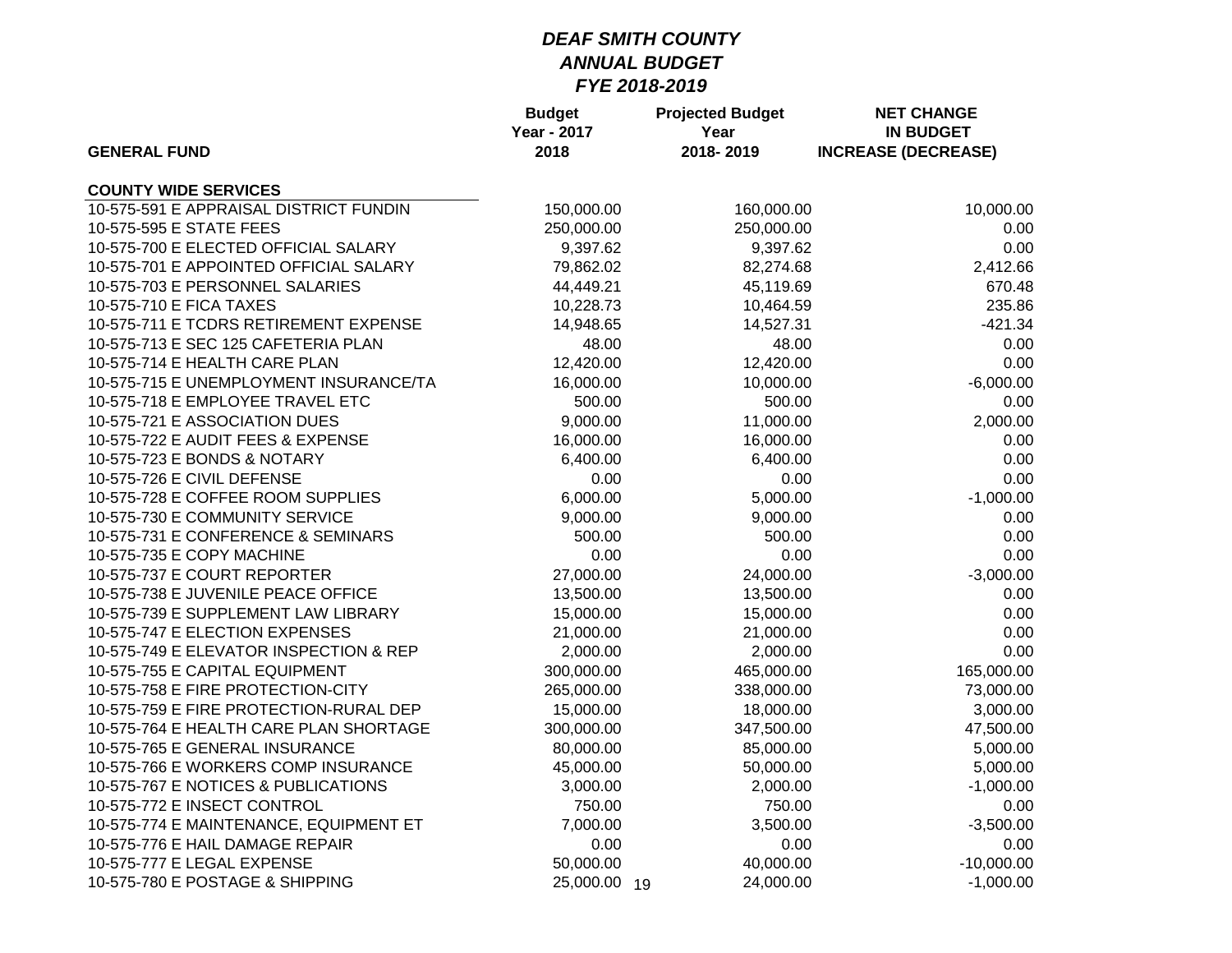|                                        | <b>Budget</b> | <b>Projected Budget</b> | <b>NET CHANGE</b>          |
|----------------------------------------|---------------|-------------------------|----------------------------|
|                                        | Year - 2017   | Year                    | <b>IN BUDGET</b>           |
| <b>GENERAL FUND</b>                    | 2018          | 2018-2019               | <b>INCREASE (DECREASE)</b> |
| 10-575-785 E PRINTING, RECORDS, SUPPLI | 4,500.00      | 4,500.00                | 0.00                       |
| 10-575-787 E PROFESSIONAL FEES         | 60,500.00     | 60,500.00               | 0.00                       |
| 10-575-789 E MISCELLANEOUS EXPENSE     | 23,850.43     | 10,729.72               | $-13,120.71$               |
| 10-575-790 E RENT-STATE HEALTH DEPT    | 10,800.00     | 0.00                    | $-10,800.00$               |
| 10-575-791 E RENT-COUNTY               | 13,600.00     | 6,750.00                | $-6,850.00$                |
| 10-575-793 E SAFETY                    | 1,500.00      | 1,500.00                | 0.00                       |
| 10-575-821 E TELEPHONE                 | 7,000.00      | 4,000.00                | $-3,000.00$                |
| 10-575-825 E UTILITIES                 | 115,000.00    | 125,000.00              | 10,000.00                  |
| 10-575-845 E JUVENILE MANAGEMENT       | 0.00          | 0.00                    | 0.00                       |
| 10-575-851 E INDIGENT DEFENSE-JP COURT | 3,000.00      | 2,000.00                | $-1,000.00$                |
| 10-575-852 E INDIGENT DEFENSE-COUNTY C | 21,000.00     | 21,000.00               | 0.00                       |
| 10-575-853 E INDIGENT DEFENSE-DISTRICT | 133,000.00    | 133,000.00              | 0.00                       |
| 10-575-854 E ATTORNEYS-FAMILY COURT    | 57,000.00     | 57,000.00               | 0.00                       |
| 10-575-861 E JURORS-ALL COURTS         | 15,000.00     | 10,000.00               | $-5,000.00$                |
| 10-575-866 E SENIOR CITIZENS MEALS     | 750.00        | 750.00                  | 0.00                       |
| 10-575-891 E COMPUTER SOFTWARE         | 0.00          | 76,290.00               | 76,290.00                  |
| <b>COUNTY WIDE SERVICES</b>            | 2,270,504.66  | 2,604,921.60            | 334.416.95                 |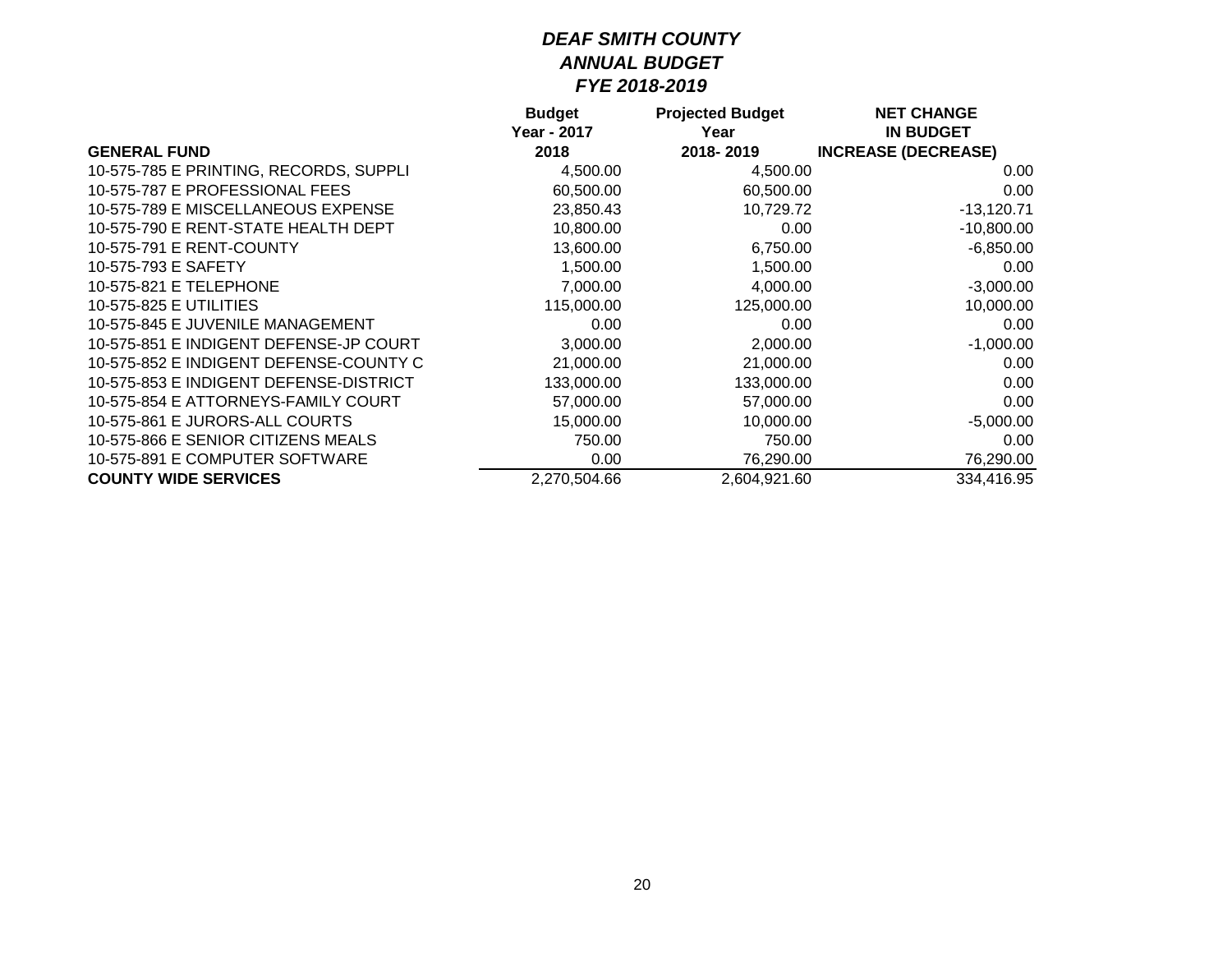|                                            | <b>Budget</b><br><b>Year - 2017</b> | <b>Projected Budget</b><br>Year | <b>NET CHANGE</b><br><b>IN BUDGET</b> |
|--------------------------------------------|-------------------------------------|---------------------------------|---------------------------------------|
| <b>GENERAL FUND</b>                        | 2018                                | 2018-2019                       | <b>INCREASE (DECREASE)</b>            |
| <b>COUNTY MAINTENANCE DEPT</b>             |                                     |                                 |                                       |
| 10-578-703 E PERSONNEL SALARIES            | 107,550.63                          | 110,748.95                      | 3,198.32                              |
| 10-578-710 E FICA TAXES                    | 8,227.62                            | 8,472.29                        | 244.67                                |
| 10-578-711 E TCDRS RETIREMENT              | 12,024.17                           | 11,761.54                       | $-262.63$                             |
| 10-578-713 E SEC 125 CAFETERIA PLAN        | 72.00                               | 72.00                           | 0.00                                  |
| 10-578-714 E HEALTH CARE PLAN              | 16,560.00                           | 16,560.00                       | 0.00                                  |
| 10-578-719 E UNIFORMS                      | 4,200.00                            | 4,200.00                        | 0.00                                  |
| 10-578-727 E BUILDING MAINTENANCE & RE     | 55,000.00                           | 75,000.00                       | 20,000.00                             |
| 10-578-774 E MAINTENANCE, EQUIPMENT ET     | 5,000.00                            | 10,000.00                       | 5,000.00                              |
| 10-578-775 E JANITOR SUPPLIES & MAINT.     | 25,500.00                           | 25,500.00                       | 0.00                                  |
| 10-578-833 E FUEL                          | 2,500.00                            | 2,500.00                        | 0.00                                  |
| <b>COUNTY MAINTENANCE DEPT</b>             | 236,634.42                          | 264,814.78                      | 28,180.37                             |
| <b>222ND COMMUNITY SUPERVISI</b>           |                                     |                                 |                                       |
| 10-581-581 E 222ND COMMUNITY SUPERVISI     | 0.00                                | 0.00                            | 0.00                                  |
| 10-581-727 E BUILDING REPAIR, SUPPLIES     | 5,980.00                            | 5,980.00                        | 0.00                                  |
| 10-581-762 E INMATE MEDICAL                | 5,000.00                            | 5,000.00                        | 0.00                                  |
| 10-581-821 E TELEPHONE                     | 4,025.00                            | 4,025.00                        | 0.00                                  |
| <b>222ND COMMUNITY SUPERVISI</b>           | 15,005.00                           | 15,005.00                       | 0.00                                  |
| <b>JUVENILE SERVICES</b>                   |                                     |                                 |                                       |
| 10-585-585 E JUVENILE SERVICES-COUNTY      | 308,744.00                          | 261,244.00                      | $-47,500.00$                          |
| <b>JUVENILE SERVICES</b>                   | 308,744.00                          | 261,244.00                      | $-47,500.00$                          |
| <b>GENERAL FUND</b>                        |                                     |                                 |                                       |
| Income Budget Totals                       | 8,272,436.79                        | 8,710,687.05                    | 438,250.26                            |
| <b>Expense Budget Totals</b>               | 8,272,436.79                        | 8,710,687.05                    | 438,250.26                            |
| <b>Excess of Revenue over Expenditures</b> | 0.00                                | 0.00                            | 0.00                                  |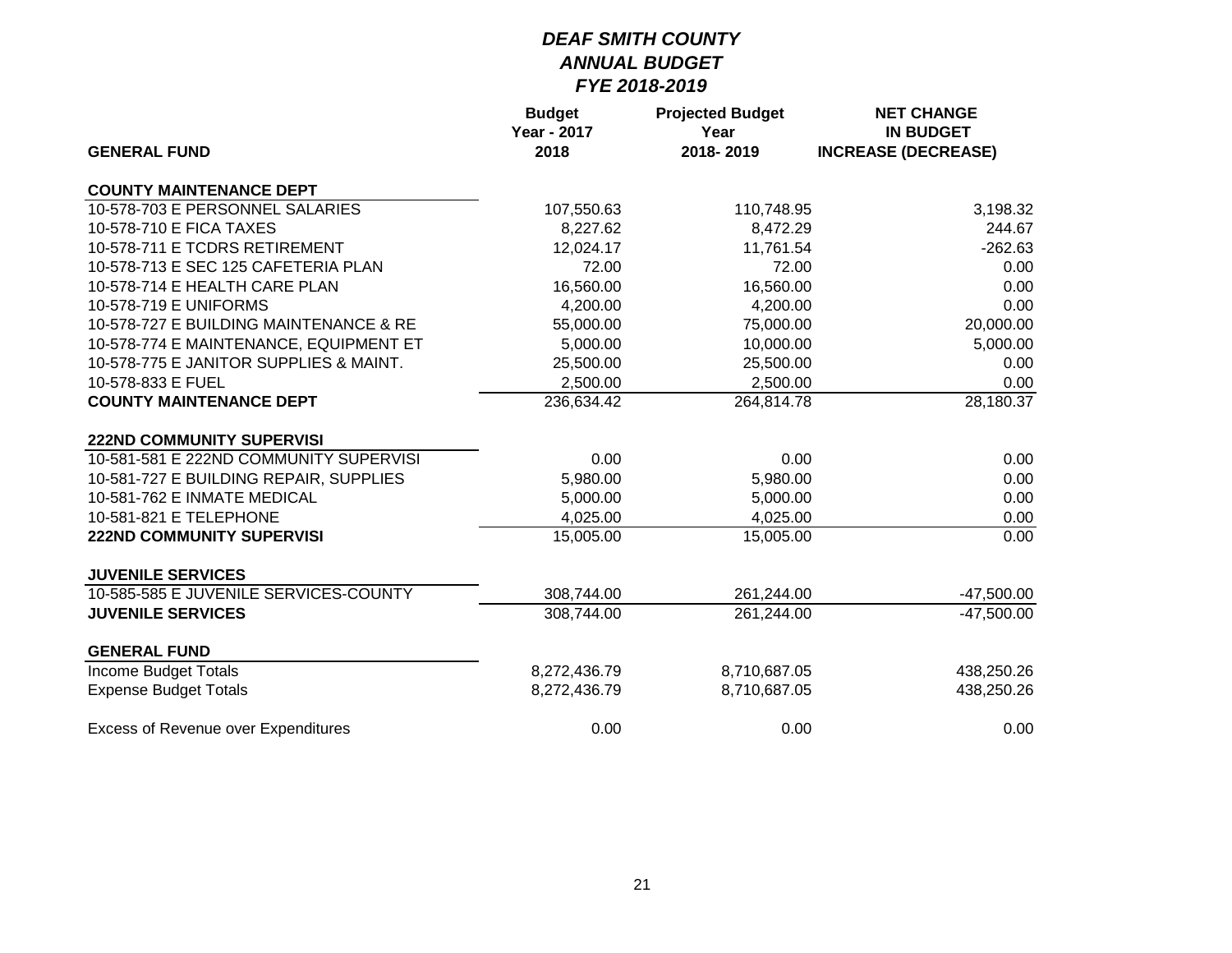|                                                | <b>Budget</b><br><b>Year - 2017</b><br>2018 | <b>Projected Budget</b><br>Year<br>2018-2019 | <b>NET CHANGE</b><br><b>IN BUDGET</b><br><b>INCREASE (DECREASE)</b> |
|------------------------------------------------|---------------------------------------------|----------------------------------------------|---------------------------------------------------------------------|
| <b>REPORTING FUND - ROAD &amp; BRIDGE FUND</b> |                                             |                                              |                                                                     |
| <b>FUND BALANCE</b>                            |                                             |                                              |                                                                     |
| 15-399-399 I PRIOR YR CARRYOVER USED           | 0.00                                        | $-42,000.00$                                 | $-42,000.00$                                                        |
| <b>FUND BALANCE</b>                            | 0.00                                        | $-42,000.00$                                 | $-42,000.00$                                                        |
| <b>TAX REVENUE</b>                             |                                             |                                              |                                                                     |
| 15-400-401   ADVALOREM TAXES                   | 893,003.46                                  | 895,211.14                                   | 2,207.68                                                            |
| 15-400-402 I MOTOR VEHICLE REGISTRATION        | 324,000.00                                  | 324,000.00                                   | 0.00                                                                |
| 15-400-403   DELINQUENT ADVALOREM TAXE         | 17,000.00                                   | 15,000.00                                    | $-2,000.00$                                                         |
| 15-400-404   ROAD & BRIDGE SPECIAL ASSESSMENT  | 190,000.00                                  | 200,000.00                                   | 10,000.00                                                           |
| <b>TAX REVENUE</b>                             | 1,424,003.46                                | 1,434,211.14                                 | 10,207.68                                                           |
| <b>OTHER REVENUE</b>                           |                                             |                                              |                                                                     |
| 15-480-481   STATE COMPTROLLER-WEIGHTS         | 64,000.00                                   | 80,000.00                                    | 16,000.00                                                           |
| 15-480-482   BOND FORFEITURES                  | 0.00                                        | 0.00                                         | 0.00                                                                |
| 15-480-483   CAPITAL CREDITS - DEAF SMITH REC  | 500.00                                      | 700.00                                       | 200.00                                                              |
| 15-480-484   RENTAL INCOME-PCT 3 AND 4         | 9,600.00                                    | 6,000.00                                     | $-3,600.00$                                                         |
| 15-480-489   MISCELLANEOUS REVENUE             | 3,600.00                                    | 3,600.00                                     | 0.00                                                                |
| <b>OTHER REVENUE</b>                           | 77,700.00                                   | 90,300.00                                    | 12,600.00                                                           |
| <b>REIMBURSED EXPENSES</b>                     |                                             |                                              |                                                                     |
| 15-489-481 I CULVERT & TILE PCT 1              | 1,500.00                                    | 1,500.00                                     | 0.00                                                                |
| 15-489-482 I CULVERT & TILE PCT 2              | 1,500.00                                    | 1,500.00                                     | 0.00                                                                |
| 15-489-483 I CULVERT & TILE PCT 3              | 1,500.00                                    | 1,500.00                                     | 0.00                                                                |
| 15-489-484 I CULVERT & TILE PCT 4              | 1,500.00                                    | 1,500.00                                     | 0.00                                                                |
| <b>REIMBURSED EXPENSES</b>                     | 6,000.00                                    | 6,000.00                                     | 0.00                                                                |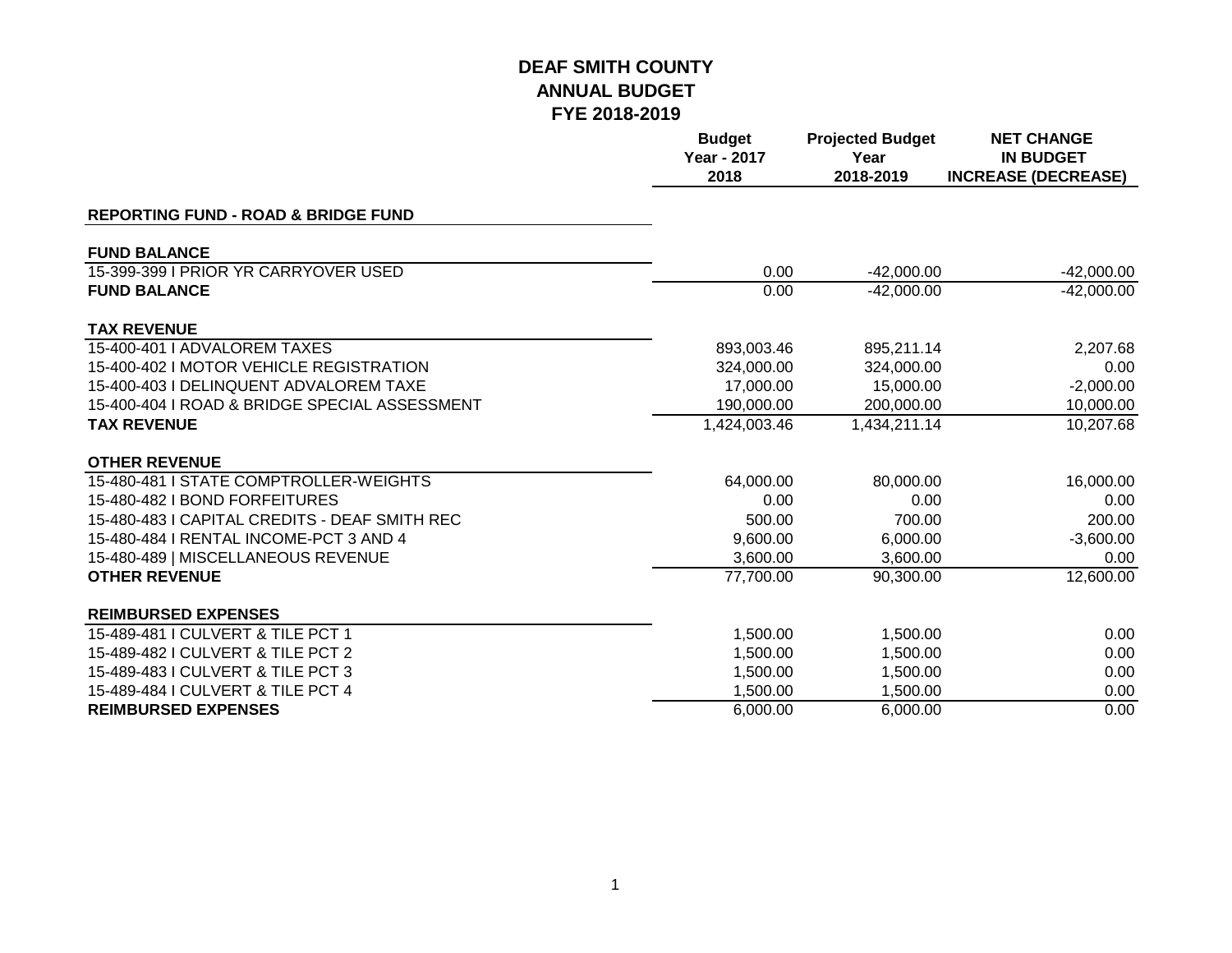|                                | <b>Budget</b><br>Year - 2017<br>2018 | <b>Projected Budget</b><br>Year<br>2018-2019 | <b>NET CHANGE</b><br><b>IN BUDGET</b><br><b>INCREASE (DECREASE)</b> |
|--------------------------------|--------------------------------------|----------------------------------------------|---------------------------------------------------------------------|
| <b>INVESTMENT REVENUE</b>      |                                      |                                              |                                                                     |
| 15-490-490 I INTEREST INCOME   | 0.00                                 | 0.00                                         | 0.00                                                                |
| <b>INVESTMENT REVENUE</b>      | 0.00                                 | 0.00                                         | 0.00                                                                |
| <b>INTER FUND TRANSFERS</b>    |                                      |                                              |                                                                     |
| 15-499-418 I LATERAL ROAD FUND | 29,500.00                            | 29,500.00                                    | 0.00                                                                |
| 15-499-419   RIGHT OF WAY FUND | 36,000,00                            | 35,500.00                                    | -500.00                                                             |
| <b>INTER FUND TRANSFERS</b>    | 65,500.00                            | 65,000.00                                    | $-500.00$                                                           |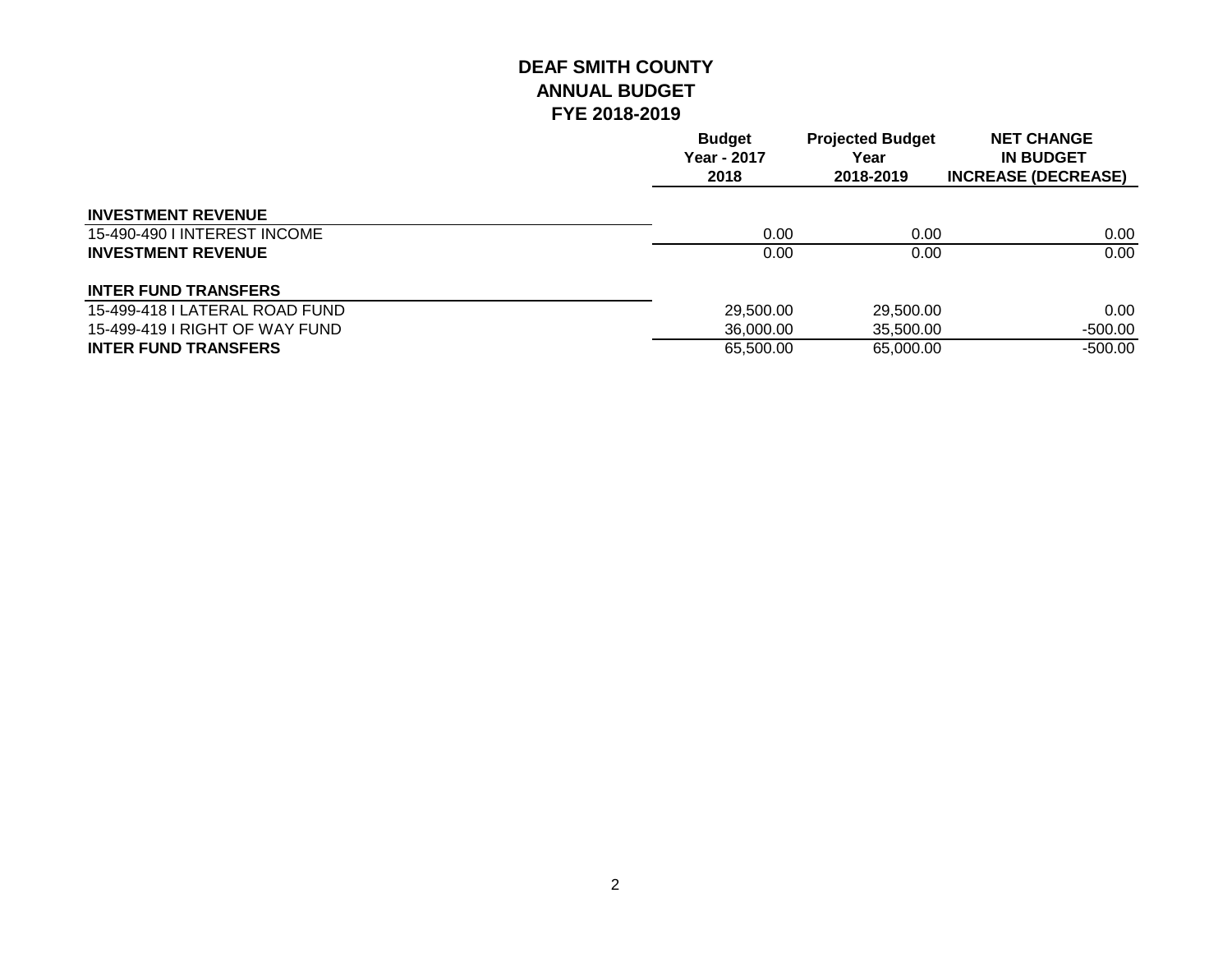|                                        | <b>Budget</b>              | <b>Projected Budget</b> | <b>NET CHANGE</b>                              |
|----------------------------------------|----------------------------|-------------------------|------------------------------------------------|
|                                        | <b>Year - 2017</b><br>2018 | Year<br>2018-2019       | <b>IN BUDGET</b><br><b>INCREASE (DECREASE)</b> |
| <b>PRECINCT ONE</b>                    |                            |                         |                                                |
| 15-601-700 E ELECTED OFFICIAL SALARY   | 19,999.00                  | 19,999.00               | 0.00                                           |
| 15-601-703 E PERSONNEL SALARIES        | 192,624.10                 | 199,437.81              | 6,813.71                                       |
| 15-601-705 E SALARIES-OVERTIME         | 3,000.00                   | 3,000.00                | 0.00                                           |
| 15-601-710 E FICA TAXES                | 16,495.17                  | 17,016.42               | 521.25                                         |
| 15-601-711 E TCDRS RETIREMENT EXP      | 24,106.66                  | 23,622.79               | -483.87                                        |
| 15-601-713 E SEC 125 CAFETERIA PLAN    | 72.00                      | 72.00                   | 0.00                                           |
| 15-601-714 E HEALTH CARE PLAN          | 24,840.00                  | 24,840.00               | 0.00                                           |
| 15-601-715 E UNEMPLOYMENT INSURANCE/TA | 0.00                       | 0.00                    | 0.00                                           |
| 15-601-718 E COMMISSIONERS TRAVEL ALLO | 0.00                       | 0.00                    | 0.00                                           |
| 15-601-719 E UNIFORMS                  | 5,000.00                   | 5,000.00                | 0.00                                           |
| 15-601-721 E ASSOCIATION DUES          | 0.00                       | 0.00                    | 0.00                                           |
| 15-601-725 E MATERIALS & SUPPLIES      | 42,000.00                  | 42,000.00               | 0.00                                           |
| 15-601-727 E REPAIR & MAINT, PARTS     | 0.00                       | 0.00                    | 0.00                                           |
| 15-601-731 E CONFERENCE FEES & SEMINAR | 0.00                       | 0.00                    | 0.00                                           |
| 15-601-740 E DEBT & LEASE SERVICE      | 0.00                       | 0.00                    | 0.00                                           |
| 15-601-755 E FUNDING FOR M & E FUND    | 0.00                       | 0.00                    | 0.00                                           |
| 15-601-766 E WORKERS COMP INSURANCE    | 0.00                       | 0.00                    | 0.00                                           |
| 15-601-768 E TIRES & TUBES             | 6,000.00                   | 6,000.00                | 0.00                                           |
| 15-601-769 E CULVERTS, TILES, SEALING  | 2,900.00                   | 2,900.00                | 0.00                                           |
| 15-601-795 E SHOP SUPPLIES             | 2,500.00                   | 2,500.00                | 0.00                                           |
| 15-601-821 E TELEPHONE                 | 2,400.00                   | 2,200.00                | $-200.00$                                      |
| 15-601-825 E UTILITIES                 | 6,000.00                   | 6,200.00                | 200.00                                         |
| 15-601-833 E FUEL                      | 52,400.00                  | 52,400.00               | 0.00                                           |
| <b>PRECINCT ONE</b>                    | 400,336.93                 | 407,188.02              | 6,851.09                                       |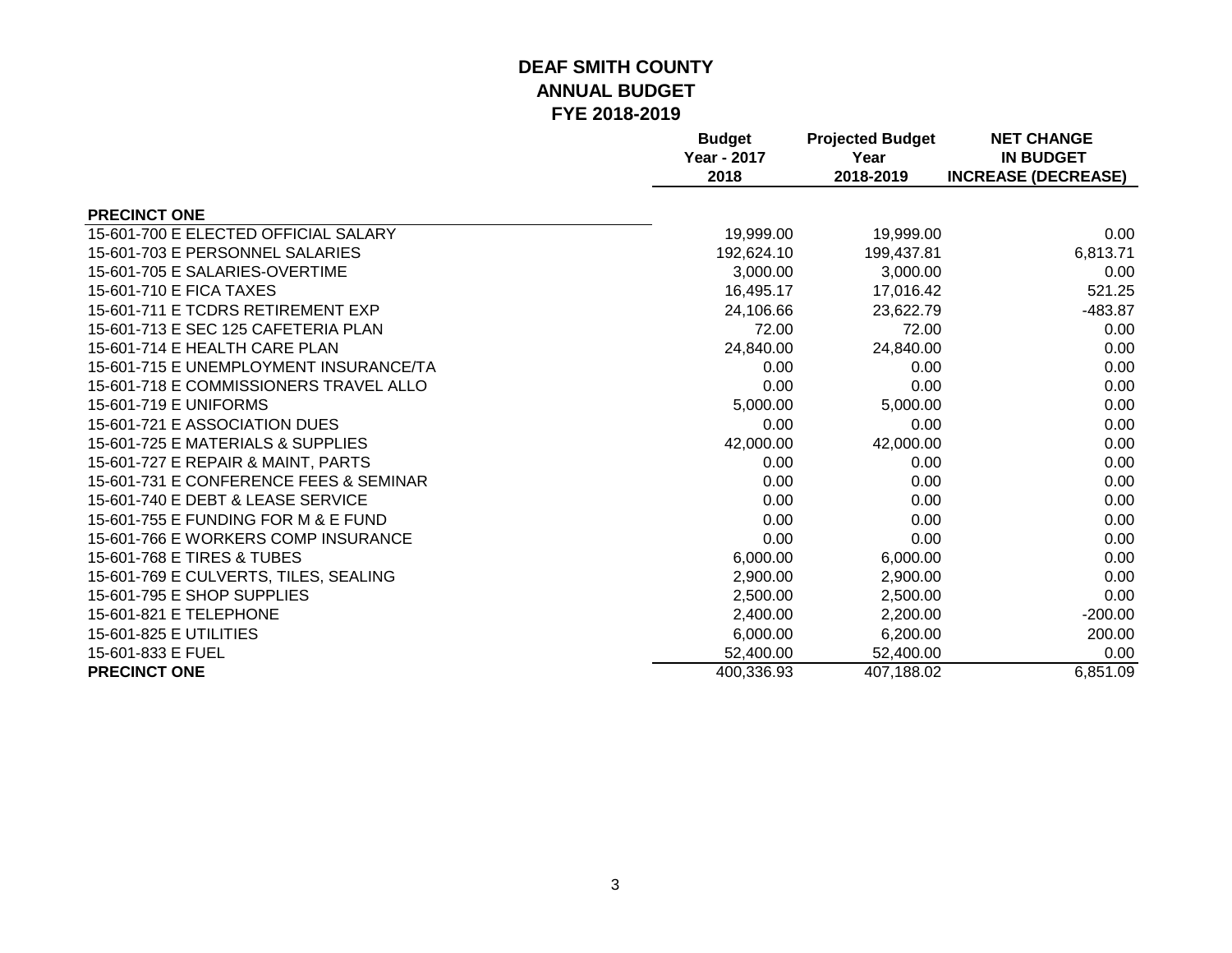|                                        | <b>Budget</b><br><b>Year - 2017</b> | <b>Projected Budget</b><br>Year | <b>NET CHANGE</b><br><b>IN BUDGET</b> |
|----------------------------------------|-------------------------------------|---------------------------------|---------------------------------------|
|                                        | 2018                                | 2018-2019                       | <b>INCREASE (DECREASE)</b>            |
| <b>PRECINCT TWO</b>                    |                                     |                                 |                                       |
| 15-602-700 E ELECTED OFFICIAL SALARY   | 21,499.00                           | 21,499.00                       | 0.00                                  |
| 15-602-703 E PERSONNEL SALARIES        | 197,124.10                          | 203,457.81                      | 6,333.71                              |
| 15-602-705 E SALARIES-OVERTIME         | 3,000.00                            | 3,000.00                        | 0.00                                  |
| 15-602-710 E FICA TAXES                | 16,954.17                           | 17,438.70                       | 484.53                                |
| 15-602-711 E TCDRS RETIREMENT EXP      | 24,777.46                           | 24,209.01                       | $-568.45$                             |
| 15-602-713 E SEC 125 CAFETERIA PLAN    | 72.00                               | 72.00                           | 0.00                                  |
| 15-602-714 E HEALTH CARE PLAN          | 24,840.00                           | 24,840.00                       | 0.00                                  |
| 15-602-715 E UNEMPLOYMENT INSURANCE/TA | 0.00                                | 0.00                            | 0.00                                  |
| 15-602-718 E COMMISSIONERS TRAVEL ALLO | 0.00                                | 0.00                            | 0.00                                  |
| 15-602-719 E UNIFORMS                  | 5,000.00                            | 5,000.00                        | 0.00                                  |
| 15-602-721 E ASSOCIATION DUES          | 0.00                                | 0.00                            | 0.00                                  |
| 15-602-725 E MATERIALS & SUPPLIES      | 35,000.00                           | 35,000.00                       | 0.00                                  |
| 15-602-727 E REPAIRS, MAINT, & PARTS   | 0.00                                | 0.00                            | 0.00                                  |
| 15-602-740 E DEBT & LEASE SERVICE      | 0.00                                | 0.00                            | 0.00                                  |
| 15-602-755 E FUNDING FOR M & E FUND    | 0.00                                | 0.00                            | 0.00                                  |
| 15-602-766 E WORKERS COMP INSURANCE    | 0.00                                | 0.00                            | 0.00                                  |
| 15-602-768 E TIRES & TUBES             | 4,000.00                            | 4,000.00                        | 0.00                                  |
| 15-602-769 E CULVERTS, TILES, SEALING  | 2,900.00                            | 2,900.00                        | 0.00                                  |
| 15-602-795 E SHOP SUPPLIES             | 2,500.00                            | 2,500.00                        | 0.00                                  |
| 15-602-821 E TELEPHONE                 | 1,800.00                            | 2,200.00                        | 400.00                                |
| 15-602-825 E UTILITIES                 | 6,000.00                            | 7,000.00                        | 1,000.00                              |
| 15-602-833 E FUEL                      | 52,400.00                           | 52,400.00                       | 0.00                                  |
| <b>PRECINCT TWO</b>                    | 397,866.73                          | 405,516.52                      | 7,649.79                              |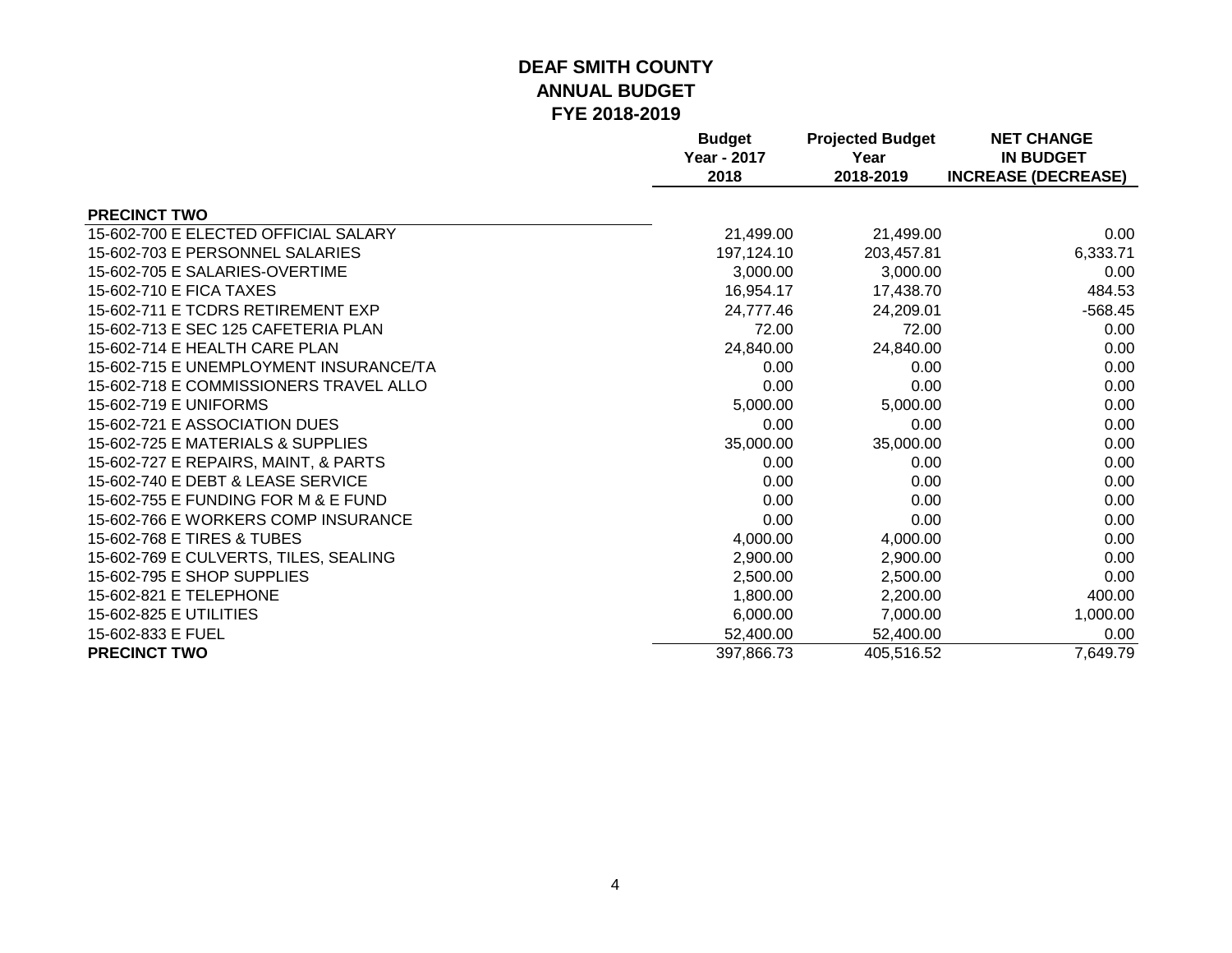|                                        | <b>Budget</b><br><b>Year - 2017</b> | <b>Projected Budget</b><br>Year | <b>NET CHANGE</b><br><b>IN BUDGET</b> |
|----------------------------------------|-------------------------------------|---------------------------------|---------------------------------------|
|                                        | 2018                                | 2018-2019                       | <b>INCREASE (DECREASE)</b>            |
| <b>PRECINCT THREE</b>                  |                                     |                                 |                                       |
| 15-603-700 E ELECTED OFFICIAL SALARY   | 21,049.00                           | 21,169.00                       | 120.00                                |
| 15-603-703 E PERSONNEL SALARIES        | 156,938.08                          | 161,658.21                      | 4,720.14                              |
| 15-603-705 E SALARIES-OVERTIME         | 3,000.00                            | 3,000.00                        | 0.00                                  |
| 15-603-710 E FICA TAXES                | 13,845.51                           | 14,215.78                       | 370.27                                |
| 15-603-711 E TCDRS RETIREMENT EXP      | 20,234.36                           | 19,734.85                       | $-499.51$                             |
| 15-603-713 E SEC 125 CAFETERIA PLAN    | 108.00                              | 108.00                          | 0.00                                  |
| 15-603-714 E HEALTH CARE PLAN          | 20,700.00                           | 20,700.00                       | 0.00                                  |
| 15-603-715 E UNEMPLOYMENT INSURANCE/TA | 0.00                                | 0.00                            | 0.00                                  |
| 15-603-718 E COMMISSIONERS TRAVEL ALLO | 0.00                                | 0.00                            | 0.00                                  |
| 15-603-719 E UNIFORMS                  | 4,500.00                            | 4,500.00                        | 0.00                                  |
| 15-603-721 E ASSOCIATION DUES          | 0.00                                | 0.00                            | 0.00                                  |
| 15-603-725 E MATERIALS & SUPPLIES      | 37,000.00                           | 37,000.00                       | 0.00                                  |
| 15-603-727 E REPAIR, MAINT & PARTS     | 0.00                                | 0.00                            | 0.00                                  |
| 15-603-740 E DEBT & LEASE SERVICE      | 0.00                                | 0.00                            | 0.00                                  |
| 15-603-755 E FUNDING FOR M & E FUND    | 0.00                                | 0.00                            | 0.00                                  |
| 15-603-766 E WORKERS COMP INSURANCE    | 0.00                                | 0.00                            | 0.00                                  |
| 15-603-768 E TIRES & TUBES             | 5,000.00                            | 5,000.00                        | 0.00                                  |
| 15-603-769 E CULVERTS, TILES, SEALING  | 3,000.00                            | 3,000.00                        | 0.00                                  |
| 15-603-795 E SHOP SUPPLIES             | 3,000.00                            | 3,000.00                        | 0.00                                  |
| 15-603-821 E TELEPHONE                 | 2,400.00                            | 2,400.00                        | 0.00                                  |
| 15-603-825 E UTILITIES                 | 8,300.00                            | 6,900.00                        | $-1,400.00$                           |
| 15-603-833 E FUEL                      | 58,600.00                           | 58,600.00                       | 0.00                                  |
| <b>PRECINCT THREE</b>                  | 357,674.95                          | 360,985.84                      | 3,310.90                              |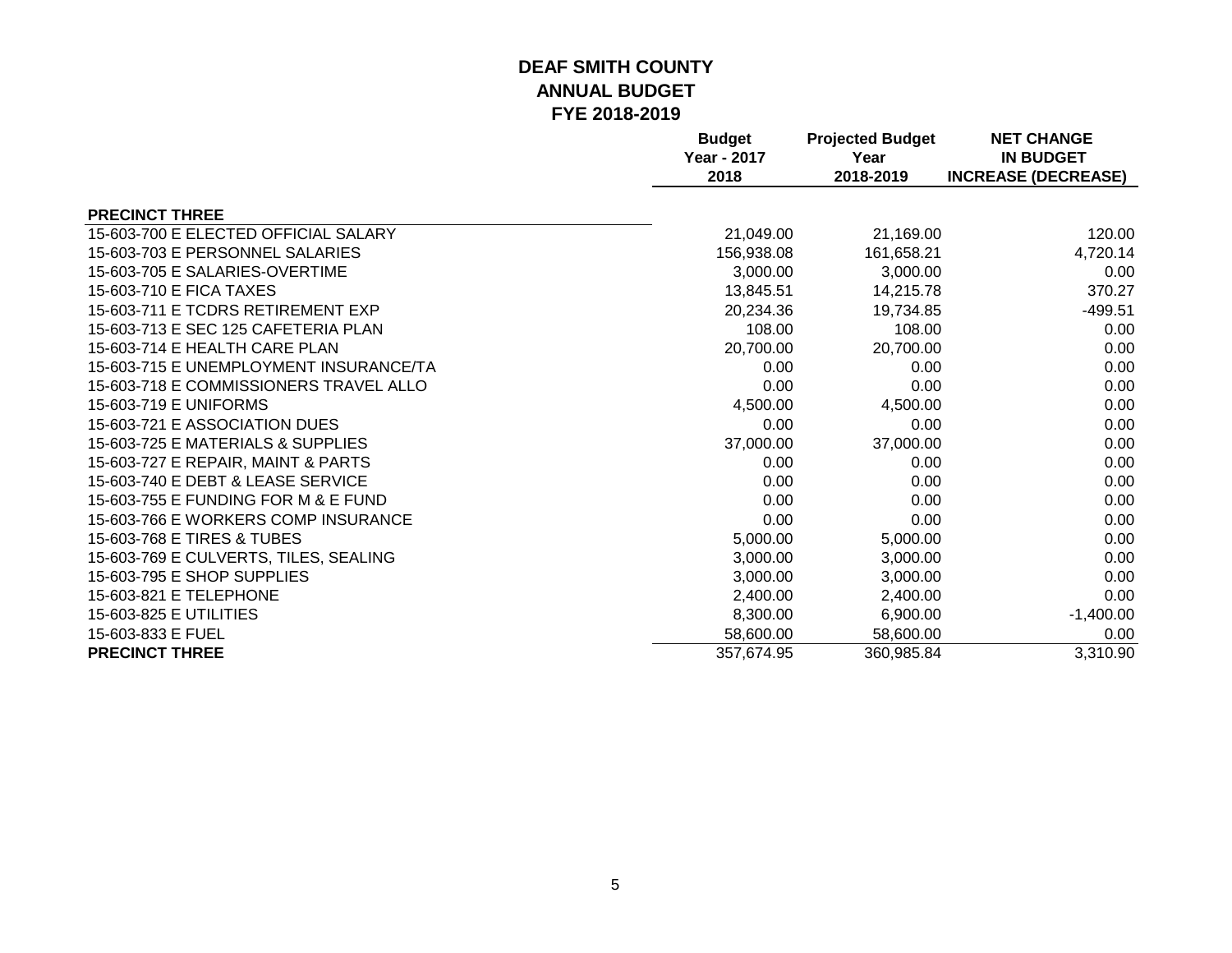|                                        | <b>Budget</b><br><b>Year - 2017</b><br>2018 | <b>Projected Budget</b><br>Year<br>2018-2019 | <b>NET CHANGE</b><br><b>IN BUDGET</b><br><b>INCREASE (DECREASE)</b> |
|----------------------------------------|---------------------------------------------|----------------------------------------------|---------------------------------------------------------------------|
| <b>PRECINCT FOUR</b>                   |                                             |                                              |                                                                     |
| 15-604-700 E ELECTED OFFICIAL SALARY   | 19,999.00                                   | 19,999.00                                    | 0.00                                                                |
| 15-604-703 E PERSONNEL SALARIES        | 195,024.10                                  | 199,857.81                                   | 4,833.71                                                            |
| 15-604-705 E SALARIES-OVERTIME         | 3,000.00                                    | 3,000.00                                     | 0.00                                                                |
| 15-604-710 E FICA TAXES                | 16,678.77                                   | 17,048.55                                    | 369.78                                                              |
| 15-604-711 E TCDRS RETIREMENT EXP      | 24,374.98                                   | 23,667.39                                    | $-707.59$                                                           |
| 15-604-713 E SEC 125 CAFETERIA PLAN    | 108.00                                      | 108.00                                       | 0.00                                                                |
| 15-604-714 E HEALTH CARE PLAN          | 24,840.00                                   | 24,840.00                                    | 0.00                                                                |
| 15-604-715 E UNEMPLOYMENT INSURANCE/TA | 0.00                                        | 0.00                                         | 0.00                                                                |
| 15-604-718 E COMMISSIONERS TRAVEL ALLO | 0.00                                        | 0.00                                         | 0.00                                                                |
| 15-604-719 E UNIFORMS                  | 4,500.00                                    | 4,500.00                                     | 0.00                                                                |
| 15-604-725 E MATERIALS & SUPPLIES      | 47,400.00                                   | 47,400.00                                    | 0.00                                                                |
| 15-604-727 E REPAIR, MAINT. & PARTS    | 0.00                                        | 0.00                                         | 0.00                                                                |
| 15-604-740 E DEBT & LEASE SERVICE      | 0.00                                        | 0.00                                         | 0.00                                                                |
| 15-604-755 E FUNDING FOR M & E FUND    | 0.00                                        | 0.00                                         | 0.00                                                                |
| 15-604-766 E WORKERS COMP INSURANCE    | 0.00                                        | 0.00                                         | 0.00                                                                |
| 15-604-768 E TIRES & TUBES             | 4,000.00                                    | 4,000.00                                     | 0.00                                                                |
| 15-604-769 E CULVERTS, TILES, SEALING  | 2,900.00                                    | 2,900.00                                     | 0.00                                                                |
| 15-604-795 E SHOP SUPPLIES             | 2,500.00                                    | 2,500.00                                     | 0.00                                                                |
| 15-604-821 E TELEPHONE                 | 3,100.00                                    | 2,100.00                                     | $-1,000.00$                                                         |
| 15-604-825 E UTILITIES                 | 8,500.00                                    | 9,500.00                                     | 1,000.00                                                            |
| 15-604-833 E FUEL                      | 60,400.00                                   | 60,400.00                                    | 0.00                                                                |
| <b>PRECINCT FOUR</b>                   | 417,324.85                                  | 421,820.75                                   | 4,495.90                                                            |
| <b>ROAD &amp; BRIDGE FUND</b>          |                                             |                                              |                                                                     |
| Income Budget Totals                   | 1,573,203.46                                | 1,553,511.14                                 | $-19,692.32$                                                        |
| <b>Expense Budget Totals</b>           | 1,573,203.46                                | 1,595,511.14                                 | 22,307.68                                                           |
| <b>Excess of Revenue over Expense</b>  | 0.00                                        | $-42,000.00$                                 | $-42,000.00$                                                        |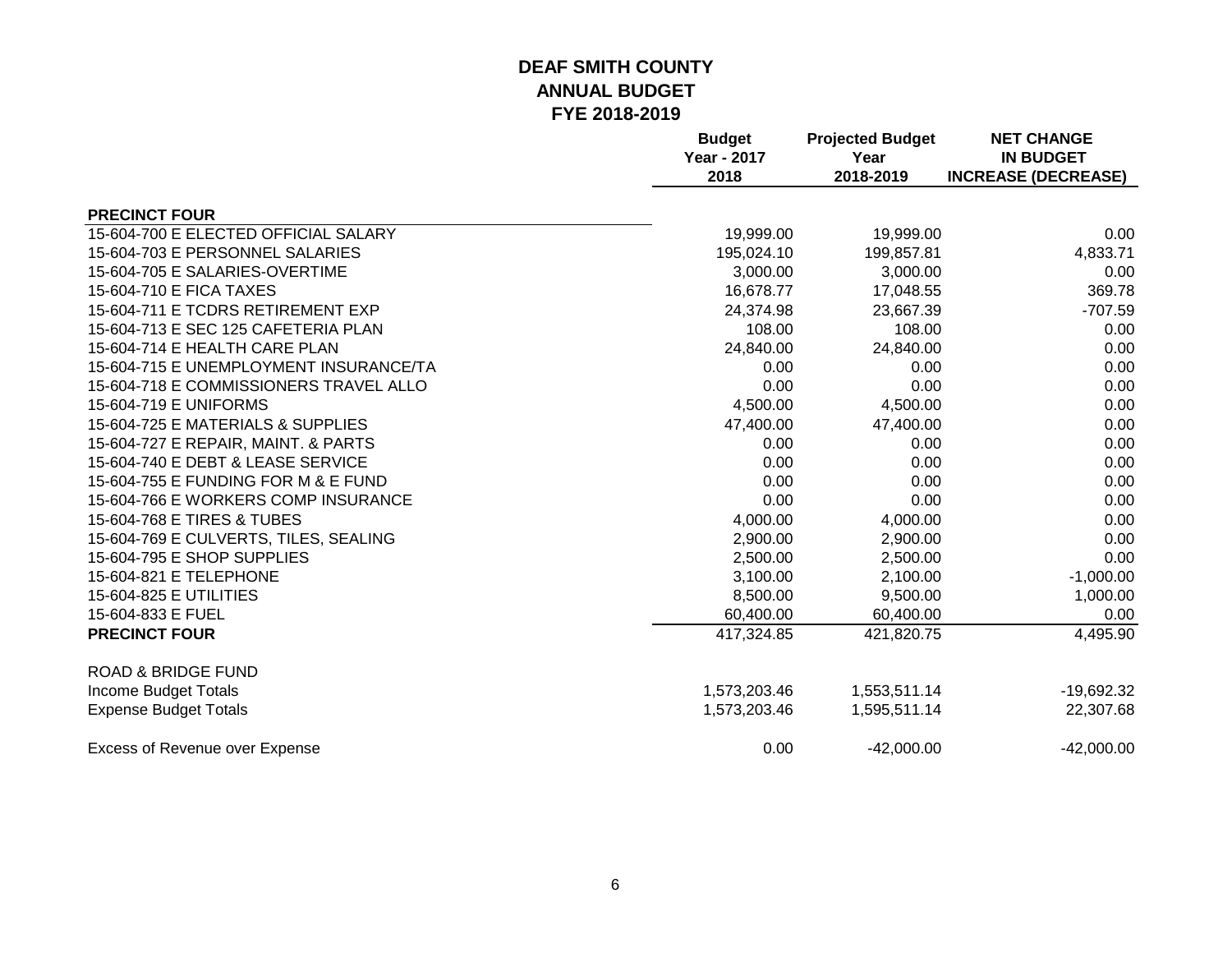|                                                                                            | <b>Budget</b><br>Year - 2017<br>2018 | <b>Projected Budget</b><br>Year<br>2018-2019 | <b>NET CHANGE</b><br><b>IN BUDGET</b><br><b>INCREASE (DECREASE)</b> |
|--------------------------------------------------------------------------------------------|--------------------------------------|----------------------------------------------|---------------------------------------------------------------------|
| <b>REPORTING FUND - ROAD &amp; BRIDGE MACHINE</b>                                          |                                      |                                              |                                                                     |
| <b>PRIOR YEAR CARRYOVER CAPITAL EQUIPMENT</b><br><b>PRIOR YEAR CARRYOVER NOXIOUS WEEDS</b> | 114,588.00<br>0.00                   | 68,034.00<br>0.00                            | $-46,554.00$<br>0.00                                                |
|                                                                                            | 114,588.00                           | 68,034.00                                    | $-46,554.00$                                                        |
| <b>TAX REVENUE</b>                                                                         |                                      |                                              |                                                                     |
| 16-400-401   ADVALOREM TAXES                                                               | 549,070.21                           | 548,401.81                                   | -668.40                                                             |
| 16-400-403   DELINQUENT ADVALOREM TAXES                                                    | 6,000.00                             | 6,000.00                                     | 0.00                                                                |
| 16-400-408 I WIND PROJECTS                                                                 | 0.00                                 | 135,000.00                                   | 135,000.00                                                          |
| <b>TAX REVENUE</b>                                                                         | 555,070.21                           | 689,401.81                                   | 134,331.60                                                          |
| <b>OTHER REVENUE</b>                                                                       |                                      |                                              |                                                                     |
| 16-480-463   NOXIOUS WEED DISTRICT                                                         | 30,000.00                            | 30,000.00                                    | 0.00                                                                |
| 16-480-464 I SALE OF EQUIPMENT                                                             | 0.00                                 | 0.00                                         | 0.00                                                                |
| 16-480-499 I FINANCING OF EQUIPMENT                                                        | 0.00                                 | 0.00                                         | 0.00                                                                |
| <b>OTHER REVENUE</b>                                                                       | 30,000.00                            | 30,000.00                                    | 0.00                                                                |
| <b>INVESTMENT INCOME</b>                                                                   |                                      |                                              |                                                                     |
| 16-490-490 I INTEREST INCOME                                                               | 0.00                                 | 0.00                                         | 0.00                                                                |
| <b>INVESTMENT INCOME</b>                                                                   | 0.00                                 | 0.00                                         | 0.00                                                                |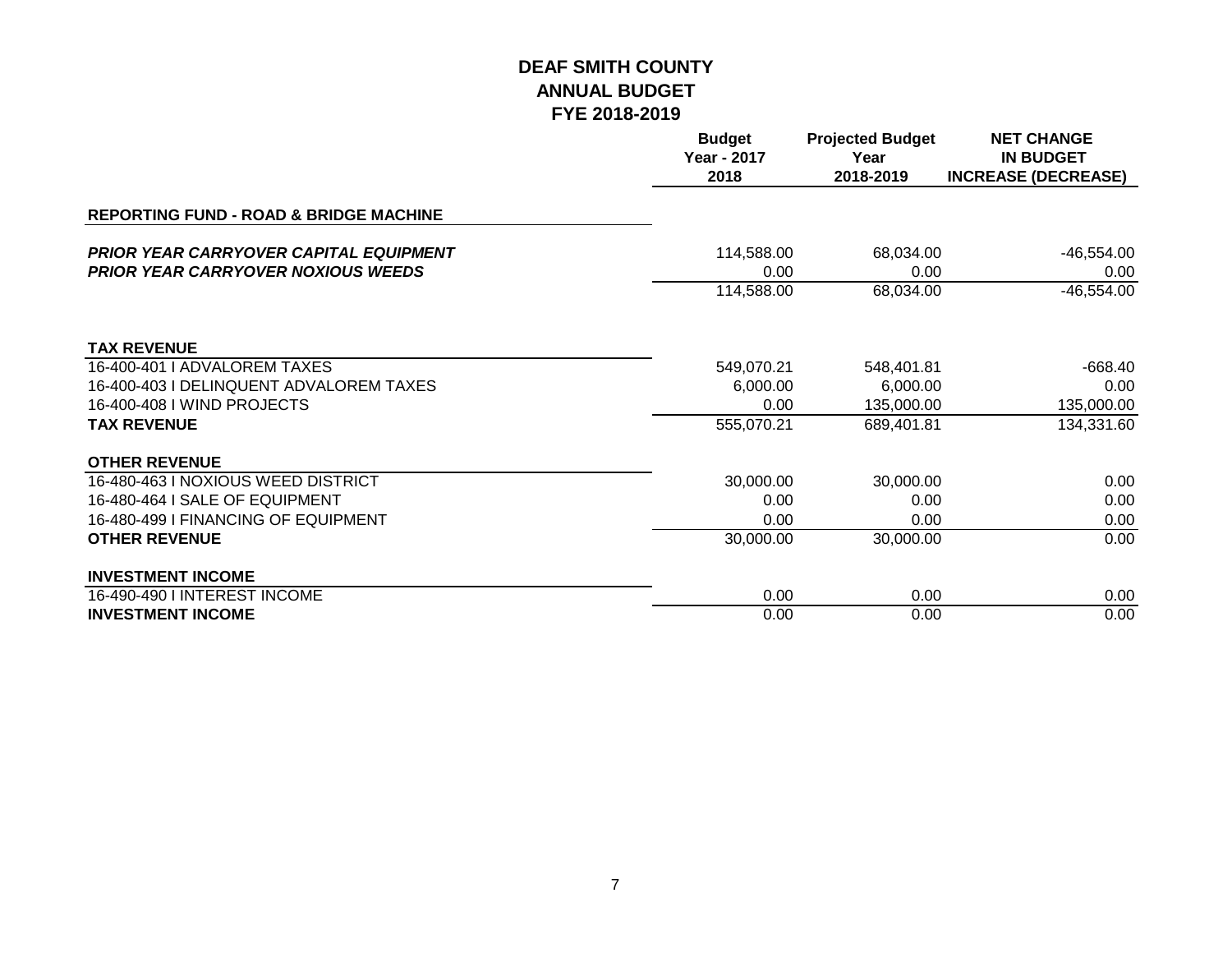|                                         | <b>Budget</b><br><b>Year - 2017</b><br>2018 | <b>Projected Budget</b><br>Year<br>2018-2019 | <b>NET CHANGE</b><br><b>IN BUDGET</b><br><b>INCREASE (DECREASE)</b> |
|-----------------------------------------|---------------------------------------------|----------------------------------------------|---------------------------------------------------------------------|
| <b>COUNTY WIDE SERVICES</b>             |                                             |                                              |                                                                     |
| 16-575-755 E CAPITAL EQUIP-SINKING      | 0.00                                        | 0.00                                         | 0.00                                                                |
| <b>COUNTY WIDE SERVICES</b>             | 0.00                                        | 0.00                                         | 0.00                                                                |
| <b>COMBINED R&amp;B</b>                 |                                             |                                              |                                                                     |
| 16-600-740 E DEBT & LEASE PAYMENTS      | 315,070.21                                  | 40,162.21                                    | $-274,908.00$                                                       |
| 16-600-754 E UNBUDGETED EQUIPMENT COSTS | 0.00                                        | 0.00                                         | 0.00                                                                |
| 16-600-755 E CAPITAL EXPENDITURE(ROAD   | 120,000.00                                  | 120,000.00                                   | 0.00                                                                |
| 16-600-996 E MOTORGRADERS               | 0.00                                        | 409,239.60                                   | 409,239.60                                                          |
| 16-600-997 E TRACTORS                   | 0.00                                        | 42,000.00                                    | 42,000.00                                                           |
| <b>COMBINED R&amp;B</b>                 | 435,070.21                                  | 611,401.81                                   | $-274,908.00$                                                       |
| PCT <sub>1</sub>                        |                                             |                                              |                                                                     |
| 16-601-740 E DEBT & LEASE PAYMENTS      |                                             | 0.00                                         | 0.00                                                                |
| 16-601-755 E CAPITAL EQUIPMENT          | 53,275.00                                   | 43,327.00                                    | $-9,948.00$                                                         |
| PCT <sub>1</sub>                        | 53,275.00                                   | 43,327.00                                    | $-9,948.00$                                                         |
| PCT <sub>2</sub>                        |                                             |                                              |                                                                     |
| 16-602-740 E DEBT & LEASE PAYMENTS      |                                             |                                              |                                                                     |
| 16-602-755 E CAPITAL EQUIPMENT          | 71,170.00                                   | 34,208.00                                    | $-36,962.00$                                                        |
| PCT <sub>2</sub>                        | 71,170.00                                   | 34,208.00                                    | $-36,962.00$                                                        |
| PCT <sub>3</sub>                        |                                             |                                              |                                                                     |
| 16-603-740 E DEBT & LEASE PAYMENTS      |                                             |                                              |                                                                     |
| 16-603-755 E CAPITAL EQUIPMENT          | 80,143.00                                   | 30,000.00                                    | $-50,143.00$                                                        |
| PCT <sub>3</sub>                        | 80,143.00                                   | 30,000.00                                    | $-50,143.00$                                                        |
| PCT <sub>4</sub>                        |                                             |                                              |                                                                     |
| 16-604-740 E DEBT & LEASE PAYMENTS      |                                             |                                              |                                                                     |
| 16-604-755 E CAPITAL EQUIPMENT          | 30,000.00                                   | 38,499.00                                    | 8,499.00                                                            |
| PCT <sub>4</sub>                        | 30,000.00                                   | 38,499.00                                    | 8,499.00                                                            |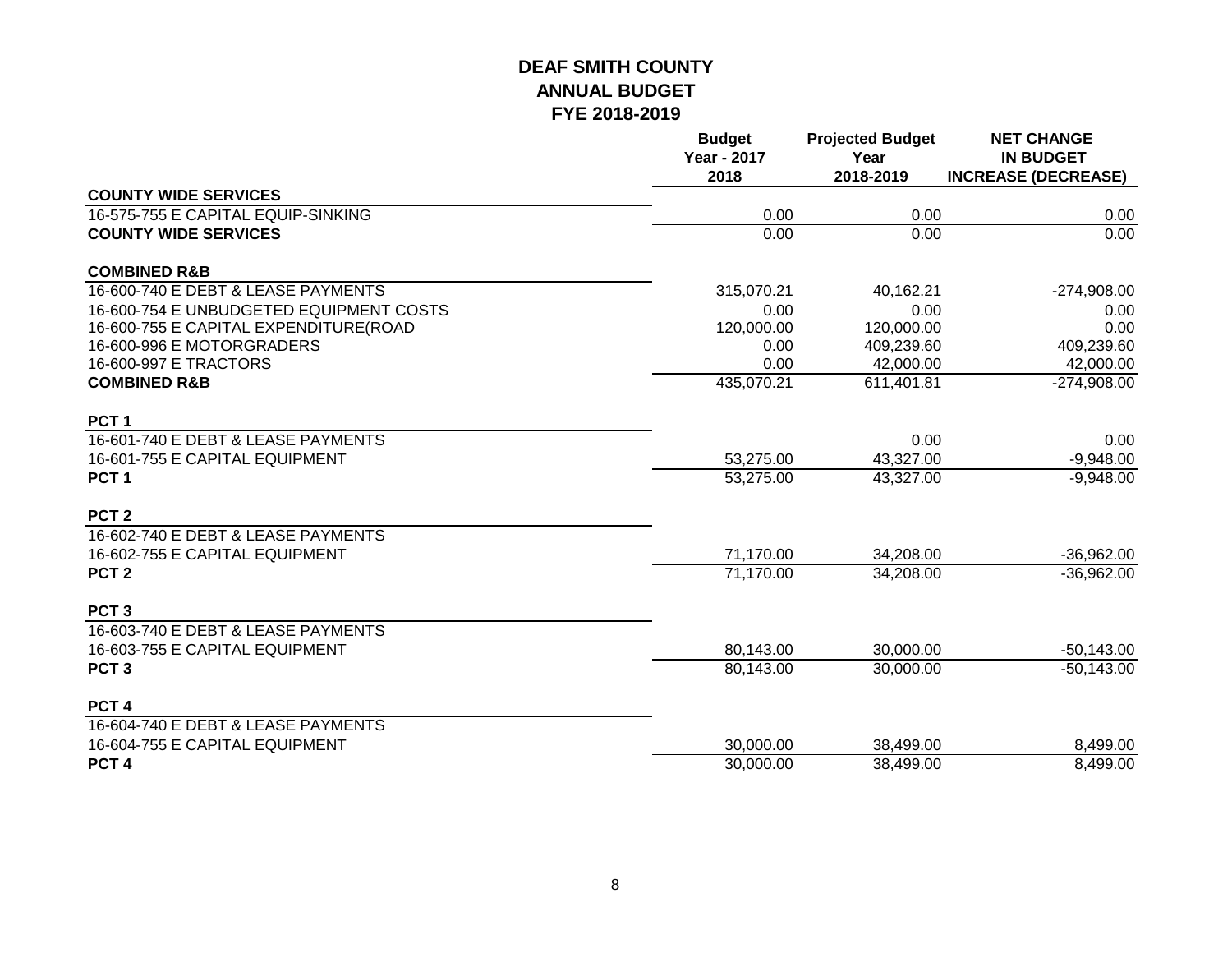|                                      | <b>Budget</b><br><b>Year - 2017</b><br>2018 | <b>Projected Budget</b><br>Year<br>2018-2019 | <b>NET CHANGE</b><br><b>IN BUDGET</b><br><b>INCREASE (DECREASE)</b> |
|--------------------------------------|---------------------------------------------|----------------------------------------------|---------------------------------------------------------------------|
| <b>NOXIOUS WEED PCT 1</b>            |                                             |                                              |                                                                     |
| 16-661-725 E MATERIALS-NOXIOUS WEED  | 7,500.00                                    | 7,500.00                                     | 0.00                                                                |
| <b>NOXIOUS WEED PCT 1</b>            | 7,500.00                                    | 7,500.00                                     | 0.00                                                                |
| <b>NOXIOUS WEED PCT 2</b>            |                                             |                                              |                                                                     |
| 16-662-725 E MATERIALS-NOXIOUS WEED  | 7,500.00                                    | 7,500.00                                     | 0.00                                                                |
| <b>NOXIOUS WEED PCT 2</b>            | 7,500.00                                    | 7,500.00                                     | 0.00                                                                |
| <b>NOXIOUS WEED PCT 3</b>            |                                             |                                              |                                                                     |
| 16-663-725 E MATERIALS-NOXIOUS WEED  | 7,500.00                                    | 7,500.00                                     | 0.00                                                                |
| <b>NOXIOUS WEED PCT 3</b>            | 7,500.00                                    | 7,500.00                                     | 0.00                                                                |
| <b>NOXIOUS WEED PCT 4</b>            |                                             |                                              |                                                                     |
| 16-664-725 E MATERIALS-NOXIOUS WEED  | 7,500.00                                    | 7,500.00                                     | 0.00                                                                |
| <b>NOXIOUS WEED PCT 4</b>            | 7,500.00                                    | 7,500.00                                     | 0.00                                                                |
| <b>ROAD &amp; BRIDGE MACHINERY F</b> |                                             |                                              |                                                                     |
| Income Budget Totals                 | 699,658.21                                  | 787,435.81                                   | 87,777.60                                                           |
| <b>Expense Budget Totals</b>         | 699,658.21                                  | 787,435.81                                   | 87,777.60                                                           |
| Excess of Revenue over Expense       | 0.00                                        | 0.00                                         | 0.00                                                                |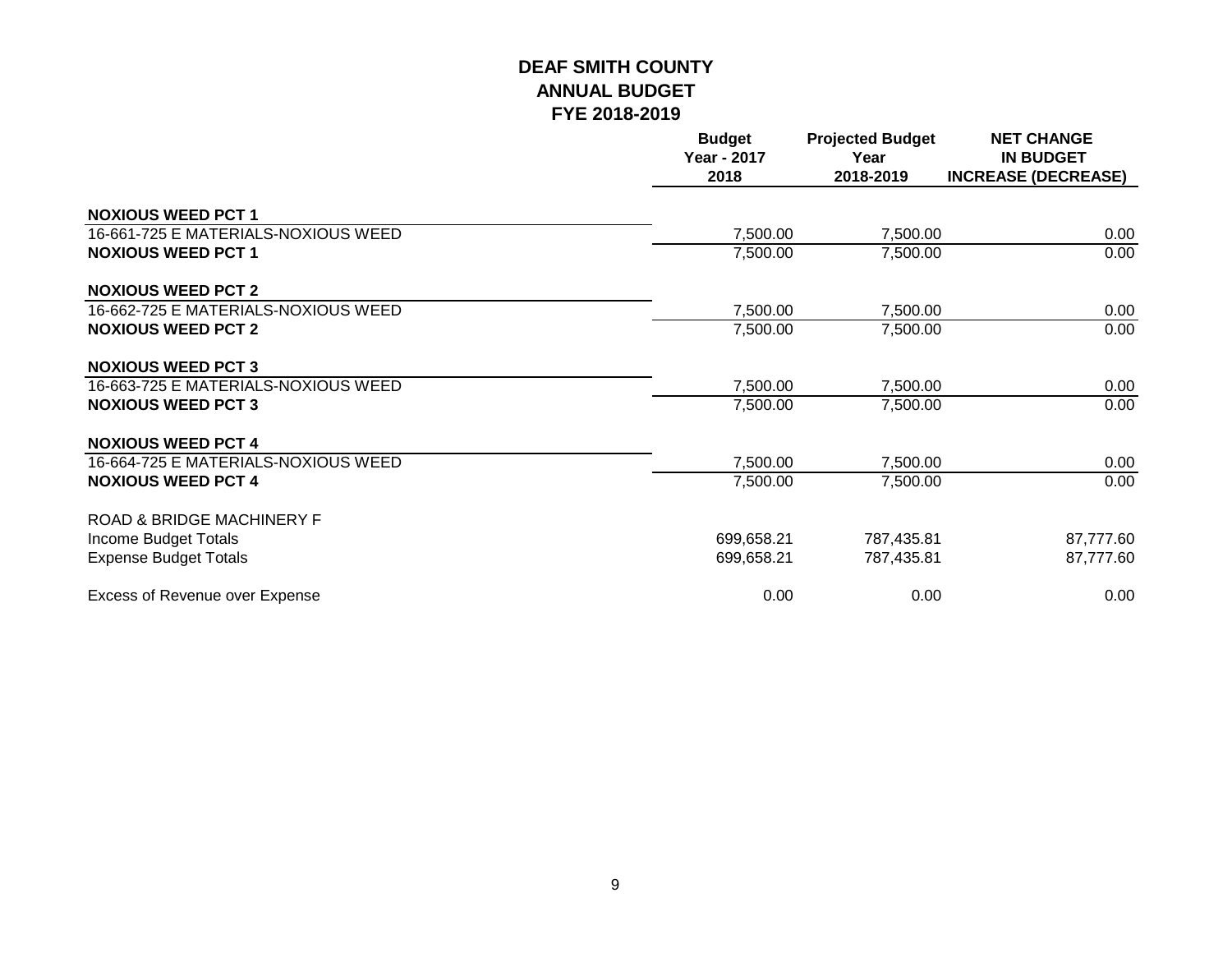|                                      | <b>Budget</b><br>Year - 2017<br>2018 | <b>Projected Budget</b><br>Year<br>2018-2019 | <b>NET CHANGE</b><br><b>IN BUDGET</b><br><b>INCREASE (DECREASE)</b> |
|--------------------------------------|--------------------------------------|----------------------------------------------|---------------------------------------------------------------------|
| REPORTING FUND - LATERAL ROAD FUND   |                                      |                                              |                                                                     |
| <b>REVENUES</b>                      |                                      |                                              |                                                                     |
| 18-400-400 I STATE COMPTROLLER       | 29,500.00                            | 29,500.00                                    | 0.00                                                                |
| <b>REVENUES</b>                      | 29,500.00                            | 29,500.00                                    | 0.00                                                                |
| <b>INVESTMENT REVENUE</b>            |                                      |                                              |                                                                     |
| 18-490-490 I INTEREST INCOME         | 0.00                                 | 0.00                                         | 0.00                                                                |
| <b>INVESTMENT REVENUE</b>            | 0.00                                 | 0.00                                         | 0.00                                                                |
| <b>INTERFUND TRANSFERS</b>           |                                      |                                              |                                                                     |
| 18-699-615 E ROAD & BRIDGE OPERATING | 29,500.00                            | 29,500.00                                    | 0.00                                                                |
| 18-699-616 E ROAD & BRIDGE MACHINERY | 0.00                                 | 0.00                                         | 0.00                                                                |
| <b>INTERFUND TRANSFERS</b>           | 29,500.00                            | 29,500.00                                    | 0.00                                                                |
| LATERAL ROAD FUND                    |                                      |                                              |                                                                     |
| Income Budget Totals                 | 29,500.00                            | 29,500.00                                    | 0.00                                                                |
| <b>Expense Budget Totals</b>         | 29,500.00                            | 29,500.00                                    | 0.00                                                                |
| Excess of Revenue over Expense       | 0.00                                 | 0.00                                         | 0.00                                                                |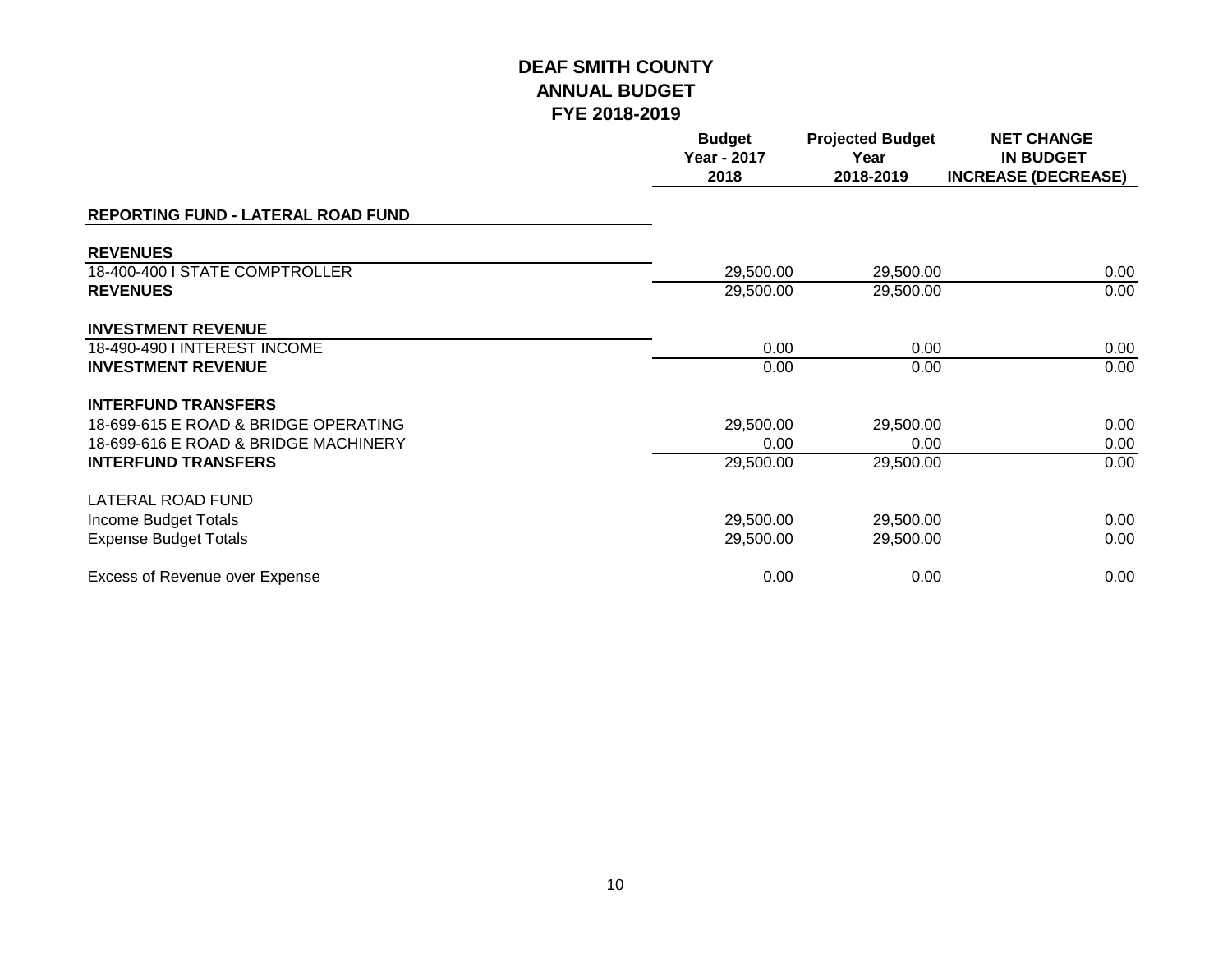|                                           | <b>Budget</b><br><b>Year - 2017</b><br>2018 | <b>Projected Budget</b><br>Year<br>2018-2019 | <b>NET CHANGE</b><br><b>IN BUDGET</b><br><b>INCREASE (DECREASE)</b> |
|-------------------------------------------|---------------------------------------------|----------------------------------------------|---------------------------------------------------------------------|
| <b>REPORTING FUND - RIGHT OF WAY FUND</b> |                                             |                                              |                                                                     |
| <b>TAX REVENUE</b>                        |                                             |                                              |                                                                     |
| 19-400-402 I MOTOR VEHICHLE REGISTRATI    | 36,000.00                                   | 35,500.00                                    | $-500.00$                                                           |
| <b>TAX REVENUE</b>                        | 36,000.00                                   | 35,500.00                                    | $-500.00$                                                           |
| <b>INVESTMENT REVENUE</b>                 |                                             |                                              |                                                                     |
| 19-490-490 I INTEREST INCOME              | 0.00                                        | 0.00                                         | 0.00                                                                |
| <b>INVESTMENT REVENUE</b>                 | 0.00                                        | 0.00                                         | 0.00                                                                |
| <b>INTER FUND TRANSFERS</b>               |                                             |                                              |                                                                     |
| 19-699-615 E ROAD & BRIDGE OPERATING      | 36,000.00                                   | 35,500.00                                    | $-500.00$                                                           |
| 19-699-616 E ROAD & BRIDGE MACHINERY      | 0.00                                        | 0.00                                         | 0.00                                                                |
| <b>INTER FUND TRANSFERS</b>               | 36,000.00                                   | 35,500.00                                    | $-500.00$                                                           |
| <b>RIGHT OF WAY FUND</b>                  |                                             |                                              |                                                                     |
| Income Budget Totals                      | 36,000.00                                   | 35,500.00                                    | $-500.00$                                                           |
| <b>Expense Budget Totals</b>              | 36,000.00                                   | 35,500.00                                    | $-500.00$                                                           |
| <b>Excess of Revenue over Expense</b>     | 0.00                                        | 0.00                                         | 0.00                                                                |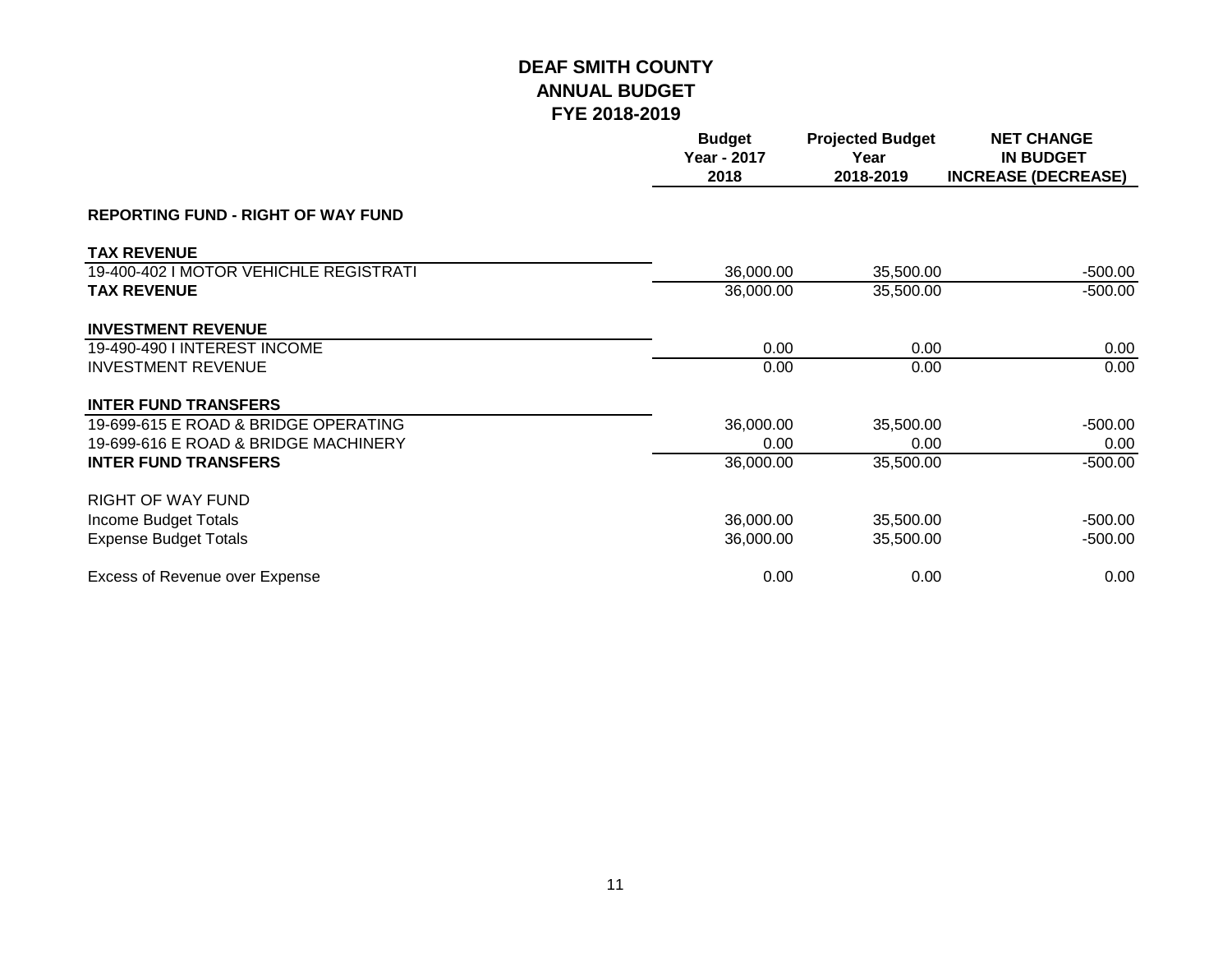|                                                 | LIE ZUIO-ZUIJ | <b>Budget</b><br><b>Year - 2017</b><br>2018 | <b>Projected Budget</b><br>Year<br>2018-2019 | <b>NET CHANGE</b><br><b>IN BUDGET</b><br><b>INCREASE (DECREASE)</b> |
|-------------------------------------------------|---------------|---------------------------------------------|----------------------------------------------|---------------------------------------------------------------------|
| <b>REPORTING FUND - DISTRICT CLERK-SDU FUND</b> |               |                                             |                                              |                                                                     |
| <b>FUND CARRYOVER USED</b>                      |               |                                             |                                              |                                                                     |
| 41-300-399 PRIOR YR CARRYOVER USED              |               | 32,690.80                                   | 32,690.80                                    | 0.00                                                                |
| <b>FUND CARRYOVER USED</b>                      |               | 32,690.80                                   | 32,690.80                                    | 0.00                                                                |
| <b>REVENUE</b>                                  |               |                                             |                                              |                                                                     |
| 41-400-451 I DISTRICT CLERK SDU FEES            |               | 0.00                                        | 0.00                                         | 0.00                                                                |
| <b>REVENUE</b>                                  |               | 0.00                                        | 0.00                                         | 0.00                                                                |
| <b>INVESTMENT REVENUE</b>                       |               |                                             |                                              |                                                                     |
| 41-490-490 I INTEREST INCOME                    |               | 0.00                                        | 0.00                                         | 0.00                                                                |
| <b>INVESTMENT REVENUE</b>                       |               | 0.00                                        | 0.00                                         | 0.00                                                                |
| <b>EXPENSES</b>                                 |               |                                             |                                              |                                                                     |
| 41-700-704 E SALARIES-PART TIME & TEMP          |               | 0.00                                        | 0.00                                         | 0.00                                                                |
| 41-700-710 E FICA TAXES                         |               | 0.00                                        | 0.00                                         | 0.00                                                                |
| 41-700-721 E ASSOCIATION DUES                   |               | 0.00                                        | 0.00                                         | 0.00                                                                |
| 41-700-731 E CONFERENCE & SEMINARS              |               | 3,000.00                                    | 3,000.00                                     | 0.00                                                                |
| 41-700-755 E CAPITAL EQUIPMENT                  |               | 5,000.00                                    | 5,000.00                                     | 0.00                                                                |
| 41-700-774 E MAINTENANCE & EQUIPMENT            |               | 3,000.00                                    | 3,000.00                                     | 0.00                                                                |
| 41-700-785 E PRINTING RECORDS & SUPPLI          |               | 1,500.00                                    | 1.500.00                                     | 0.00                                                                |
| 41-700-789 E MISCELLANEOUS                      |               | 500.00                                      | 500.00                                       | 0.00                                                                |
| 41-700-799 E RESERVE FOR ADDED EXP              |               | 19,690.80                                   | 19,690.80                                    | 0.00                                                                |
| <b>EXPENSES</b>                                 |               | 32,690.80                                   | 32,690.80                                    | 0.00                                                                |
| <b>DISTRICT CLERK-SDU FUND</b>                  |               |                                             |                                              |                                                                     |
| Income Budget Totals                            |               | 32,690.80                                   | 32,690.80                                    | 0.00                                                                |
| <b>Expense Budget Totals</b>                    |               | 32,690.80                                   | 32,690.80                                    | 0.00                                                                |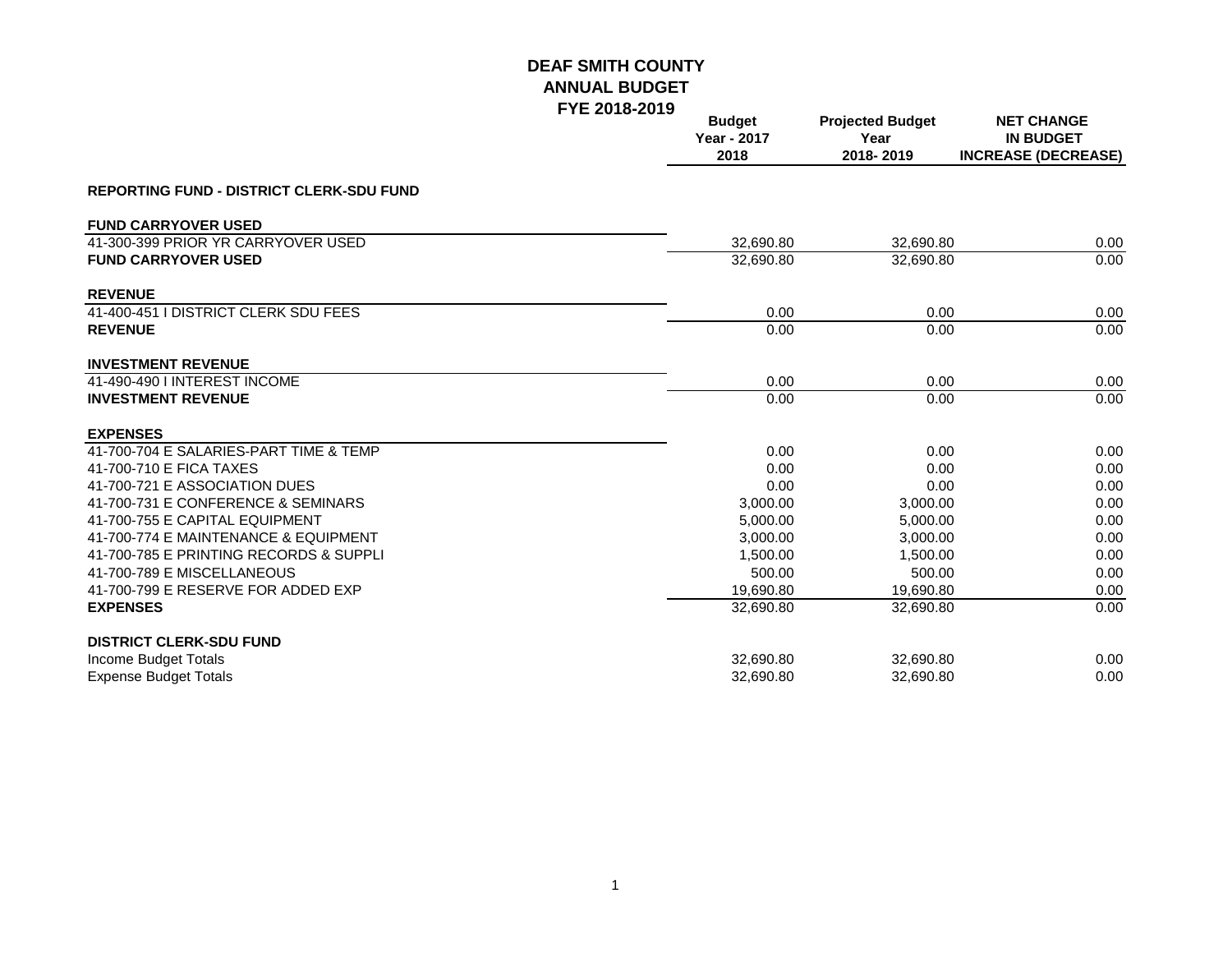|                                     | . . <u>. .</u> | <b>Budget</b><br><b>Year - 2017</b><br>2018 | <b>Projected Budget</b><br>Year<br>2018-2019 | <b>NET CHANGE</b><br><b>IN BUDGET</b><br><b>INCREASE (DECREASE)</b> |
|-------------------------------------|----------------|---------------------------------------------|----------------------------------------------|---------------------------------------------------------------------|
| <b>REPORTING FUND - LAW LIBRARY</b> |                |                                             |                                              |                                                                     |
| <b>FEES</b>                         |                |                                             |                                              |                                                                     |
| 45-450-451 I DISTRICT CLERK FEES    |                | 5,500.00                                    | 5,000.00                                     | $-500.00$                                                           |
| 45-450-505   COUNTY CLERK           |                | 2,500.00                                    | 2,500.00                                     | 0.00                                                                |
| <b>FEES</b>                         |                | 8,000.00                                    | 7,500.00                                     | $-500.00$                                                           |
| <b>INTER FUND TRANSFERS</b>         |                |                                             |                                              |                                                                     |
| 45-499-410   GENERAL FUND           |                | 15,000.00                                   | 15,000.00                                    | 0.00                                                                |
| <b>INTER FUND TRANSFERS</b>         |                | 15,000.00                                   | 15,000.00                                    | 0.00                                                                |
| <b>EXPENSES</b>                     |                |                                             |                                              |                                                                     |
| 45-700-725 E BOOKS & SUBSCRIPTIONS  |                | 23,000.00                                   | 22,500.00                                    | $-500.00$                                                           |
| 45-700-755 E CAPITAL EQUIPMENT      |                | 0.00                                        | 0.00                                         | 0.00                                                                |
| 45-700-821 E TELEPHONE              |                | 0.00                                        | 0.00                                         | 0.00                                                                |
| <b>EXPENSES</b>                     |                | 23,000.00                                   | 22,500.00                                    | $-500.00$                                                           |
| <b>LAW LIBRARY</b>                  |                |                                             |                                              |                                                                     |
| Income Budget Totals                |                | 23,000.00                                   | 22,500.00                                    | $-500.00$                                                           |
| <b>Expense Budget Totals</b>        |                | 23,000.00                                   | 22,500.00                                    | $-500.00$                                                           |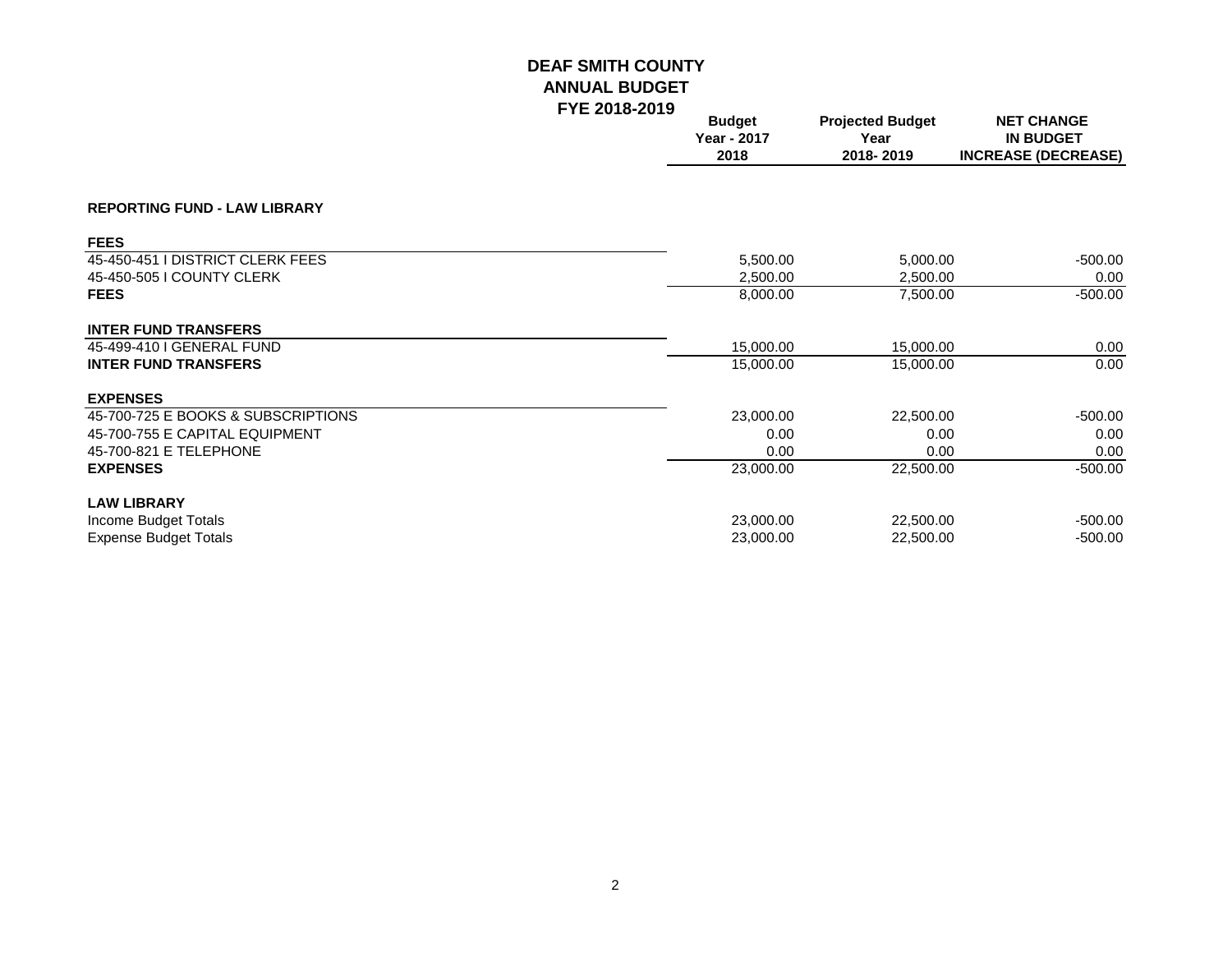|                                    | <b>Budget</b><br>Year - 2017<br>2018 | <b>Projected Budget</b><br>Year<br>2018-2019 | <b>NET CHANGE</b><br><b>IN BUDGET</b><br><b>INCREASE (DECREASE)</b> |
|------------------------------------|--------------------------------------|----------------------------------------------|---------------------------------------------------------------------|
| <b>JUVENILE MANAGEMENT FUND</b>    |                                      |                                              |                                                                     |
| <b>REVENUE</b>                     |                                      |                                              |                                                                     |
| 48-450-452 JUVENILE MANAGEMENT FEE | 500.00                               | 300.00                                       | $-200.00$                                                           |
| <b>REVENUE</b>                     | 500.00                               | 300.00                                       | $-200.00$                                                           |
| <b>INTER FUND TRANSFERS</b>        |                                      |                                              |                                                                     |
| 48-499-410 I GENERAL FUND          | 0.00                                 | 0.00                                         | 0.00                                                                |
| <b>INTER FUND TRANSFERS</b>        | 0.00                                 | 0.00                                         | 0.00                                                                |
| <b>EXPENSES</b>                    |                                      |                                              |                                                                     |
| 48-700-703 PERSONNEL SALARIES      | 0.00                                 | 0.00                                         | 0.00                                                                |
| 48-700-710 FICA TAXES              | 0.00                                 | 0.00                                         | 0.00                                                                |
| 48-700-711 TCDRS                   | 0.00                                 | 0.00                                         | 0.00                                                                |
| 48-700-714 HEALTH CARE             | 0.00                                 | 0.00                                         | 0.00                                                                |
| 48-700-789 MISCELLANEOUS           | 500.00                               | 300.00                                       | $-200.00$                                                           |
| <b>EXPENSES</b>                    | 500.00                               | 300.00                                       | $-200.00$                                                           |
| <b>JUVENILE MANAGEMENT FUND</b>    |                                      |                                              |                                                                     |
| Income Budget Totals               | 500.00                               | 300.00                                       | $-200.00$                                                           |
| <b>Expense Budget Totals</b>       | 500.00                               | 300.00                                       | $-200.00$                                                           |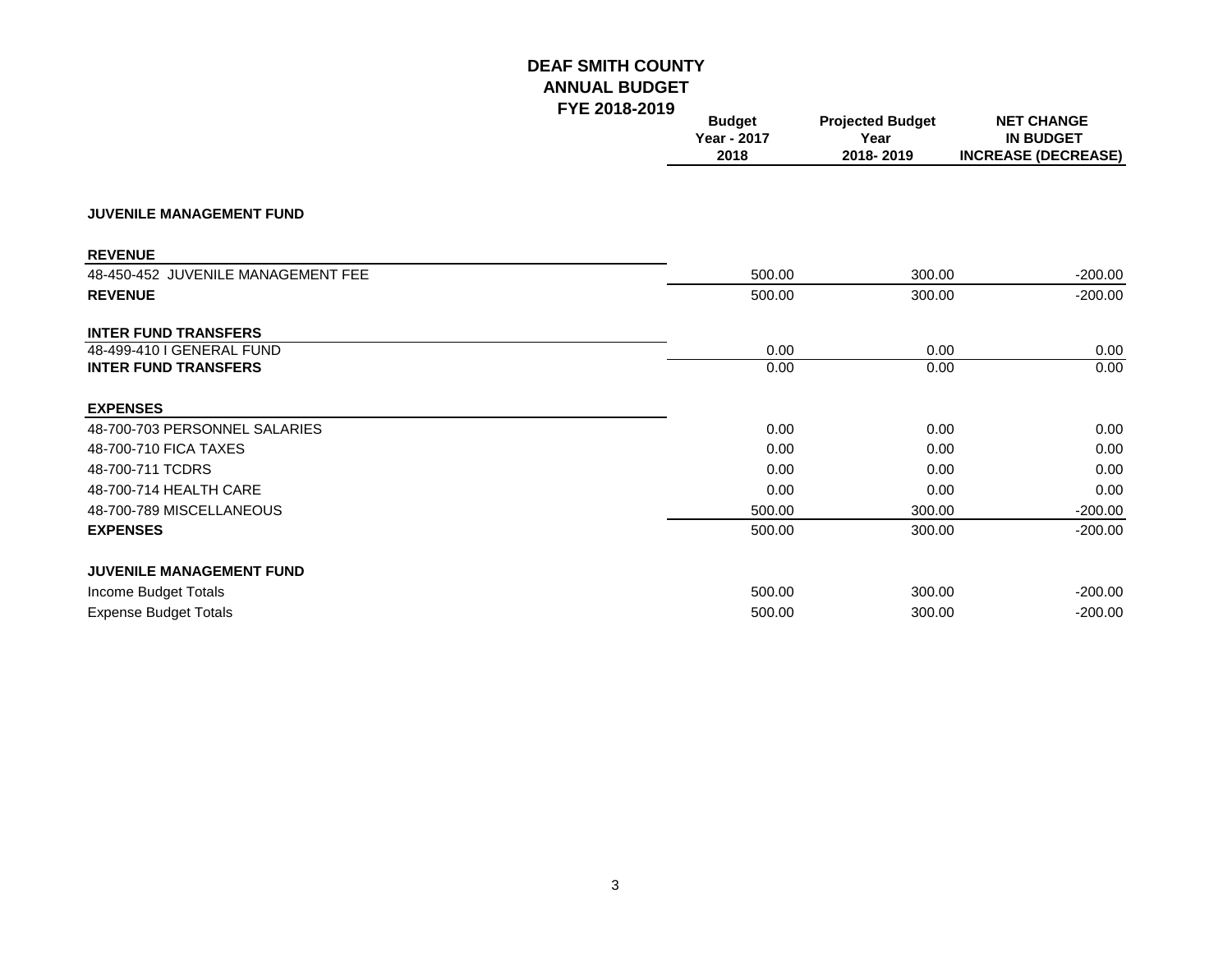|                                            | I IL LUIU LUIJ | <b>Budget</b><br><b>Year - 2017</b><br>2018 | <b>Projected Budget</b><br>Year<br>2018-2019 | <b>NET CHANGE</b><br><b>IN BUDGET</b><br><b>INCREASE (DECREASE)</b> |
|--------------------------------------------|----------------|---------------------------------------------|----------------------------------------------|---------------------------------------------------------------------|
| <b>REPORTING FUND - RECORDS MANAGEMENT</b> |                |                                             |                                              |                                                                     |
| <b>REVENUE</b>                             |                |                                             |                                              |                                                                     |
| 50-400-489 I COUNTY CLERK ARCHIVE FEE      |                | 0.00                                        | 0.00                                         | 0.00                                                                |
| 50-400-450 I COUNTY CLERK FEES             |                | 20,000.00                                   | 20,000.00                                    | 0.00                                                                |
| <b>REVENUE</b>                             |                | 20,000.00                                   | 20,000.00                                    | 0.00                                                                |
| <b>INVESTMENT REVENUE</b>                  |                |                                             |                                              |                                                                     |
| 50-490-490 INTEREST INCOME                 |                | 0.00                                        | 0.00                                         | 0.00                                                                |
| <b>INVESTMENT REVENUE</b>                  |                | 0.00                                        | 0.00                                         | 0.00                                                                |
| <b>EXPENSES</b>                            |                |                                             |                                              |                                                                     |
| 50-700-725 E BOOKS, MATERIALS, RESTORA     |                | 0.00                                        | 0.00                                         | 0.00                                                                |
| 50-700-755 E CAPITAL EQUIPMENT             |                | 6,700.00                                    | 6,700.00                                     | 0.00                                                                |
| 50-700-774 E EQUIPMENT MAINTENANCE ETC     |                | 2,500.00                                    | 54,750.00                                    | 52,250.00                                                           |
| 50-700-785 E RESTORATION & CONVERSION      |                | 10,800.00                                   | 10,800.00                                    | 0.00                                                                |
| <b>EXPENSES</b>                            |                | 20,000.00                                   | 72,250.00                                    | 52,250.00                                                           |
| <b>RECORDS MANAGEMENT</b>                  |                |                                             |                                              |                                                                     |
| Income Budget Totals                       |                | 20,000.00                                   | 20,000.00                                    | 0.00                                                                |
| <b>Expense Budget Totals</b>               |                | 20,000.00                                   | 72,250.00                                    | 52,250.00                                                           |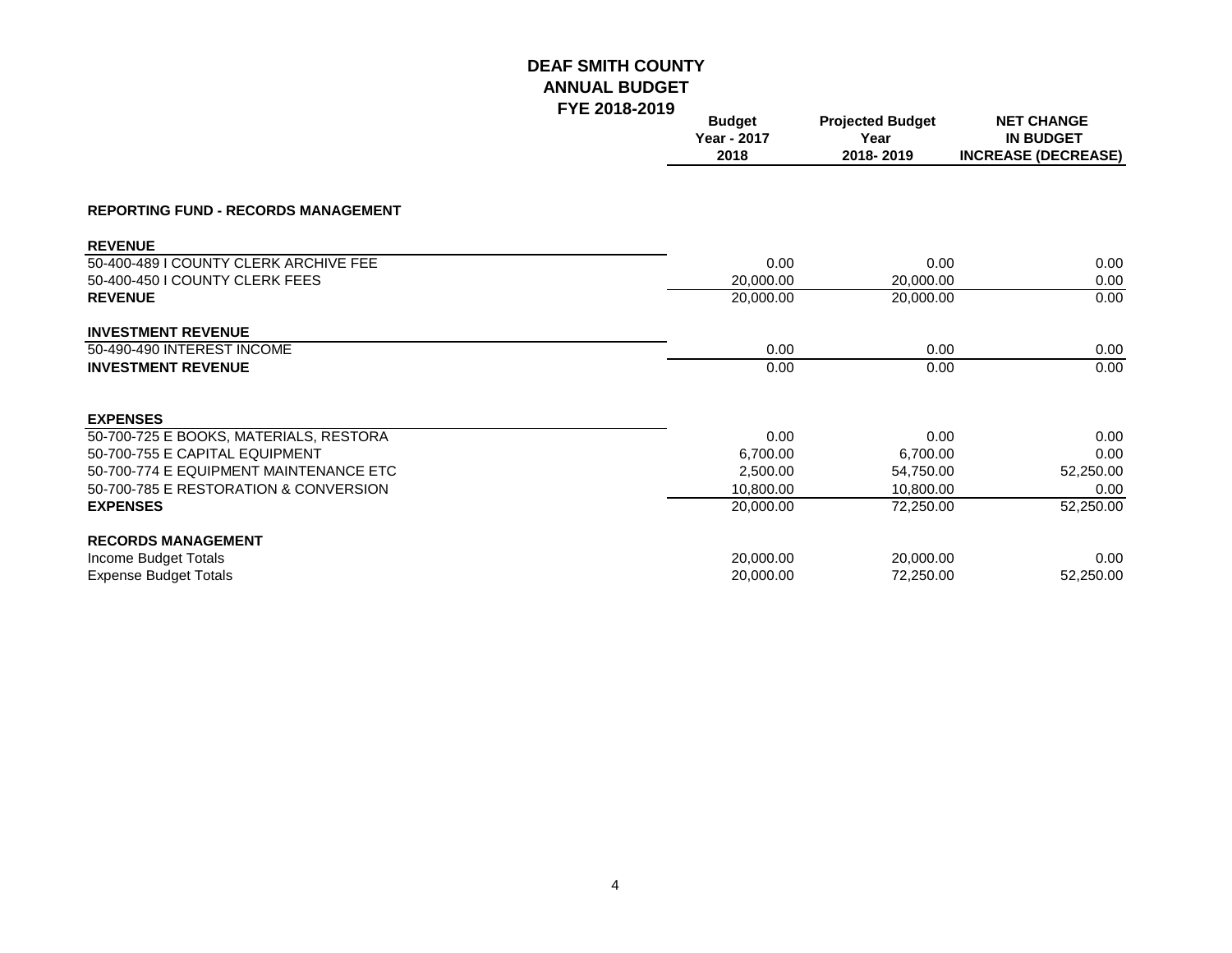|                                                          | . <i>. .</i> | <b>Budget</b><br><b>Year - 2017</b><br>2018 | <b>Projected Budget</b><br>Year<br>2018-2019 | <b>NET CHANGE</b><br><b>IN BUDGET</b><br><b>INCREASE (DECREASE)</b> |
|----------------------------------------------------------|--------------|---------------------------------------------|----------------------------------------------|---------------------------------------------------------------------|
| <b>REPORTING FUND - COURT HOUSE RECORDS PRESERVATION</b> |              |                                             |                                              |                                                                     |
| <b>REVENUE</b>                                           |              |                                             |                                              |                                                                     |
| 52-400-450 FEES-COUNTY CLERK                             |              | 2,500.00                                    | 2,500.00                                     | 0.00                                                                |
| 52-400-451 FEES-DISTRICT CLERK                           |              | 4,000.00                                    | 7,000.00                                     | 3,000.00                                                            |
| 52-400-460 CC COURT TECHNOLOGY FEE                       |              | 250.00                                      | 250.00                                       | 0.00                                                                |
| 52-400-461 DC COURT TECH FEE                             |              | 300.00                                      | 300.00                                       | 0.00                                                                |
| <b>REVENUE</b>                                           |              | 7,050.00                                    | 10,050.00                                    | 3,000.00                                                            |
| <b>INVESTMENT INCOME</b>                                 |              |                                             |                                              |                                                                     |
| 52-490-490 INTEREST INCOME                               |              | 0.00                                        | 0.00                                         | 0.00                                                                |
| <b>INVESTMENT INCOME</b>                                 |              | 0.00                                        | 0.00                                         | 0.00                                                                |
| <b>EXPENSES</b>                                          |              |                                             |                                              |                                                                     |
| 52-700-755 E CAPITAL EQUIPMENT                           |              | 4,000.00                                    | 4,000.00                                     | 0.00                                                                |
| 52-700-774 E MAINTENANCE, EQUIPMENT ET                   |              | 3,050.00                                    | 6,050.00                                     | 3,000.00                                                            |
| <b>EXPENSES</b>                                          |              | 7,050.00                                    | 10,050.00                                    | 3,000.00                                                            |
| <b>COURT HOUSE RECORDS PRESE</b>                         |              |                                             |                                              |                                                                     |
| Income Budget Totals                                     |              | 7,050.00                                    | 10,050.00                                    | 3,000.00                                                            |
| <b>Expense Budget Totals</b>                             |              | 7,050.00                                    | 10,050.00                                    | 3,000.00                                                            |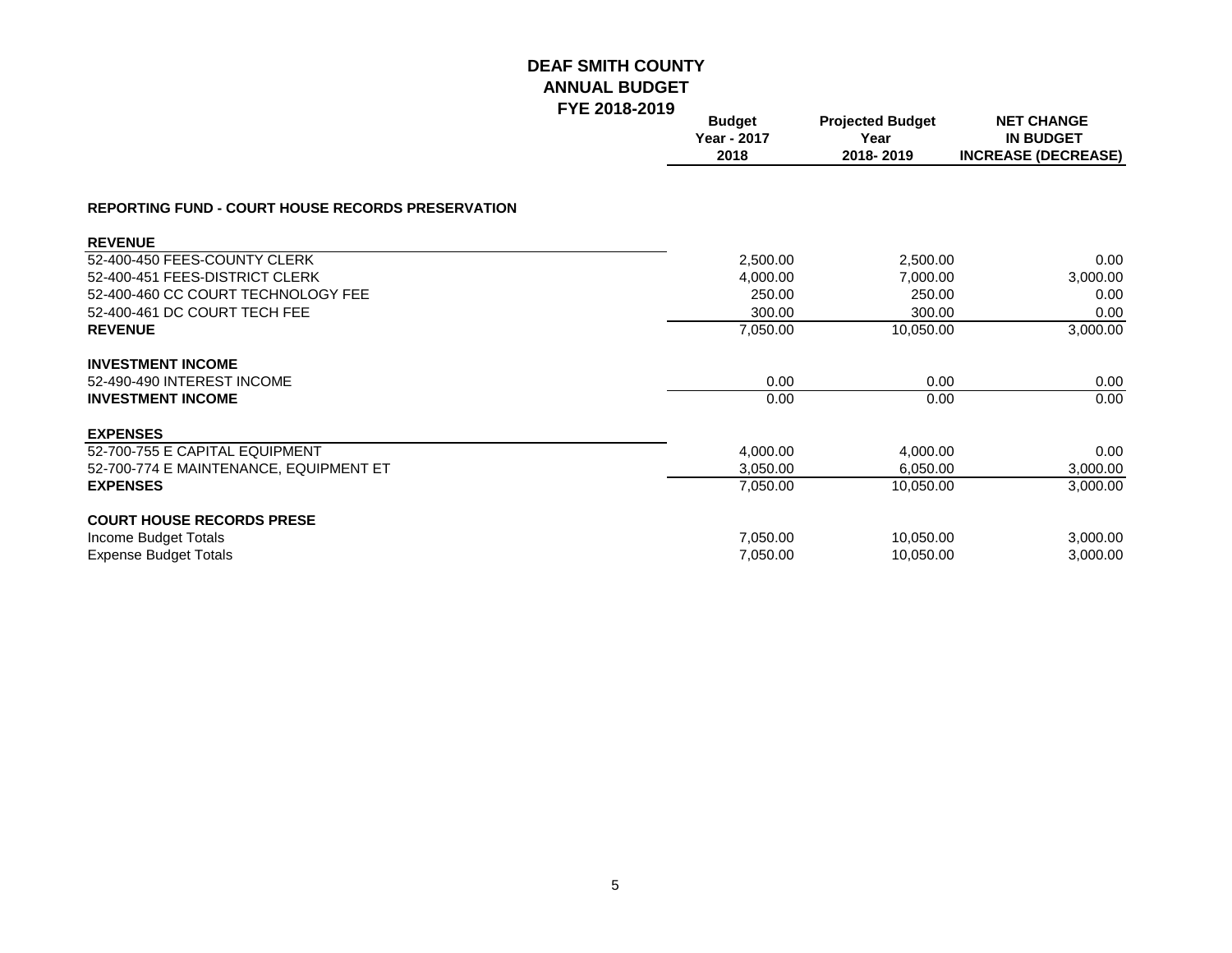|                                                           | <b>Budget</b><br>Year - 2017<br>2018 | <b>Projected Budget</b><br>Year<br>2018-2019 | <b>NET CHANGE</b><br><b>IN BUDGET</b><br><b>INCREASE (DECREASE)</b> |
|-----------------------------------------------------------|--------------------------------------|----------------------------------------------|---------------------------------------------------------------------|
|                                                           |                                      |                                              |                                                                     |
| <b>REPORTING FUND - VITAL RECORDS PRESERVATION BUDGET</b> |                                      |                                              |                                                                     |
| <b>REVENUES</b>                                           |                                      |                                              |                                                                     |
| 53-400-450 I FEES-COUNTY CLERK                            | 1,000.00                             | 1,000.00                                     | 0.00                                                                |
| <b>REVENUES</b>                                           | 1,000.00                             | 1,000.00                                     | 0.00                                                                |
| <b>EXPENSES</b>                                           |                                      |                                              |                                                                     |
| 53-700-774 E PRESERVATION PROJECTS                        | 1,000.00                             | 1,000.00                                     | 0.00                                                                |
| <b>EXPENSES</b>                                           | 1,000.00                             | 1,000.00                                     | 0.00                                                                |
| <b>VITAL RECORDS PRESERVATION BUDGET</b>                  |                                      |                                              |                                                                     |
| Income Budget Totals                                      | 1,000.00                             | 1,000.00                                     | 0.00                                                                |
| <b>Expense Budget Totals</b>                              | 1,000.00                             | 1,000.00                                     | 0.00 <sub>1</sub>                                                   |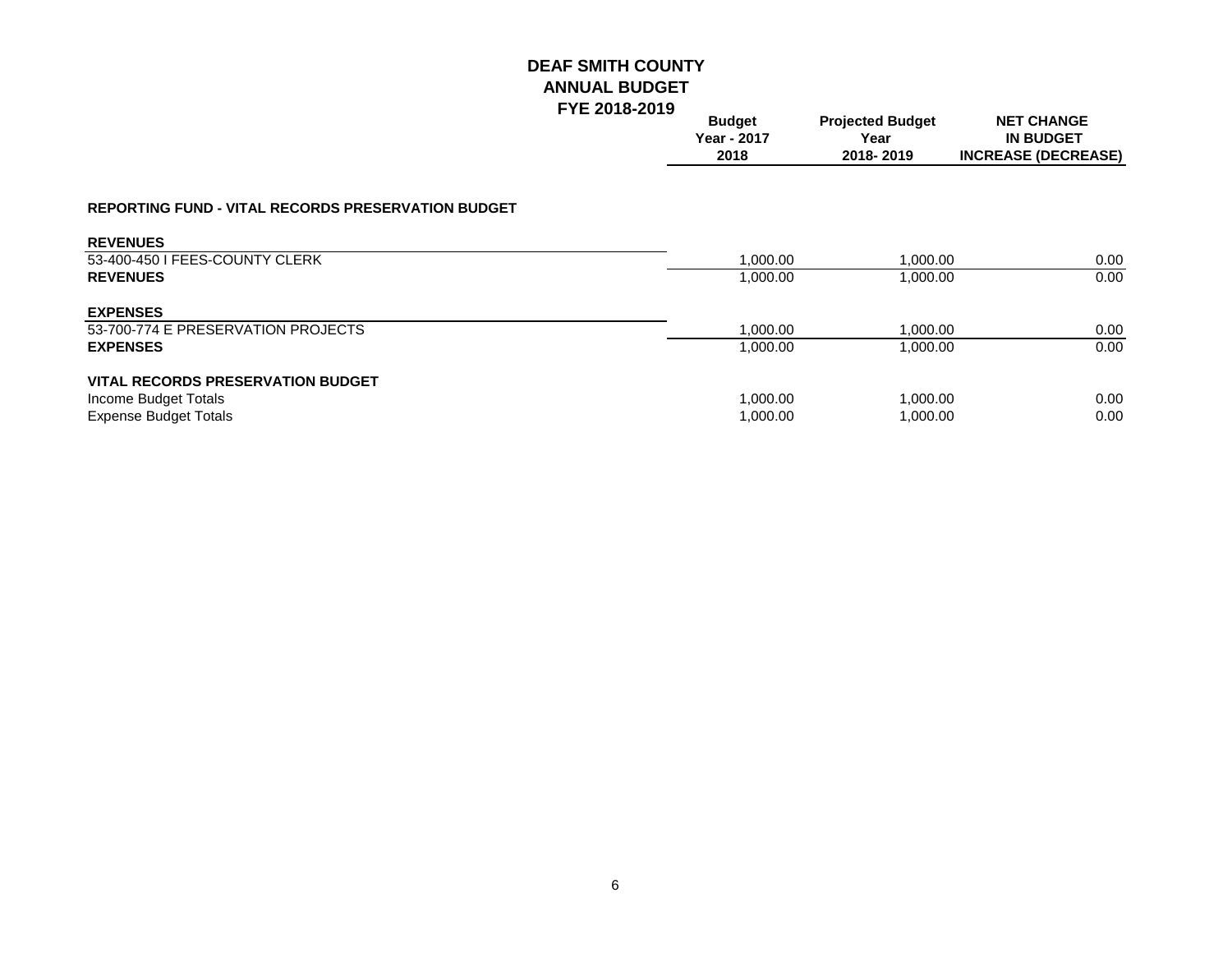|                                                            | <b>Budget</b><br>Year - 2017<br>2018 | <b>Projected Budget</b><br>Year<br>2018-2019 | <b>NET CHANGE</b><br><b>IN BUDGET</b><br><b>INCREASE (DECREASE)</b> |
|------------------------------------------------------------|--------------------------------------|----------------------------------------------|---------------------------------------------------------------------|
| <b>REPORTING FUND - DISTRICT CLERK-RECORD PRESERVATION</b> |                                      |                                              |                                                                     |
| <b>REVENUES</b>                                            |                                      |                                              |                                                                     |
| 54-400-451 DISTRICT CLERK FEES                             | 2,500.00                             | 2,500.00                                     | 0.00                                                                |
| <b>REVENUES</b>                                            | 2,500.00                             | 2,500.00                                     | 0.00                                                                |
| <b>EXPENSES</b>                                            |                                      |                                              |                                                                     |
| 54-700-774 E EQUIPMENT & MAINT.                            | 2,500.00                             | 2.500.00                                     | 0.00                                                                |
| <b>EXPENSES</b>                                            | 2,500.00                             | 2,500.00                                     | 0.00                                                                |
| <b>DISTRICT CLERK-RECORDS PR</b>                           |                                      |                                              |                                                                     |
| Income Budget Totals                                       | 2,500.00                             | 2,500.00                                     | 0.00                                                                |
| <b>Expense Budget Totals</b>                               | 2,500.00                             | 2,500.00                                     | 0.00                                                                |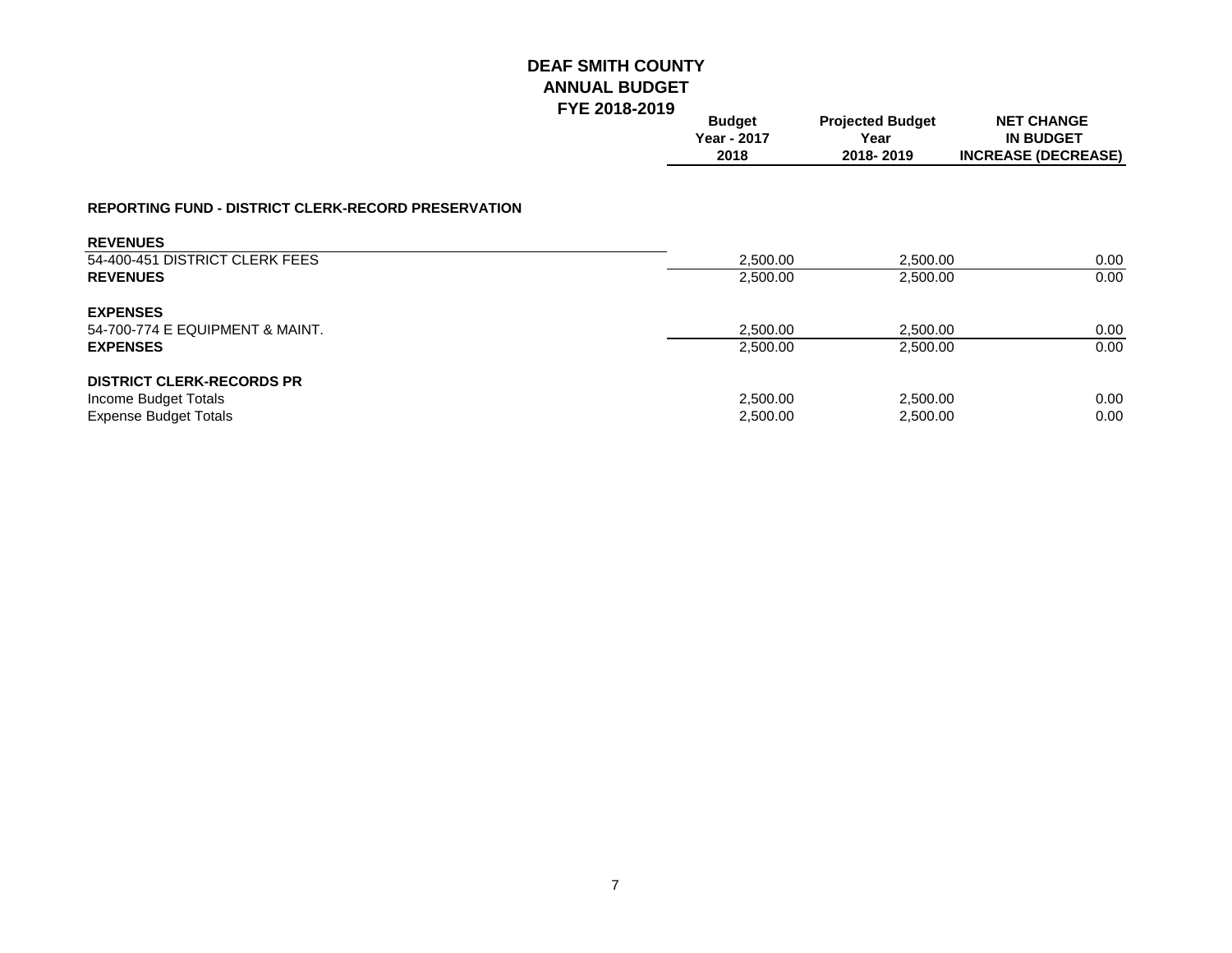|                                             | <b>Budget</b><br><b>Year - 2017</b><br>2018 | <b>Projected Budget</b><br>Year<br>2018-2019 | <b>NET CHANGE</b><br><b>IN BUDGET</b><br><b>INCREASE (DECREASE)</b> |
|---------------------------------------------|---------------------------------------------|----------------------------------------------|---------------------------------------------------------------------|
| <b>RECORDS ARCHIVE FUND</b>                 |                                             |                                              |                                                                     |
| <b>REVENUE</b>                              |                                             |                                              |                                                                     |
| 55-400-450 COUNTY CLERK FEE                 | 15,000.00                                   | 20,000.00                                    | 5,000.00                                                            |
| 55-400-451 DISTRICT CLERK FEE               | 1,000.00                                    | 500.00                                       | -500.00                                                             |
| 55-400-490 INTEREST INCOME                  | 0.00                                        | 0.00                                         | 0.00                                                                |
| <b>REVENUE</b>                              | 16,000.00                                   | 20,500.00                                    | 4,500.00                                                            |
| <b>EXPENSE</b>                              |                                             |                                              |                                                                     |
| 55-700-755 CAPITAL EQUIPMENT                | 8,500.00                                    | 8,500.00                                     | 0.00                                                                |
| 55-700-785 RESTORATION CONSERVATION STORAGE | 7,500.00                                    | 12,000.00                                    | 4,500.00                                                            |
| <b>EXPENSE</b>                              | 16,000.00                                   | 20,500.00                                    | 4,500.00                                                            |
| Income Budget Totals                        | 16,000.00                                   | 20,500.00                                    | 4,500.00                                                            |
| <b>Expense Budget Totals</b>                | 16,000.00                                   | 20,500.00                                    | 4,500.00                                                            |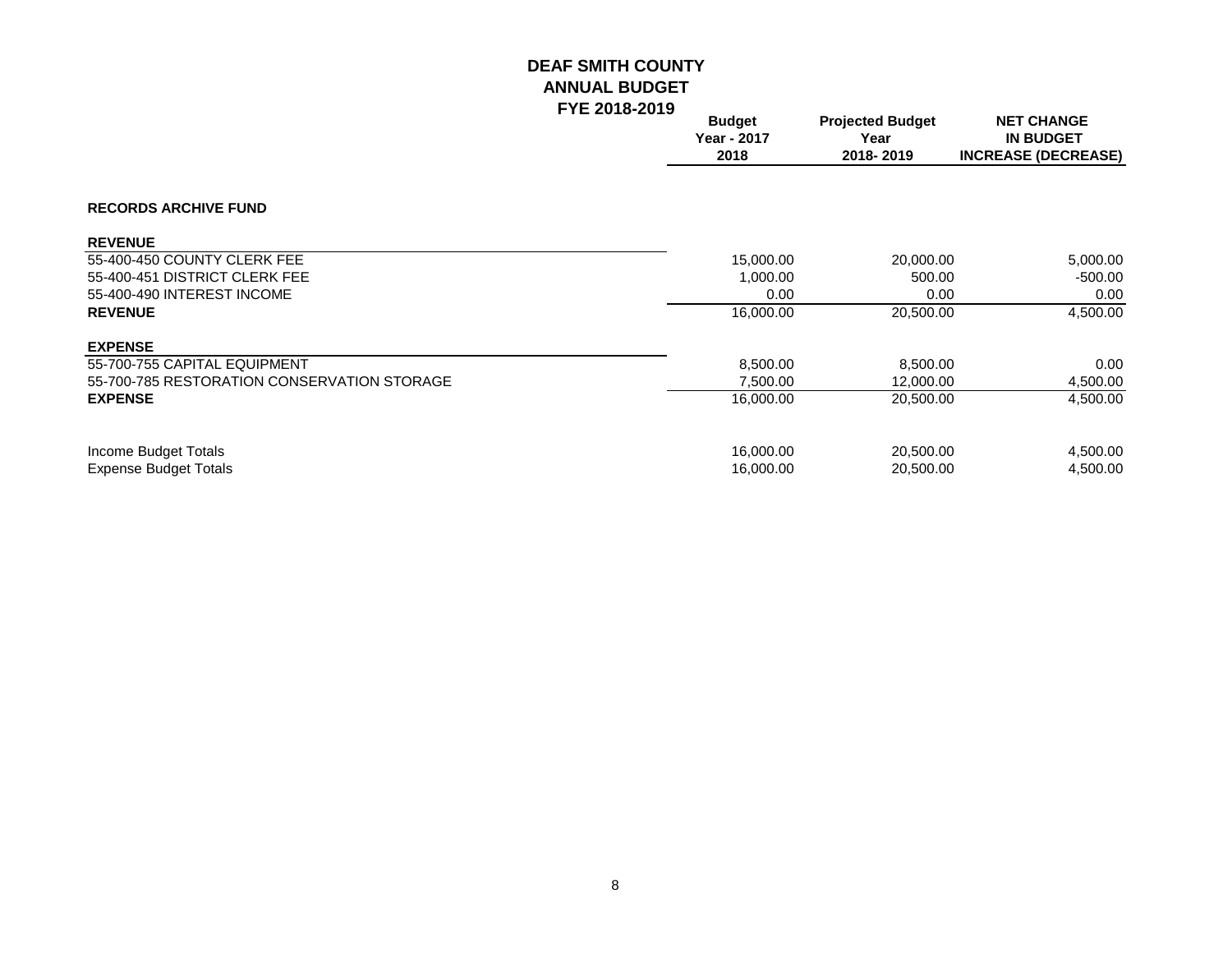|                                             | . . <u>. .</u> | <b>Budget</b><br>Year - 2017<br>2018 | <b>Projected Budget</b><br>Year<br>2018-2019 | <b>NET CHANGE</b><br><b>IN BUDGET</b><br><b>INCREASE (DECREASE)</b> |
|---------------------------------------------|----------------|--------------------------------------|----------------------------------------------|---------------------------------------------------------------------|
| <b>REPORTING FUND - COURTHOUSE SECURITY</b> |                |                                      |                                              |                                                                     |
| <b>REVENUE</b>                              |                |                                      |                                              |                                                                     |
| 56-400-450 FEES-COUNTY CLERK                |                | 4,350.00                             | 3,500.00                                     | $-850.00$                                                           |
| 56-400-451 FEES-DISTRICT CLERK              |                | 2,350.00                             | 1,500.00                                     | $-850.00$                                                           |
| 56-400-452 FEES-JUSTICE OF PEACE            |                | 1,350.00                             | 500.00                                       | $-850.00$                                                           |
| <b>REVENUE</b>                              |                | 8,050.00                             | 5,500.00                                     | $-2,550.00$                                                         |
| <b>INVESTMENT INCOME</b>                    |                |                                      |                                              |                                                                     |
| 52-490-490 INTEREST INCOME                  |                | 0.00                                 | 0.00                                         | 0.00                                                                |
| <b>INVESTMENT INCOME</b>                    |                | 0.00                                 | 0.00                                         | 0.00                                                                |
| <b>EXPENSES</b>                             |                |                                      |                                              |                                                                     |
| 56-700-755 E CAPITAL EQUIPMENT              |                | 5,000.00                             | 3,500.00                                     | $-1,500.00$                                                         |
| 56-700-774 E EQUIPMENT & MAINT.             |                | 1,000.00                             | 1,000.00                                     | 0.00                                                                |
| 56-700-789 E MISCELLANEOUS                  |                | 2,050.00                             | 1,000.00                                     | $-1,050.00$                                                         |
| <b>EXPENSES</b>                             |                | 8,050.00                             | 5,500.00                                     | $-2,550.00$                                                         |
| <b>COURTHOUSE SECURITY</b>                  |                |                                      |                                              |                                                                     |
| Income Budget Totals                        |                | 8,050.00                             | 5,500.00                                     | $-2,550.00$                                                         |
| <b>Expense Budget Totals</b>                |                | 8,050.00                             | 5,500.00                                     | $-2,550.00$                                                         |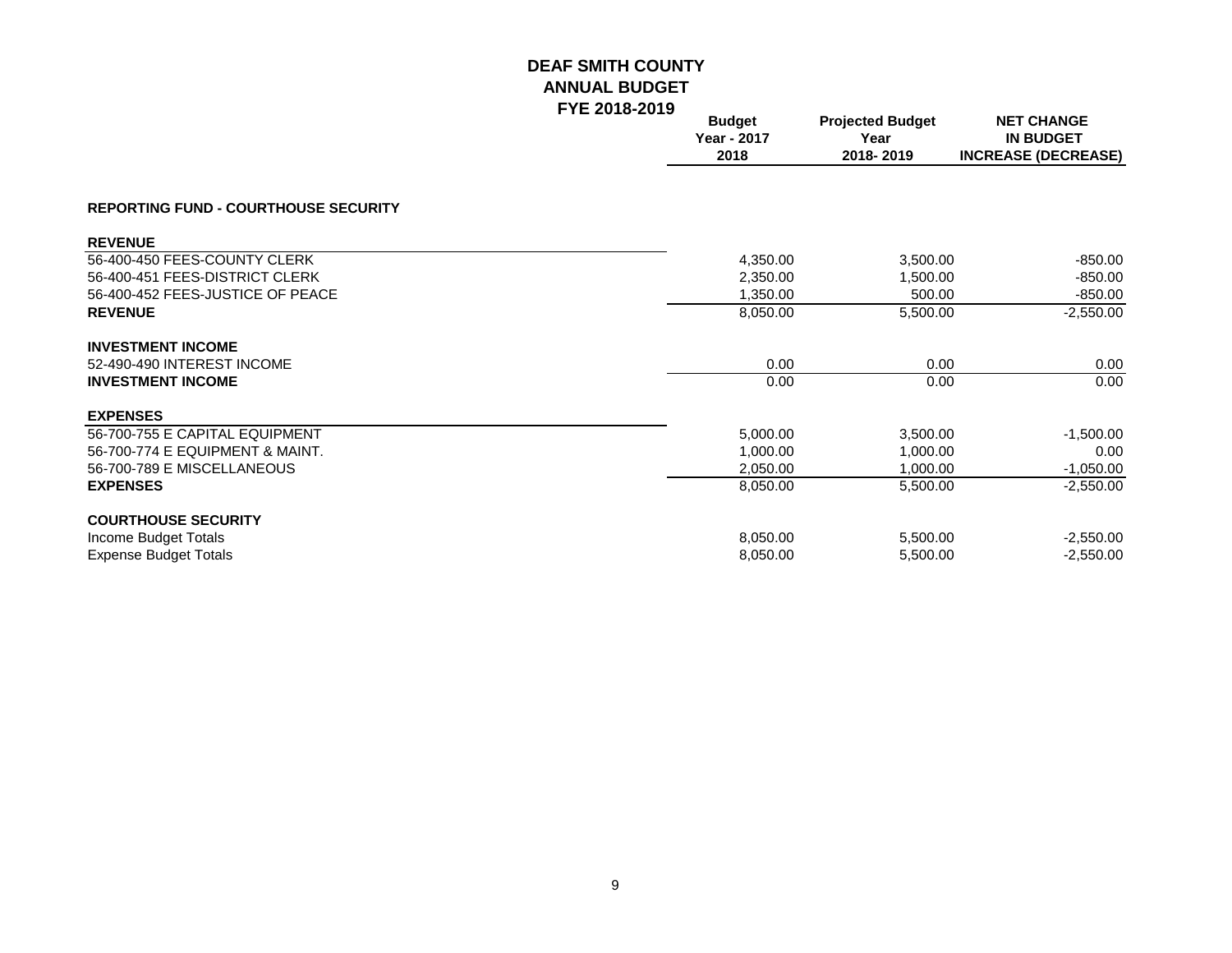| I I L ZV I U-ZV I J                                | <b>Budget</b><br>Year - 2017<br>2018 | <b>Projected Budget</b><br>Year<br>2018-2019 | <b>NET CHANGE</b><br><b>IN BUDGET</b><br><b>INCREASE (DECREASE)</b> |
|----------------------------------------------------|--------------------------------------|----------------------------------------------|---------------------------------------------------------------------|
| <b>REPORTING FUND - VOTER REGISTRATION</b>         |                                      |                                              |                                                                     |
| <b>REVENUE</b>                                     |                                      |                                              |                                                                     |
| 58-400-489 MISCELLANEOUS INCOME                    | 0.00                                 | 0.00                                         | 0.00                                                                |
| 58-400-805 STATE VOTER REGISTRATION FUNDING(CH 19) | 3,500.00                             | 0.00                                         | $-3,500.00$                                                         |
| <b>REVENUE</b>                                     | 3,500.00                             | 0.00                                         | $-3,500.00$                                                         |
| <b>INVESTMENT INCOME</b>                           |                                      |                                              |                                                                     |
| 58-490-490 I INTEREST INCOME                       | 0.00                                 | 0.00                                         | 0.00                                                                |
| <b>INVESTMENT INCOME</b>                           | 0.00                                 | 0.00                                         | 0.00                                                                |
| <b>INTER FUND TRANSFERS</b>                        |                                      |                                              |                                                                     |
| 58-499-410 I GENERAL FUND                          | 0.00                                 | 0.00                                         | 0.00                                                                |
| <b>INTER FUND TRANSFERS</b>                        | 0.00                                 | 0.00                                         | 0.00                                                                |
| <b>EXPENSES</b>                                    |                                      |                                              |                                                                     |
| 58-700-601 ADMINISTRATIVE                          | 0.00                                 | 0.00                                         | 0.00                                                                |
| 58-700-710 FICA TAXES                              | 0.00                                 | 0.00                                         | 0.00                                                                |
| 58-700-711 TCDRS RETIREMENT                        | 0.00                                 | 0.00                                         | 0.00                                                                |
| 58-700-713 SEC 125 CAFETERIA PLAN                  | 0.00                                 | 0.00                                         | 0.00                                                                |
| 58-700-731 CONFERENCE, FEES, SEMINAR               | 2,970.00                             | 0.00                                         | $-2,970.00$                                                         |
| 58-700-755 CAPITAL EQUIPMENT                       | 0.00                                 | 0.00                                         | 0.00                                                                |
| 58-700-785 PRINTING, RECORDS, SUPPLI               | 0.00                                 | 0.00                                         | 0.00                                                                |
| 58-700-821 TELEPHONE                               | 530.00                               | 0.00                                         | $-530.00$                                                           |
| <b>EXPENSES</b>                                    | 3,500.00                             | 0.00                                         | $-3,500.00$                                                         |
| <b>VOTER REGISTRATION</b>                          |                                      |                                              |                                                                     |
| Income Budget Totals                               | 3,500.00                             | 0.00                                         | $-3,500.00$                                                         |
| <b>Expense Budget Totals</b>                       | 3,500.00                             | 0.00                                         | $-3,500.00$                                                         |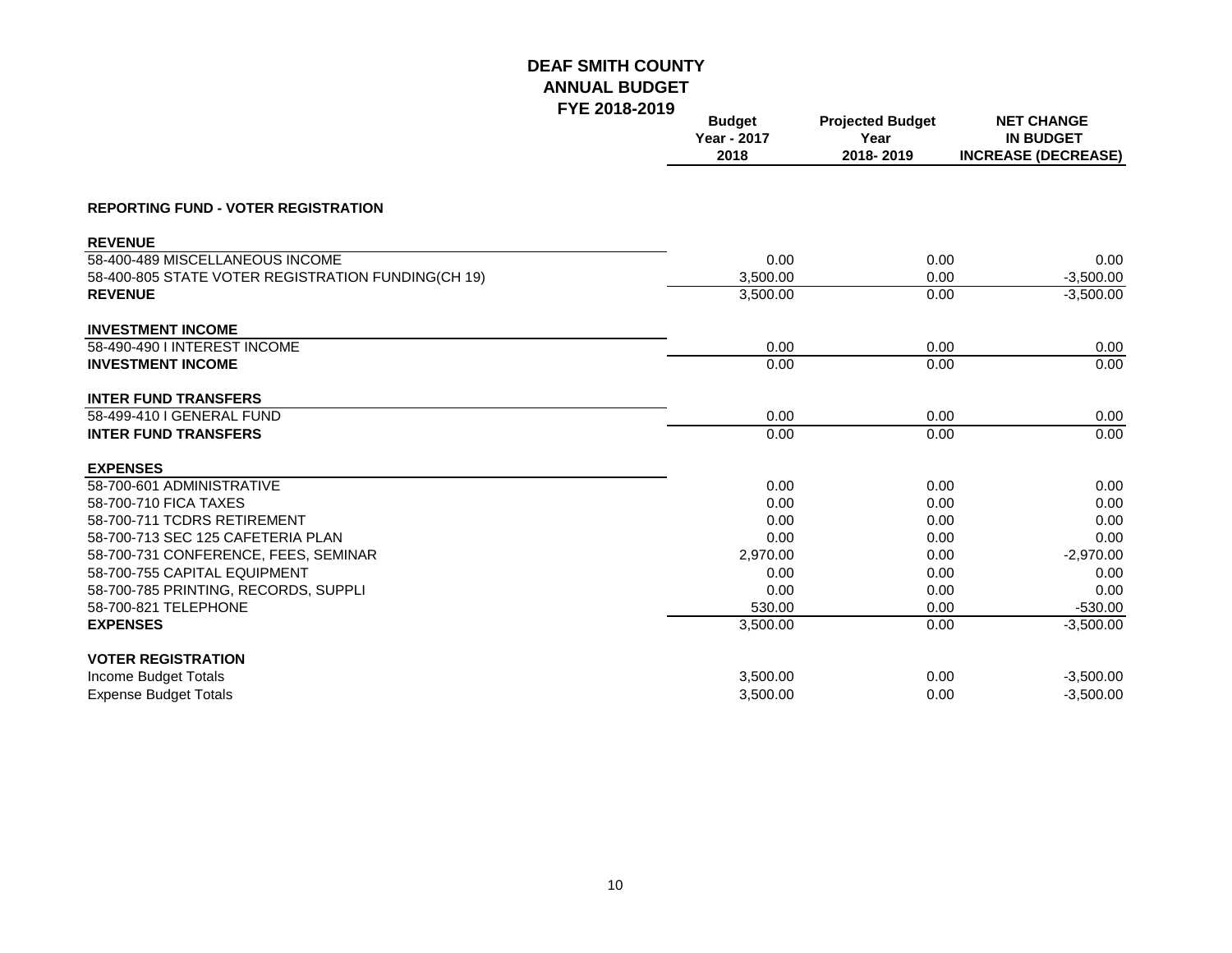|                                             | <b>Budget</b><br><b>Year - 2017</b><br>2018 | <b>Projected Budget</b><br>Year<br>2018-2019 | <b>NET CHANGE</b><br><b>IN BUDGET</b><br><b>INCREASE (DECREASE)</b> |
|---------------------------------------------|---------------------------------------------|----------------------------------------------|---------------------------------------------------------------------|
| <b>REPORTING FUND - VOTER REG-CONTRACTS</b> |                                             |                                              |                                                                     |
| <b>REVENUE</b>                              |                                             |                                              |                                                                     |
| 60-400-490 INTEREST INCOME                  | 0.00                                        | 0.00                                         | 0.00                                                                |
| 60-400-800 CITY OF HEREFORD CONTRACT        | 0.00                                        | 1,000.00                                     | 1,000.00                                                            |
| 60-400-801 SCHOOL CONTRACT                  | 0.00                                        | 1,000.00                                     | 1,000.00                                                            |
| 60-400-802 HOSPITAL CONTRACT                | 0.00                                        | 1,000.00                                     | 1,000.00                                                            |
| 60-400-803 DEMOCRATIC PARTY CONTRACT        | 2,000.00                                    | 2,000.00                                     | 0.00                                                                |
| 60-400-804 REPUBLICAN PARTY CONTRACT        | 2,000.00                                    | 2,000.00                                     | 0.00                                                                |
| 60-400-805 STATE V. R. FUNDING              | 0.00                                        | 0.00                                         | 0.00                                                                |
| <b>REVENUE</b>                              | 4,000.00                                    | 7,000.00                                     | 3,000.00                                                            |
| <b>EXPENSES</b>                             |                                             |                                              |                                                                     |
| 60-700-731 E CONFERENCE FEES, SEMINAR       | 500.00                                      | 2,400.00                                     | 1,900.00                                                            |
| 60-700-755 E CAPITAL EQUIPMENT              | 2,000.00                                    | 2,000.00                                     | 0.00                                                                |
| 60-700-774 E EQUIPMENT MAINTAINENCE         | 1,000.00                                    | 1,000.00                                     | 0.00                                                                |
| 60-700-821 E TELEPHONE                      | 0.00                                        | 600.00                                       | 600.00                                                              |
| 60-700-785 E PRINTING, RECORDS, & SUPP      | 500.00                                      | 1,000.00                                     | 500.00                                                              |
| <b>EXPENSES</b>                             | 4,000.00                                    | 7,000.00                                     | 3,000.00                                                            |
| <b>VOTER REG-CONTRACTS</b>                  |                                             |                                              |                                                                     |
| Income Budget Totals                        | 4,000.00                                    | 7,000.00                                     | 3,000.00                                                            |
| <b>Expense Budget Totals</b>                | 4,000.00                                    | 7,000.00                                     | 3,000.00                                                            |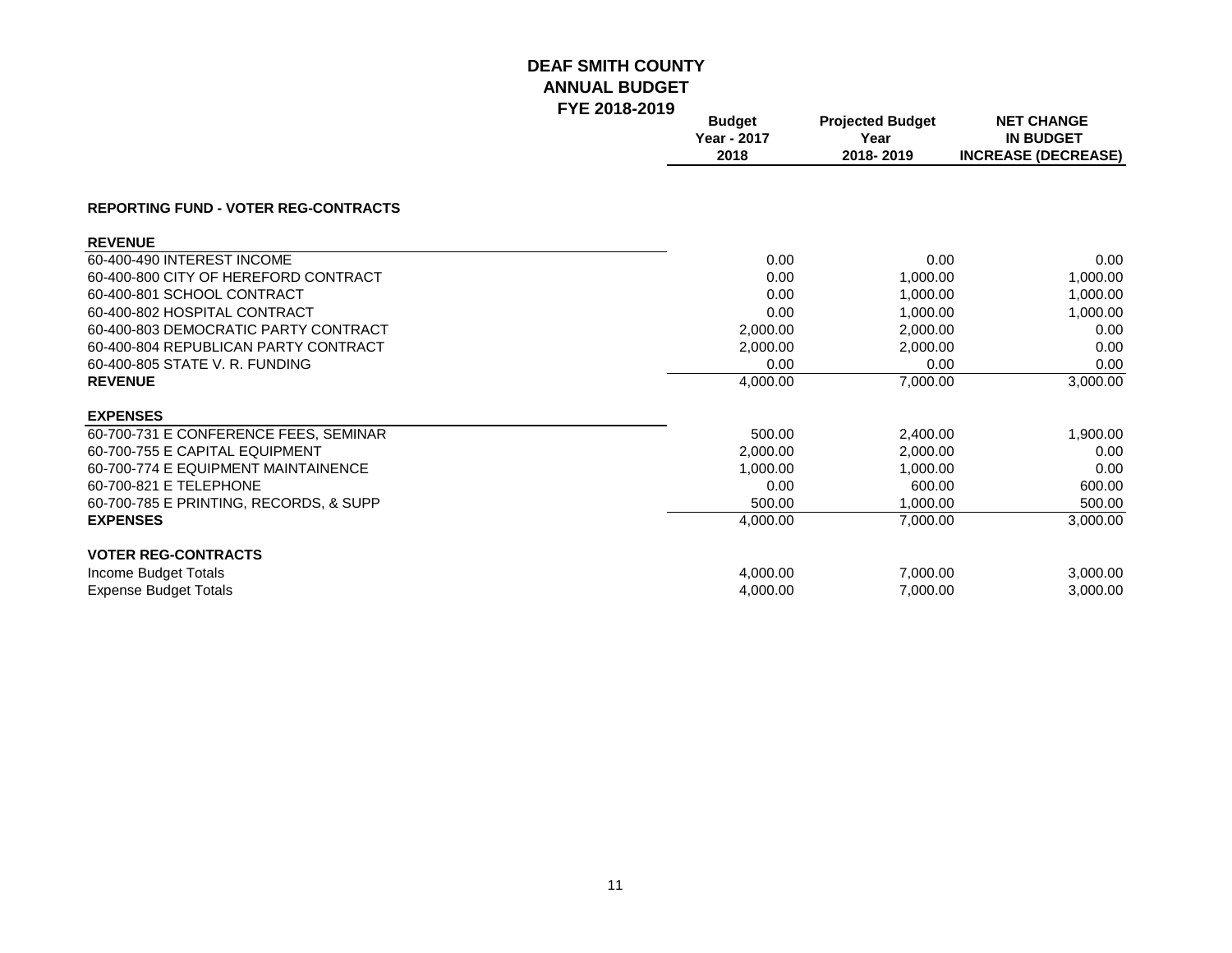|                                               | I ILL ZUIU™ZUIJ | <b>Budget</b><br>Year - 2017<br>2018 | <b>Projected Budget</b><br>Year<br>2018-2019 | <b>NET CHANGE</b><br><b>IN BUDGET</b><br><b>INCREASE (DECREASE)</b> |
|-----------------------------------------------|-----------------|--------------------------------------|----------------------------------------------|---------------------------------------------------------------------|
| <b>REPORTING FUND - CHECK COLLECTION FUND</b> |                 |                                      |                                              |                                                                     |
| <b>FUND CARRYOVER USED</b>                    |                 |                                      |                                              |                                                                     |
| 70-399-399 PRIOR YR CARRYOVER USED            |                 | 5.250.00                             | 5.250.00                                     | 0.00                                                                |
| <b>FUND CARRYOVER USED</b>                    |                 | 5,250.00                             | 5,250.00                                     | 0.00                                                                |
| <b>REVENUE</b>                                |                 |                                      |                                              |                                                                     |
| 70-400-450 I FEE INCOME                       |                 | 2,500.00                             | 2,500.00                                     | 0.00                                                                |
| <b>REVENUE</b>                                |                 | 2,500.00                             | 2,500.00                                     | 0.00                                                                |
| <b>INVESTMENT INCOME</b>                      |                 |                                      |                                              |                                                                     |
| 70-490-490   INTEREST INCOME                  |                 | 0.00                                 | 0.00                                         | 0.00                                                                |
| <b>INVESTMENT INCOME</b>                      |                 | 0.00                                 | 0.00                                         | 0.00                                                                |
| <b>EXPENSES</b>                               |                 |                                      |                                              |                                                                     |
| 70-700-703 E PERSONNEL SALARIES               |                 | 1,500.00                             | 1,500.00                                     | 0.00                                                                |
| 70-700-710 E FICA TAXES                       |                 | 0.00                                 | 0.00                                         | 0.00                                                                |
| 70-700-711 E TCDRS RETIREMENT                 |                 | 0.00                                 | 0.00                                         | 0.00                                                                |
| 70-700-713 E CAFETERIA PLAN                   |                 | 0.00                                 | 0.00                                         | 0.00                                                                |
| 70-700-731 E CONFERECNE & SEMINARS            |                 | 0.00                                 | 0.00                                         | 0.00                                                                |
| 70-700-734 E COMMUNITY AWARENESS              |                 | 250.00                               | 250.00                                       | 0.00                                                                |
| 70-700-755 E CAPITAL EQUIPMENT                |                 | 1,000.00                             | 1,000.00                                     | 0.00                                                                |
| 70-700-774 E MAINTENANCE-EQUIPMENT ETC        |                 | 4,000.00                             | 4,000.00                                     | 0.00                                                                |
| 70-700-785 E PRINTING, RECORDS, SUPPLI        |                 | 500.00                               | 500.00                                       | 0.00                                                                |
| 70-700-789 E MISCELLANEOUS                    |                 | 500.00                               | 500.00                                       | 0.00                                                                |
| <b>EXPENSES</b>                               |                 | 7,750.00                             | 7,750.00                                     | 0.00                                                                |
| <b>CHECK COLLECTION FUND</b>                  |                 |                                      |                                              |                                                                     |
| Income Budget Totals                          |                 | 7,750.00                             | 7,750.00                                     | 0.00                                                                |
| <b>Expense Budget Totals</b>                  |                 | 7,750.00                             | 7.750.00                                     | 0.00                                                                |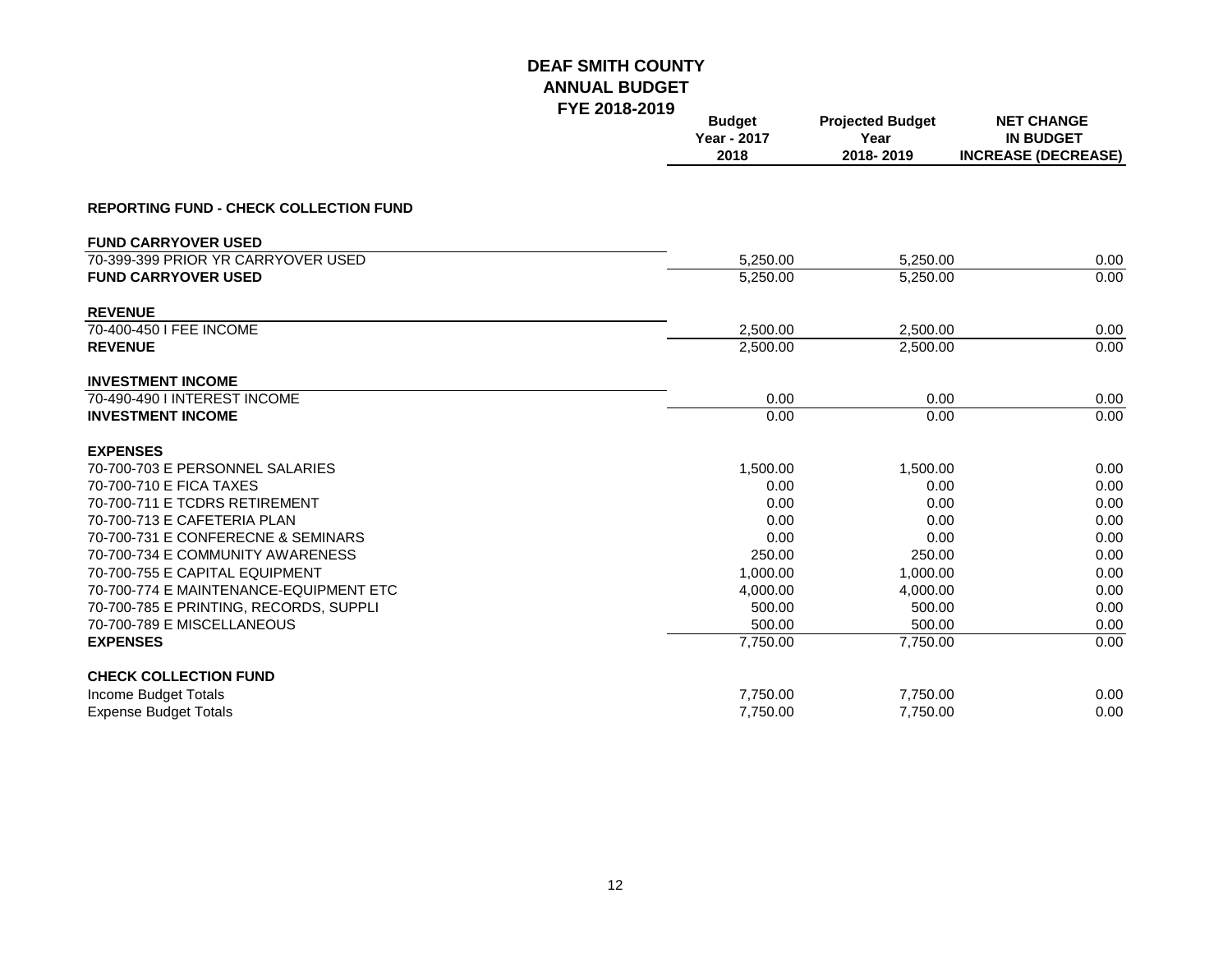|                                                 | <b>Budget</b><br>Year - 2017<br>2018 | <b>Projected Budget</b><br>Year<br>2018-2019 | <b>NET CHANGE</b><br><b>IN BUDGET</b><br><b>INCREASE (DECREASE)</b> |
|-------------------------------------------------|--------------------------------------|----------------------------------------------|---------------------------------------------------------------------|
| <b>REPORTING FUND - DSC SHERIFF- O N S FUND</b> |                                      |                                              |                                                                     |
| <b>FUND CARRYOVER USED</b>                      |                                      |                                              |                                                                     |
| 71-399-399 PRIOR YR CARRYOVER USED              | 0.00                                 | 0.00                                         | 0.00                                                                |
| <b>FUND CARRYOVER USED</b>                      | 0.00                                 | 0.00                                         | 0.00                                                                |
| <b>REVENUE</b>                                  |                                      |                                              |                                                                     |
| 71-400-671 I SHERIFF ONS SEIZURES               | 5,000.00                             | 5,000.00                                     | 0.00                                                                |
| <b>REVENUE</b>                                  | 5,000.00                             | 5,000.00                                     | 0.00                                                                |
| <b>INVESTMENT REVENUE</b>                       |                                      |                                              |                                                                     |
| 71-490-490   INTEREST INCOME                    | 0.00                                 | 0.00                                         | 0.00                                                                |
| <b>INVESTMENT REVENUE</b>                       | 0.00                                 | 0.00                                         | 0.00                                                                |
| <b>EXPENSES</b>                                 |                                      |                                              |                                                                     |
| 71-700-755 E CAPITAL EQUIPMENT                  | 0.00                                 | 0.00                                         | 0.00                                                                |
| 71-700-774 E EQUIPMENT MAINTENANCE              | 0.00                                 | 0.00                                         | 0.00                                                                |
| 71-700-789 E MISCELLANEOUS                      | 5,000.00                             | 5,000.00                                     | 0.00                                                                |
| <b>EXPENSES</b>                                 | 5,000.00                             | 5,000.00                                     | 0.00                                                                |
| DSC SHERIFF- O N S FUND                         |                                      |                                              |                                                                     |
| Income Budget Totals                            | 5,000.00                             | 5,000.00                                     | 0.00                                                                |
| <b>Expense Budget Totals</b>                    | 5,000.00                             | 5,000.00                                     | 0.00                                                                |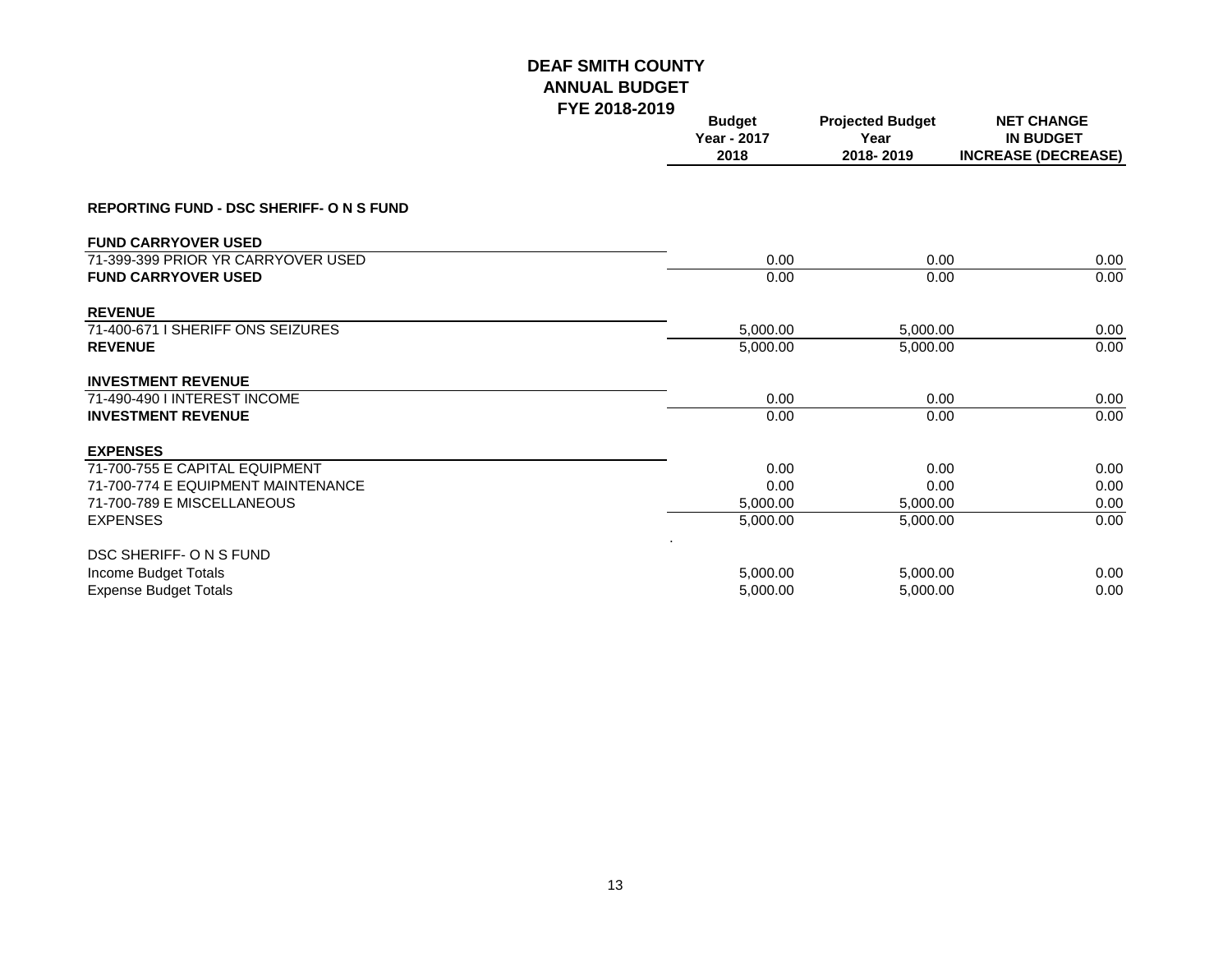|                                               | . . <u>. .</u> | <b>Budget</b><br>Year - 2017<br>2018 | <b>Projected Budget</b><br>Year<br>2018-2019 | <b>NET CHANGE</b><br><b>IN BUDGET</b><br><b>INCREASE (DECREASE)</b> |
|-----------------------------------------------|----------------|--------------------------------------|----------------------------------------------|---------------------------------------------------------------------|
| <b>REPORTING FUND - DISTRICT ATTY-SEIZURE</b> |                |                                      |                                              |                                                                     |
| <b>REVENUE</b>                                |                |                                      |                                              |                                                                     |
| 72-400-474 I CDA SEIZURES                     |                | 500.00                               | 500.00                                       | 0.00                                                                |
| <b>REVENUE</b>                                |                | 500.00                               | 500.00                                       | 0.00                                                                |
| <b>INVESTMENT INCOME</b>                      |                |                                      |                                              |                                                                     |
| 72-490-490 I INTEREST INCOME                  |                | 0.00                                 | 0.00                                         | 0.00                                                                |
| <b>INVESTMENT INCOME</b>                      |                | 0.00                                 | 0.00                                         | 0.00                                                                |
| <b>EXPENSES</b>                               |                |                                      |                                              |                                                                     |
| 72-700-755 E CAPITAL EQUIPMENT                |                | 0.00                                 | 0.00                                         | 0.00                                                                |
| 72-700-789 E MISCELLANEOUS                    |                | 500.00                               | 500.00                                       | 0.00                                                                |
| <b>EXPENSES</b>                               |                | 500.00                               | 500.00                                       | 0.00                                                                |
| DISTRICT ATTY-SEIZURE FUN                     |                |                                      |                                              |                                                                     |
| Income Budget Totals                          |                | 500.00                               | 500.00                                       | 0.00                                                                |
| <b>Expense Budget Totals</b>                  |                | 500.00                               | 500.00                                       | 0.00                                                                |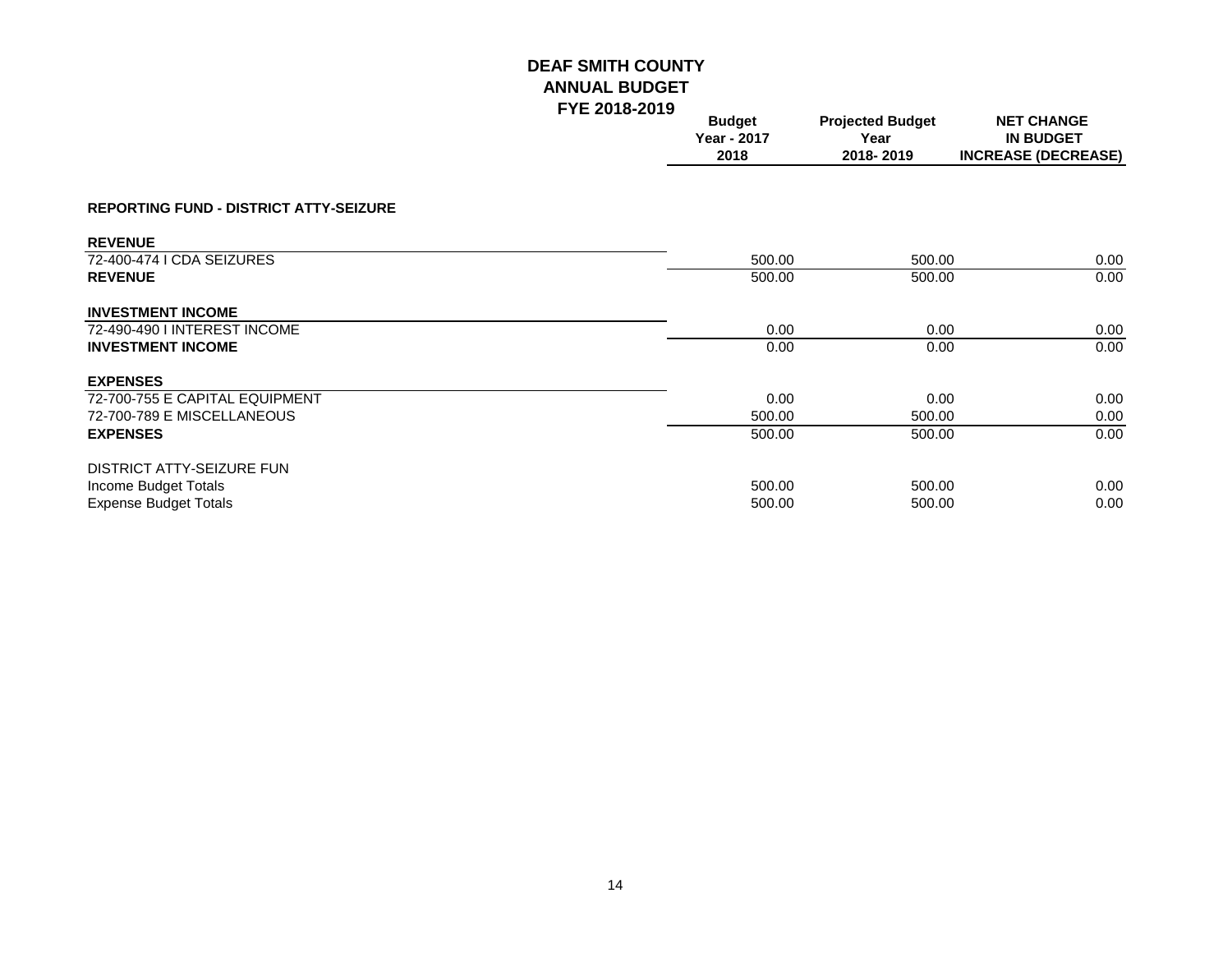|                                               | I IL LUIU-LUIJ | <b>Budget</b><br>Year - 2017<br>2018 | <b>Projected Budget</b><br>Year<br>2018-2019 | <b>NET CHANGE</b><br><b>IN BUDGET</b><br><b>INCREASE (DECREASE)</b> |  |
|-----------------------------------------------|----------------|--------------------------------------|----------------------------------------------|---------------------------------------------------------------------|--|
| <b>REPORTING FUND - DISTRICT ATTY-FORFEIT</b> |                |                                      |                                              |                                                                     |  |
| <b>FUND CARRYOVER USED</b>                    |                |                                      |                                              |                                                                     |  |
| 73-399-399 PRIOR YR CARRYOVER USED            |                | 11,696.20                            | 14,696.20                                    | $-3,000.00$                                                         |  |
| <b>FUND CARRYOVER USED</b>                    |                | 11,696.20                            | 14,696.20                                    | $-3,000.00$                                                         |  |
| <b>REVENUE</b>                                |                |                                      |                                              |                                                                     |  |
| 73-400-473   FORFEITURES                      |                | 0.00                                 | 0.00                                         | 0.00                                                                |  |
| <b>REVENUE</b>                                |                | 0.00                                 | 0.00                                         | 0.00                                                                |  |
| <b>INVESTMENT REVENUE</b>                     |                |                                      |                                              |                                                                     |  |
| 73-490-490   INTEREST INCOME                  |                | 60.00                                | 60.00                                        | 0.00                                                                |  |
| <b>INVESTMENT REVENUE</b>                     |                | 60.00                                | 60.00                                        | 0.00                                                                |  |
| <b>EXPENSES</b>                               |                |                                      |                                              |                                                                     |  |
| 73-700-703 PERSONNEL SALAIRES-SUPP            |                | 11,756.20                            | 11,756.20                                    | 0.00                                                                |  |
| 73-700-710 FICA TAXES                         |                | 0.00                                 | 0.00                                         | 0.00                                                                |  |
| 73-700-711 TCDRS RETIREMENT                   |                | 0.00                                 | 0.00                                         | 0.00                                                                |  |
| 73-700-714 HEALTH INSURANCE                   |                | 0.00                                 | 0.00                                         | 0.00                                                                |  |
| 73-700-755 CAPITAL EQUIPMENT                  |                | 0.00                                 | 3,000.00                                     | 3,000.00                                                            |  |
| 73-700-757 EXPERT WITNESS                     |                | 0.00                                 | 0.00                                         | 0.00                                                                |  |
| 73-700-789 MISCELLANEOUS                      |                | 0.00                                 | 0.00                                         | 0.00                                                                |  |
| <b>EXPENSES</b>                               |                | 11,756.20                            | 14,756.20                                    | 3,000.00                                                            |  |
| <b>DISTRICT ATTY-FORFEITURE</b>               |                |                                      |                                              |                                                                     |  |
| Income Budget Totals                          |                | 11,756.20                            | 14,756.20                                    | 3,000.00                                                            |  |
| <b>Expense Budget Totals</b>                  |                | 11,756.20                            | 14,756.20                                    | 3,000.00                                                            |  |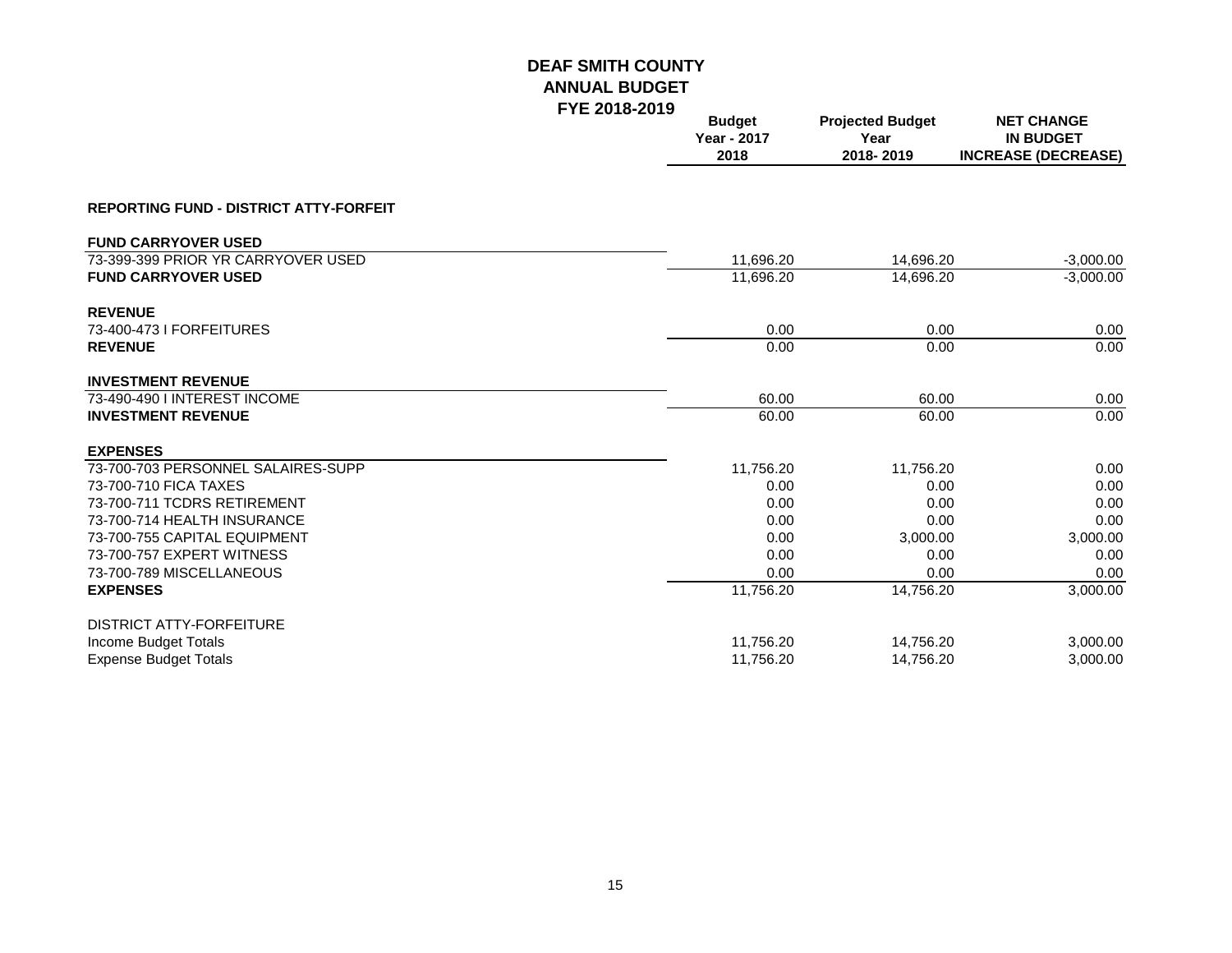|                                              | <b>Budget</b><br><b>Year - 2017</b><br>2018 | <b>Projected Budget</b><br>Year<br>2018-2019 | <b>NET CHANGE</b><br><b>IN BUDGET</b><br><b>INCREASE (DECREASE)</b> |  |
|----------------------------------------------|---------------------------------------------|----------------------------------------------|---------------------------------------------------------------------|--|
| <b>REPORTING FUND - DSC EMPLOYEE HOLDING</b> |                                             |                                              |                                                                     |  |
| <b>EMPLOYEE HOLDING REVENUE</b>              |                                             |                                              |                                                                     |  |
| 75-475-351   CONTRIBUTIONS-HEALTH CARE       | 741,252.00                                  | 622,008.00                                   | $-119,244.00$                                                       |  |
| 75-475-352 I STOP LOSS PAYMENTS              | 0.00                                        | 0.00                                         | 0.00                                                                |  |
| 75-475-353 I MISCELLANEOUS REFUNDS           | 1,000.00                                    | 1,000.00                                     | 0.00                                                                |  |
| 75-475-490   INTEREST INCOME                 | 50.00                                       | 50.00                                        | 0.00                                                                |  |
| <b>EMPLOYEE HOLDING REVENUE</b>              | 742,302.00                                  | 623,058.00                                   | $-119,244.00$                                                       |  |
| <b>INTER FUND TRANSFERS</b>                  |                                             |                                              |                                                                     |  |
| 75-499-610 I GENERAL FUND TRANSFERS          | 300,000.00                                  | 347,500.00                                   | 47,500.00                                                           |  |
| <b>INTER FUND TRANSFERS</b>                  | 300.000.00                                  | 347.500.00                                   | 47,500.00                                                           |  |
| <b>EXPENSES-DSC EMPLOYEE HOL</b>             |                                             |                                              |                                                                     |  |
| 75-675-601 E ADMINISTRATIVE EXPENSE          | 340,618.00                                  | 407,543.00                                   | 66,925.00                                                           |  |
| 75-675-602 E HEALTH CARE BENEFIT CLAIM       | 701,684.00                                  | 563,015.00                                   | -138,669.00                                                         |  |
| EXPENSES-DSC EMPLOYEE HOL                    | 1,042,302.00                                | 970,558.00                                   | $-71.744.00$                                                        |  |
| <b>DSC EMPLOYEE HOLDING</b>                  |                                             |                                              |                                                                     |  |
| Income Budget Totals                         | 1,042,302.00                                | 970,558.00                                   | $-71,744.00$                                                        |  |
| <b>Expense Budget Totals</b>                 | 1,042,302.00                                | 970,558.00                                   | $-71,744.00$                                                        |  |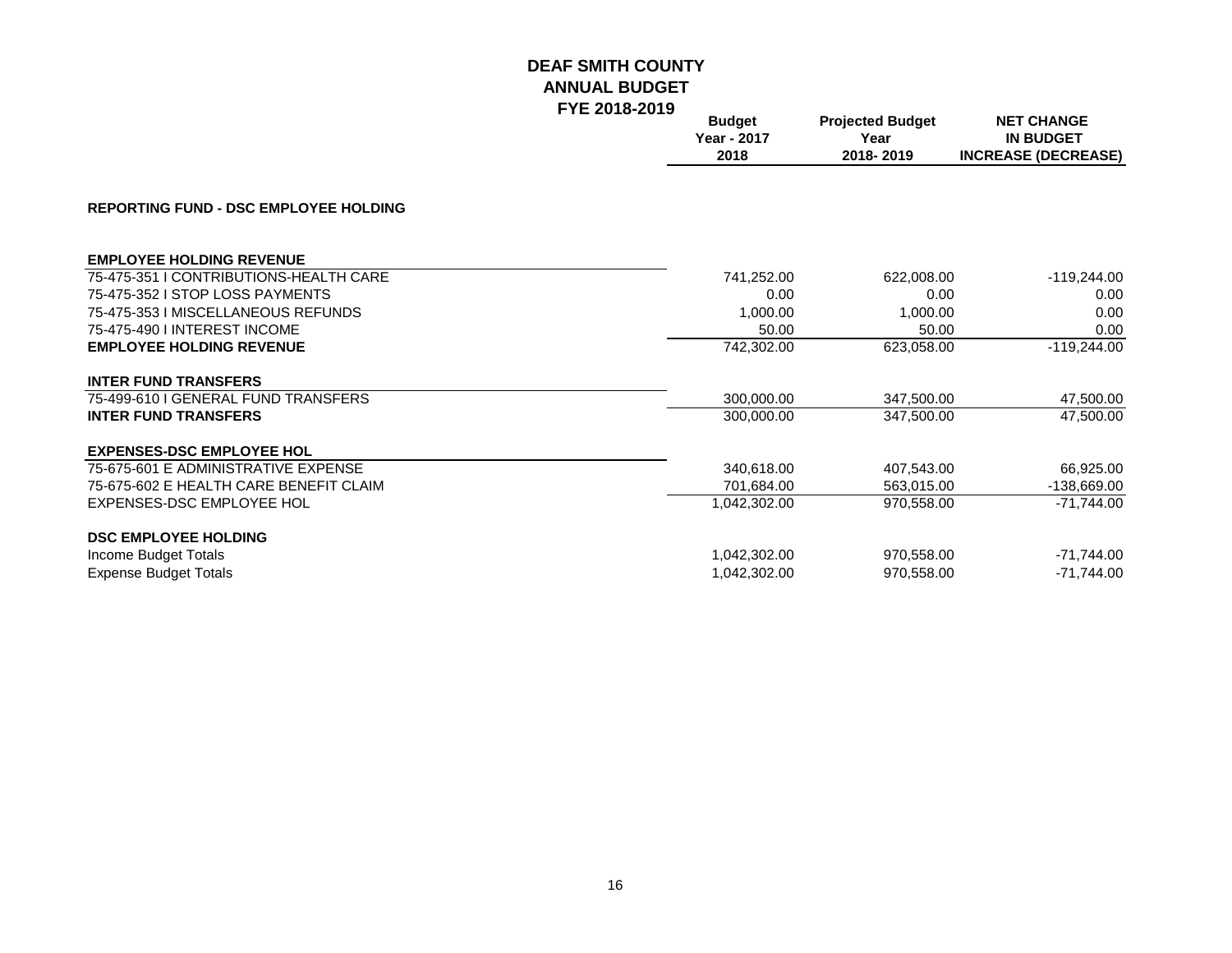#### DEAF SMITH COUNTY PRELIMINARY SALARY SCHEDULE FYE 2018-2019 **Raise** 3.00%

\$0.00

**Salary Levels**

| County Judge #501 |                         |               |          | Other     |            |              | .0765       | 0.1062                |               |              |
|-------------------|-------------------------|---------------|----------|-----------|------------|--------------|-------------|-----------------------|---------------|--------------|
| <b>Hire Date</b>  | <b>Position</b>         | <b>Salarv</b> | Raise    | Longevity | Supplement | <b>TOTAL</b> | <b>FICA</b> | <b>Retirement</b>     | <b>Health</b> | <b>TOTAL</b> |
| 1/1/2015          | Judge                   | 57,898.05     | 1,736.94 |           |            | 59,634.99    | 4,562.08    | 6,333.24              | 4,140.00      | 74,670.30    |
|                   | <b>State Supplement</b> | 25,200.00     |          |           |            | 25,200.00    | 1,927.80    | 2,676.24              |               | 29,804.04    |
| 6/20/2001         | Secretary               | 29,902.86     | 897.09   | .500.00   | 0.00       | 32,299.95    | 2,470.95    | 3,430.25              | 4,140.00      | 42,341.15    |
|                   | Juvenile Dept           | 5.812.17      | 174.37   |           |            | 5,986.54     | 457.97      | 635.77                | 0.00          | 7,080.28     |
|                   | DEPARTMENT COST         | 118.813.08    | 2,808.39 | ,500.00   | 0.00       | 123.121.47   | 9,418.79    | 13.075.50             | 8,280.00      | 153.895.77   |
|                   |                         |               |          |           |            |              |             | Prior Year            |               | 151,248.03   |
|                   |                         |               |          |           |            |              |             | <b>Total Increase</b> |               | 2,647.74     |

|                  | <b>County Clerk #505</b> |               |          |           | Other             |            |             |                   |               |              |
|------------------|--------------------------|---------------|----------|-----------|-------------------|------------|-------------|-------------------|---------------|--------------|
| <b>Hire Date</b> | <b>Position</b>          | <b>Salarv</b> | Raise    | Longevity | <b>Supplement</b> | TOTAL      | <b>FICA</b> | <b>Retirement</b> | <b>Health</b> | <b>TOTAL</b> |
| 2/5/2008         | <b>Elected Official</b>  | 46.507.70     | 1,395.23 | .280.00   |                   | 49,182.93  | 3,762.49    | 5,223.23          | 4,140.00      | 62,308.65    |
| 4/20/2010        | <b>Chief Deputy</b>      | 33,730.22     | 1,011.91 | 0.080.00  | 0.00              | 35,822.13  | 2,740.39    | 3,804.31          | 4,140.00      | 46,506.83    |
| 11/18/2014       | Deputy                   | 26,437.21     | 793.12   | 0.00      | 0.00              | 27,230.33  | 2,083.12    | 2,891.86          | 4,140.00      | 36,345.31    |
| 7/16/2009        | Deputy                   | 28,852.83     | 865.58   | .080.00   | 0.00              | 30.798.41  | 2,356.08    | 3,270.79          | 4,140.00      | 40.565.29    |
| 10/1/2014        | Deputy                   | 27.025.96     | 810.78   | 0.00      | 0.00              | 27.836.74  | 2.129.51    | 2,956.26          | 4,140.00      | 37,062.51    |
| 12/5/2017        | Deputy                   | 25,923.12     | 777.69   | 0.00      | 0.00              | 26.700.81  | 2.042.61    | 2,835.63          | 4,140.00      | 35,719.05    |
|                  | DEPARTMENT COST          | 188.477.04    | 5,654.31 | 3.440.00  | 0.00              | 197,571.35 | 15,114.21   | 20,982.08         | 24.840.00     | 258.507.64   |
|                  |                          |               |          |           |                   |            |             | Prior Year        |               | 252,467.25   |

Total Increase 6,040.39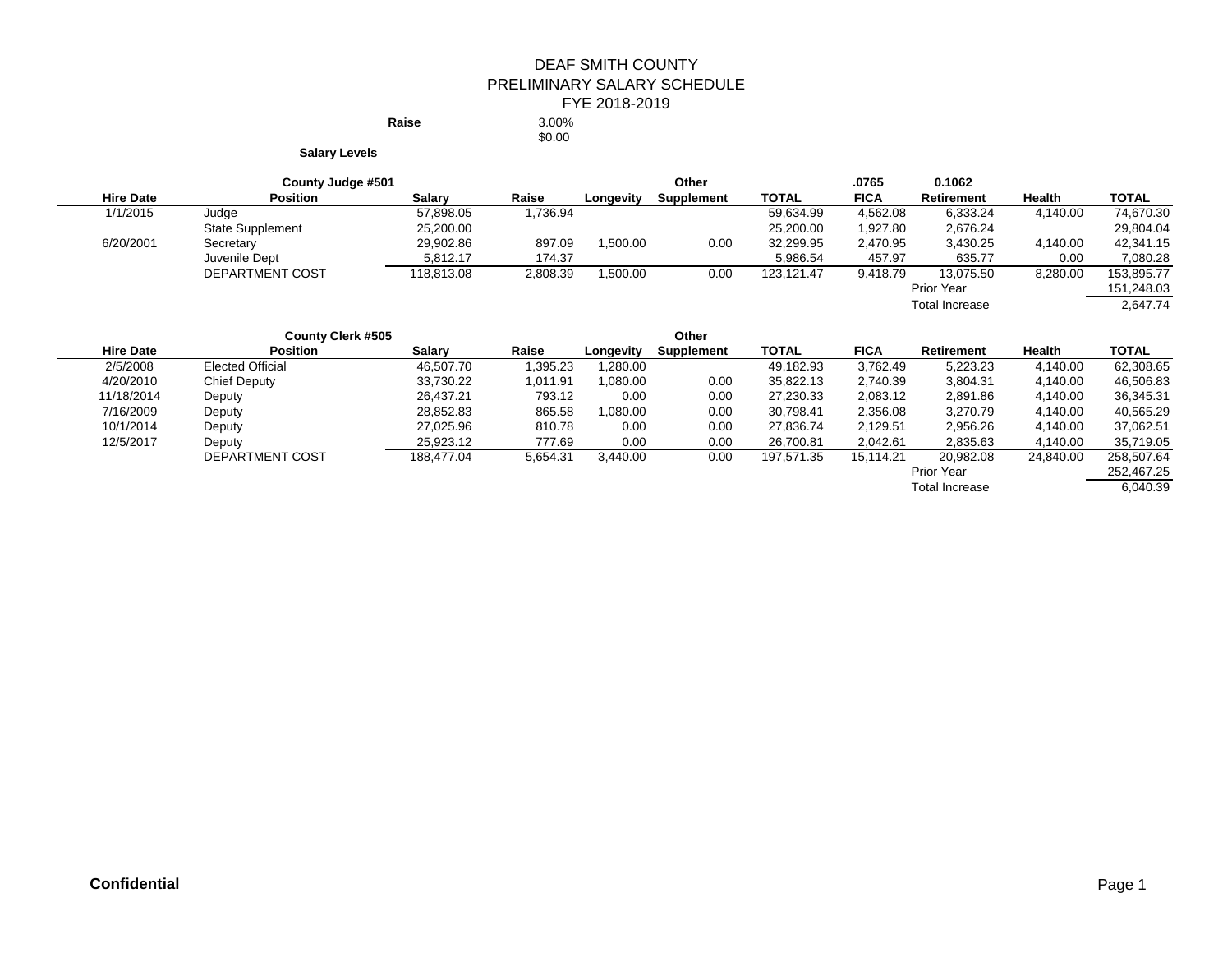|                  | <b>District Judge #511</b> |               |          | FYE 2018-2019 Other |            |              |             |                       |               |              |
|------------------|----------------------------|---------------|----------|---------------------|------------|--------------|-------------|-----------------------|---------------|--------------|
| <b>Hire Date</b> | <b>Position</b>            | <b>Salary</b> | Raise    | Longevity           | Supplement | <b>TOTAL</b> | <b>FICA</b> | <b>Retirement</b>     | <b>Health</b> | <b>TOTAL</b> |
|                  | District Judge #511        |               |          |                     | 6,000.00   | 6,000.00     | 459.00      | 637.20                | 0.00          | 7,096.20     |
| 4/7/1993         | Secretary/Clerk            | 28,957.19     | 868.72   | 1,500.00            | 0.00       | 31,325.91    | 2,396.43    | 3,326.81              | 4,140.00      | 41,189.15    |
|                  | DEPARTMENT COST            | 28,957.19     | 868.72   | 1,500.00            | 6,000.00   | 37,325.91    | 2,855.43    | 3,964.01              | 4,140.00      | 48,285.35    |
|                  |                            |               |          |                     |            |              |             | Prior Year            |               | 40,332.28    |
|                  |                            |               |          |                     |            |              |             | <b>Total Increase</b> |               | 7,953.07     |
|                  | <b>District Clerk #515</b> |               |          |                     | Other      |              |             |                       |               |              |
| <b>Hire Date</b> | <b>Position</b>            | <b>Salary</b> | Raise    | Longevity           | Supplement | <b>TOTAL</b> | <b>FICA</b> | Retirement            | Health        | <b>TOTAL</b> |
| 10/16/2008       | <b>Elected Official</b>    | 46,507.70     | 1,395.23 | 1,200.00            |            | 49,102.93    | 3,756.37    | 5,214.73              | 4,140.00      | 62,214.04    |
| 1/5/2016         | <b>Chief Deputy</b>        | 29,430.51     | 882.92   |                     | 0.00       | 30,313.43    | 2,318.98    | 3,219.29              | 4,140.00      | 39,991.69    |
| 11/8/2017        | Deputy                     | 25,923.86     | 777.72   |                     | 0.00       | 26,701.58    | 2,042.67    | 2,835.71              | 4,140.00      | 35,719.95    |
| 3/16/2017        | Deputy                     | 26,238.72     | 787.16   |                     | 0.00       | 27,025.88    | 2,067.48    | 2,870.15              | 4,140.00      | 36,103.51    |
|                  | DEPARTMENT COST            | 128,100.79    | 3,843.02 | 1,200.00            | 0.00       | 133,143.81   | 10,185.50   | 14,139.87             | 16,560.00     | 174,029.19   |
|                  |                            |               |          |                     |            |              |             | Prior Year            |               | 171,001.02   |
|                  |                            |               |          |                     |            |              |             | <b>Total Increase</b> |               | 3,028.17     |
|                  | Justice of the Peace #521  |               |          |                     | Other      |              |             |                       |               |              |
| <b>Hire Date</b> | <b>Position</b>            | <b>Salary</b> | Raise    | Longevity           | Supplement | <b>TOTAL</b> | <b>FICA</b> | Retirement            | Health        | <b>TOTAL</b> |
| 1/1/2007         | <b>Elected Official</b>    | 46,507.70     | 1,395.23 | 1,500.00            |            | 49,402.93    | 3,779.32    | 5,246.59              | 4,140.00      | 62,568.85    |
| 9/1/2007         | Deputy                     | 28,852.83     | 865.58   | 840.00              | 0.00       | 30,558.41    | 2,337.72    | 3,245.30              | 4,140.00      | 40,281.44    |
| 11/27/2002       | Deputy                     | 25,923.04     | 777.69   | 1,340.00            | 0.00       | 28,040.73    | 2,145.12    | 2,977.93              | 4,140.00      | 37,303.77    |
|                  | DEPARTMENT COST            | 101,283.57    | 3,038.51 | 3,680.00            | 0.00       | 108,002.08   | 8,262.16    | 11,469.82             | 12,420.00     | 140,154.06   |
|                  |                            |               |          |                     |            |              |             | Prior Year            |               | 136,839.26   |

136,839.26<br>3,314.80 Total Increase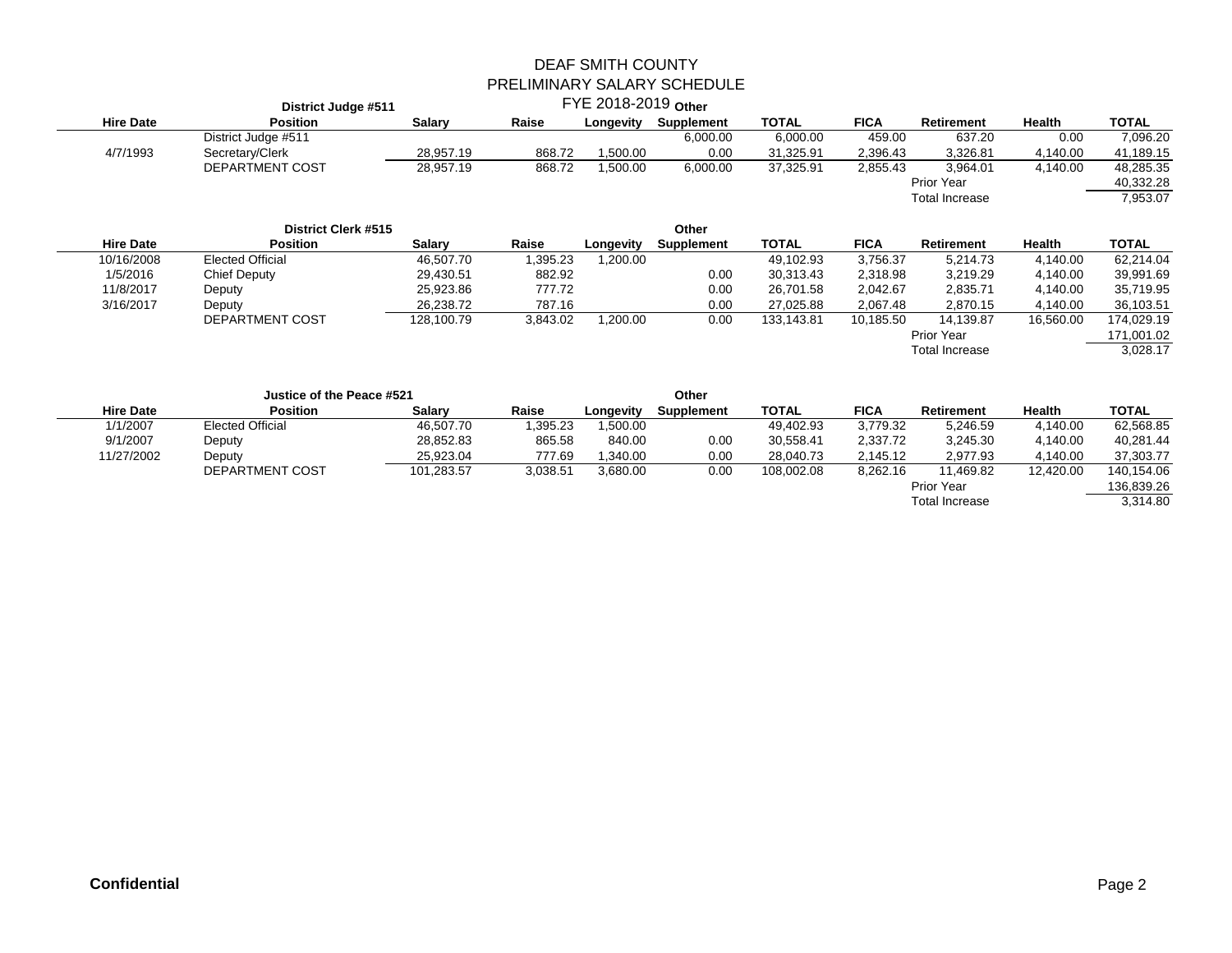|                  | <b>DISTRICT ATTORNEY #525</b>  |               |          | Other     |                   |              |             |                       |           |              |
|------------------|--------------------------------|---------------|----------|-----------|-------------------|--------------|-------------|-----------------------|-----------|--------------|
| <b>Hire Date</b> | <b>Position</b>                | <b>Salary</b> | Raise    | Longevity | <b>Supplement</b> | <b>TOTAL</b> | <b>FICA</b> | Retirement            | Health    | <b>TOTAL</b> |
|                  | <b>District Attorney state</b> | 3,640.08      |          |           |                   | 3,640.08     | 278.47      | 386.58                |           | 4,305.12     |
| 8/19/2002        | Assistant DA                   | 60,624.58     | 1,818.74 | 5,000.00  |                   | 67,443.32    | 5,159.41    | 7,162.48              | 4,140.00  | 83,905.21    |
| 12/1/2004        | Assistant DA                   | 54,353.46     | 1,630.60 | 3,080.00  |                   | 59,064.06    | 4,518.40    | 6,272.60              | 4,140.00  | 73,995.07    |
| 2/11/2013        | Investigator                   | 46,452.90     | 1,393.59 | 600.00    |                   | 48,446.49    | 3,706.16    | 5,145.02              | 4,140.00  | 61,437.66    |
| 9/22/1994        | Office                         | 38,272.80     | 1,148.18 | 1,500.00  |                   | 40,920.98    | 3,130.46    | 4,345.81              | 4,140.00  | 52,537.25    |
| 9/2/1999         | Office                         | 31,531.17     | 945.94   | 1,500.00  |                   | 33,977.11    | 2,599.25    | 3,608.37              | 4,140.00  | 44,324.72    |
| 11/26/2001       | Office                         | 27,696.97     | 830.91   | 1,500.00  |                   | 30,027.88    | 2,297.13    | 3,188.96              | 4,140.00  | 39,653.97    |
| 6/12/2000        | Office                         | 27,172.02     | 815.16   | 1,500.00  |                   | 29,487.18    | 2,255.77    | 3,131.54              | 4,140.00  | 39,014.49    |
|                  | DEPARTMENT COST                | 289,743.98    | 8,583.12 | 14,680.00 | 0.00              | 313,007.10   | 23,945.04   | 33,241.35             | 28,980.00 | 399,173.49   |
|                  |                                |               |          |           |                   |              |             | Prior Year            |           | 389,847.58   |
|                  |                                |               |          |           |                   |              |             | <b>Total Increase</b> |           | 9,325.91     |
|                  | <b>EXCESS STATE</b>            | 17,987.76     |          |           |                   | 17,987.76    | 1,376.06    | 1,910.30              |           | 21,274.12    |
|                  | <b>EXCESS STATE</b>            | 2,485.56      |          |           |                   | 2,485.56     | 190.15      | 263.97                |           | 2,939.67     |
|                  | <b>EXCESS STATE</b>            | 1,228.20      |          |           |                   | 1,228.20     | 93.96       | 130.43                |           | 1,452.59     |
|                  | <b>EXCESS STATE</b>            | 2,335.20      |          |           |                   | 2,335.20     | 178.64      | 248.00                |           | 2,761.84     |
|                  | <b>EXCESS STATE</b>            | 2,216.52      |          |           |                   | 2,216.52     | 169.56      | 235.39                |           | 2,621.48     |
|                  | <b>EXCESS STATE</b>            | 590.88        |          |           |                   | 590.88       | 45.20       | 62.75                 |           | 698.83       |
|                  | <b>EXCESS STATE</b>            | 630.96        |          |           |                   | 630.96       | 48.27       | 67.01                 |           | 746.24       |
|                  | DEPARTMENT COST                | 27,475.08     | 0.00     | 0.00      | 0.00              | 27,475.08    | 2,101.84    | 2,917.85              | 0.00      | 32,494.78    |
|                  |                                |               |          |           |                   |              |             | Prior Year            |           | 32,648.64    |
|                  |                                |               |          |           |                   |              |             | <b>Total Increase</b> |           | $-153.86$    |
|                  |                                |               |          |           |                   |              |             |                       |           |              |
|                  | CK COLL-INCLUDED IN ABOVE      |               |          |           |                   | 0.00         | 0.00        | 0.00                  |           | 0.00         |
|                  | CHECK COLLEC                   | 100.00        |          |           |                   | 100.00       | 7.65        | 10.62                 |           | 118.27       |
|                  | CHECK COLLEC                   | 100.00        |          |           |                   | 100.00       | 7.65        | 10.62                 |           | 118.27       |
|                  | CHECK COLLEC                   | 100.00        |          |           |                   | 100.00       | 7.65        | 10.62                 |           | 118.27       |
|                  | CHECK COLLEC                   | 100.00        |          |           |                   | 100.00       | 7.65        | 10.62                 |           | 118.27       |
|                  | CHECK COLLEC                   | 100.00        |          |           |                   | 100.00       | 7.65        | 10.62                 |           | 118.27       |
|                  | CHECK COLLEC                   | 100.00        |          |           |                   | 100.00       | 7.65        | 10.62                 |           | 118.27       |
|                  | CHECK COLLEC                   | 100.00        |          |           |                   | 100.00       | 7.65        | 10.62                 |           | 118.27       |
|                  | CHECK COLLEC                   | 100.00        |          |           |                   | 100.00       | 7.65        | 10.62                 |           | 118.27       |
|                  | DEPARTMENT COST                | 800.00        | 0.00     | 0.00      | 0.00              | 800.00       | 61.20       | 84.96                 | 0.00      | 946.16       |
|                  |                                |               |          |           |                   |              |             | Prior Year            |           | 950.64       |
|                  |                                |               |          |           |                   |              |             | <b>Total Increase</b> |           | $-4.48$      |
|                  | <b>Forfeiture Account</b>      | 3,028.80      |          |           |                   | 3,028.80     | 231.70      | 321.66                |           | 3,582.16     |
|                  | <b>Forfeiture Account</b>      | 1,441.44      |          |           |                   | 1,441.44     | 110.27      | 153.08                |           | 1,704.79     |
|                  | Forfeiture Account             | 880.84        |          |           |                   | 880.84       | 67.38       | 93.55                 |           | 1,041.77     |
|                  | <b>Forfeiture Account</b>      | 1,441.44      |          |           |                   | 1,441.44     | 110.27      | 153.08                |           | 1,704.79     |
|                  | <b>Forfeiture Account</b>      | 3,028.80      |          |           |                   | 3,028.80     | 231.70      | 321.66                |           | 3,582.16     |
|                  | <b>Forfeiture Account</b>      | 1,934.88      |          |           |                   | 1,934.88     | 148.02      | 205.48                |           | 2,288.38     |
|                  | DEPARTMENT COST                | 11,756.20     | 0.00     | 0.00      | 0.00              | 11,756.20    | 899.35      | 1,248.51              | 0.00      | 13,904.06    |
|                  |                                |               |          |           |                   |              |             | Prior Year            |           | 13,969.89    |
|                  |                                |               |          |           |                   |              |             | <b>Total Increase</b> |           | $-65.83$     |
|                  |                                |               |          |           |                   |              |             |                       |           |              |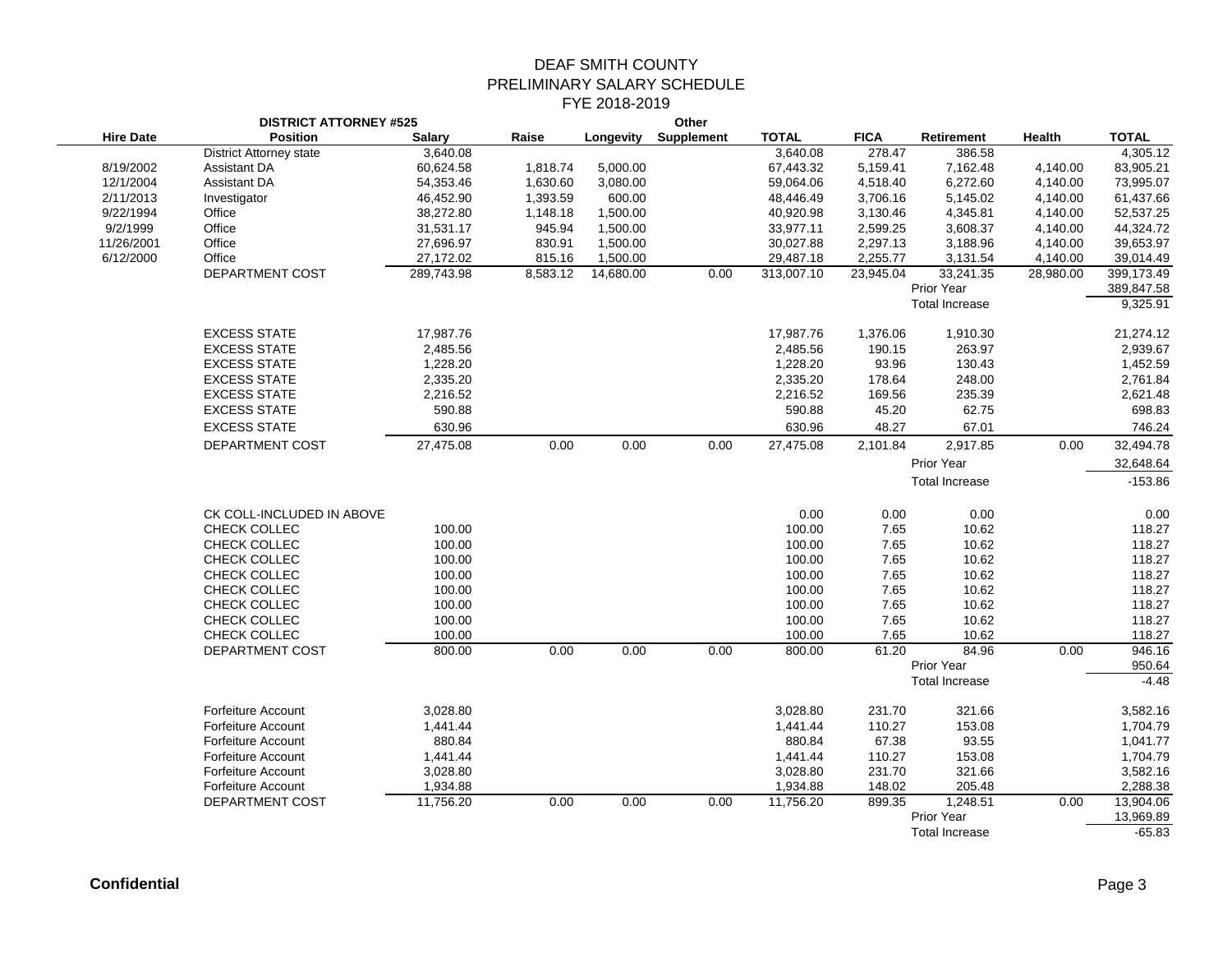| Tax Assessor Collector #531 |                  |               |          | Other     |            |              |             |                       |               |              |
|-----------------------------|------------------|---------------|----------|-----------|------------|--------------|-------------|-----------------------|---------------|--------------|
| <b>Hire Date</b>            | <b>Position</b>  | <b>Salary</b> | Raise    | Longevity | Supplement | <b>TOTAL</b> | <b>FICA</b> | Retirement            | <b>Health</b> | <b>TOTAL</b> |
| 2/12/2001                   | Elected          | 46.507.70     | 1,395.23 | .500.00   |            | 49,402.93    | 3,779.32    | 5,246.59              | 4,140.00      | 62,568.85    |
| 3/16/2016                   | Deputy           | 25,923.04     | 777.69   |           | 0.00       | 26,700.73    | 2,042.61    | 2,835.62              | 4,140.00      | 35,718.95    |
| 7/9/2003                    | Chief Deputy     | 28,852.36     | 865.57   | .500.00   | 0.00       | 31.217.93    | 2,388.17    | 3,315.34              | 4,140.00      | 41,061.45    |
| 2/16/2012                   | Deputy           | 26.437.21     | 793.12   | 720.00    |            | 27,950.33    | 2,138.20    | 2,968.32              | 4,140.00      | 37,196.85    |
|                             | Part-Time (1080) | 8,646.34      | 259.39   |           |            | 8,905.73     | 681.29      | 945.79                |               | 10,532.81    |
|                             | DEPARTMENT COST  | 136.366.65    | 4,091.00 | 3,720.00  | 0.00       | 144.177.65   | 11.029.59   | 15.311.67             | 16,560.00     | 187,078.91   |
|                             |                  |               |          |           |            |              |             | Prior Year            |               | 182,882.36   |
|                             |                  |               |          |           |            |              |             | <b>Total Increase</b> |               | 4,196.55     |
|                             |                  |               |          |           |            |              |             |                       |               |              |

|                  | Treasurer #535          |               |          |           | Other             |              |             |                       |               |              |
|------------------|-------------------------|---------------|----------|-----------|-------------------|--------------|-------------|-----------------------|---------------|--------------|
| <b>Hire Date</b> | <b>Position</b>         | <b>Salarv</b> | Raise    | Longevity | <b>Supplement</b> | <b>TOTAL</b> | <b>FICA</b> | <b>Retirement</b>     | <b>Health</b> | <b>TOTAL</b> |
| 1/1/2015         | <b>Elected Official</b> | 46.507.70     | 1,395.23 |           |                   | 47,902.93    | 3,664.57    | 5,087.29              | 4,140.00      | 60,794.80    |
| 12/16/2014       | Secretary               | 26,437.29     | 793.12   |           | 0.00              | 27,230.41    | 2,083.13    | 2,891.87              | 4,140.00      | 36,345.40    |
|                  | Part Time               | 0.00          | 0.00     |           |                   | 0.00         | 0.00        | 0.00                  |               | 0.00         |
|                  | DEPARTMENT COST         | 72.944.99     | 2,188.35 | 0.00      | 0.00              | 75,133.34    | 5.747.70    | 7.979.16              | 8,280.00      | 97,140.20    |
|                  |                         |               |          |           |                   |              |             | Prior Year            |               | 94,960.53    |
|                  |                         |               |          |           |                   |              |             | <b>Total Increase</b> |               | 2,179.67     |
|                  |                         |               |          |           |                   |              |             |                       |               |              |

|                  | Auditor #541    |               |         |           | Other      |              |             |                       |          |              |
|------------------|-----------------|---------------|---------|-----------|------------|--------------|-------------|-----------------------|----------|--------------|
| <b>Hire Date</b> | <b>Position</b> | <b>Salarv</b> | Raise   | Longevity | Supplement | <b>TOTAL</b> | <b>FICA</b> | <b>Retirement</b>     | Health   | <b>TOTAL</b> |
| 10/1/2012        | Appointed       | 38.086.31     | .142.59 | 720.00    |            | 39.948.90    | 3.056.09    | 4.242.57              | 4.140.00 | 51.387.56    |
|                  | DEPARTMENT COST | 38,086.31     | .142.59 | 720.00    | 0.00       | 39,948.90    | 3,056.09    | 4.242.57              | 4.140.00 | 51,387.56    |
|                  |                 |               |         |           |            |              |             | Prior Year            |          | 50,110.94    |
|                  |                 |               |         |           |            |              |             | <b>Total Increase</b> |          | .276.62      |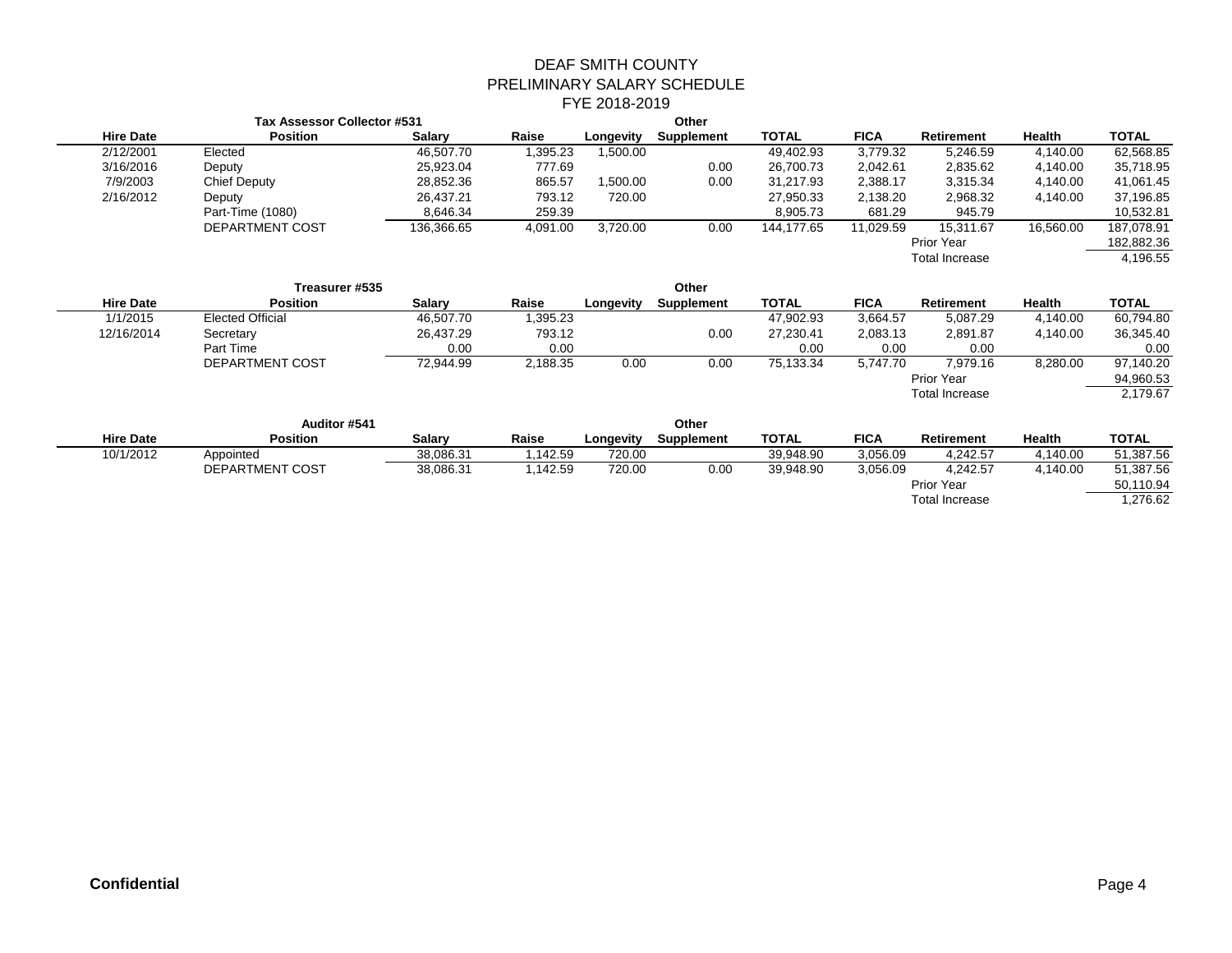|                  | <b>Sheriff's Office #545</b>     |               |           |           | Other      |            |             |                       |           |             |
|------------------|----------------------------------|---------------|-----------|-----------|------------|------------|-------------|-----------------------|-----------|-------------|
| <b>Hire Date</b> | <b>Position</b>                  | <b>Salary</b> | Raise     | Longevity | Supplement | TOTAL      | <b>FICA</b> | Retirement            | Health    | TOTAL       |
| 10/1/2006        | Sheriff                          | 56,985.83     | 1,709.57  | 1,440.00  |            | 60,135.40  | 4,600.36    | 6,386.38              | 4,140.00  | 75,262.14   |
| 2/1/2002         | <b>Chief Deputy</b>              | 49,188.54     | 1,475.66  | 1,500.00  |            | 52,164.20  | 3,990.56    | 5,539.84              | 4,140.00  | 65,834.59   |
| 9/1/2001         | Investigator                     | 41,902.76     | 1,257.08  | 1,500.00  |            | 44,659.84  | 3,416.48    | 4,742.88              | 4,140.00  | 56,959.20   |
| 2/1/2013         | Deputy                           | 41,356.40     | 1,240.69  | 720.00    |            | 43,317.09  | 3,313.76    | 4,600.28              | 4,140.00  | 55,371.12   |
| 8/16/2013        | Deputy                           | 41,356.40     | 1,240.69  | 600.00    |            | 43,197.09  | 3,304.58    | 4,587.53              | 4,140.00  | 55,229.20   |
| 9/16/1990        | Deputy                           | 41,356.40     | 1,240.69  | 1,500.00  |            | 44,097.09  | 3,373.43    | 4,683.11              | 4,140.00  | 56,293.63   |
| 1/15/2016        | Deputy                           | 41,356.40     | 1,240.69  | 0.00      |            | 42,597.09  | 3,258.68    | 4,523.81              | 4,140.00  | 54,519.58   |
| 5/15/2014        | Deputy                           | 41,356.40     | 1,240.69  | 0.00      |            | 42,597.09  | 3,258.68    | 4,523.81              | 4,140.00  | 54,519.58   |
| 9/4/2012         | Office Clerk                     | 27,419.15     | 822.57    | 720.00    |            | 28,961.72  | 2,215.57    | 3,075.74              | 4,140.00  | 38,393.03   |
| 12/6/2016        | Deputy                           | 41,356.40     | 1,240.69  | 0.00      |            | 42,597.09  | 3,258.68    | 4,523.81              | 4,140.00  | 54,519.58   |
| 3/1/2001         | Deputy/Task Force                | 41,356.40     | 1,240.69  | 1,500.00  |            | 44,097.09  | 3,373.43    | 4,683.11              | 4,140.00  | 56,293.63   |
| 3/15/2016        | Deputy                           | 41,356.40     | 1,240.69  | 0.00      |            | 42,597.09  | 3,258.68    | 4,523.81              | 4,140.00  | 54,519.58   |
| 12/28/2015       | Deputy                           | 41,356.40     | 1,240.69  | 0.00      |            | 42,597.09  | 3,258.68    | 4,523.81              | 4,140.00  | 54,519.58   |
| 4/15/2016        | Deputy                           | 41,356.40     | 1,240.69  | 0.00      |            | 42,597.09  | 3,258.68    | 4,523.81              | 4,140.00  | 54,519.58   |
| 2/17/2011        | Office Clerk                     | 30,533.44     | 916.00    | 840.00    |            | 32,289.44  | 2,470.14    | 3,429.14              | 4,140.00  | 42,328.72   |
| 8/16/2013        | <b>Communications Supervisor</b> | 35,047.89     | 1,051.44  | 600.00    |            | 36,699.33  | 2,807.50    | 3,897.47              | 4,140.00  | 47,544.29   |
|                  | Dispatcher                       | 29,073.58     | 872.21    | 0.00      |            | 29,945.79  | 2,290.85    | 3,180.24              | 4,140.00  | 39,556.88   |
| 9/18/2017        | Dispatcher                       | 29,073.58     | 872.21    | 0.00      |            | 29,945.79  | 2,290.85    | 3,180.24              | 4,140.00  | 39,556.88   |
| 4/11/2016        | Dispatcher                       | 29,546.09     | 886.38    | 0.00      |            | 30,432.47  | 2,328.08    | 3,231.93              | 4,140.00  | 40,132.49   |
| 6/11/2015        | Dispatcher                       | 29,546.09     | 886.38    | 0.00      |            | 30,432.47  | 2,328.08    | 3,231.93              | 4,140.00  | 40,132.49   |
|                  | Overtime                         | 40,000.00     |           |           |            | 40,000.00  | 3,060.00    | 4,248.00              | 0.00      | 47,308.00   |
|                  | DEPARTMENT COST                  | 811,880.95    | 23,156.43 | 10,920.00 | 0.00       | 845,957.38 | 64,715.74   | 89,840.67             | 82,800.00 | ,083,313.79 |
|                  |                                  |               |           |           |            |            |             | Prior Year            |           | 057,159.71, |
|                  |                                  |               |           |           |            |            |             | <b>Total Increase</b> |           | 26,154.08   |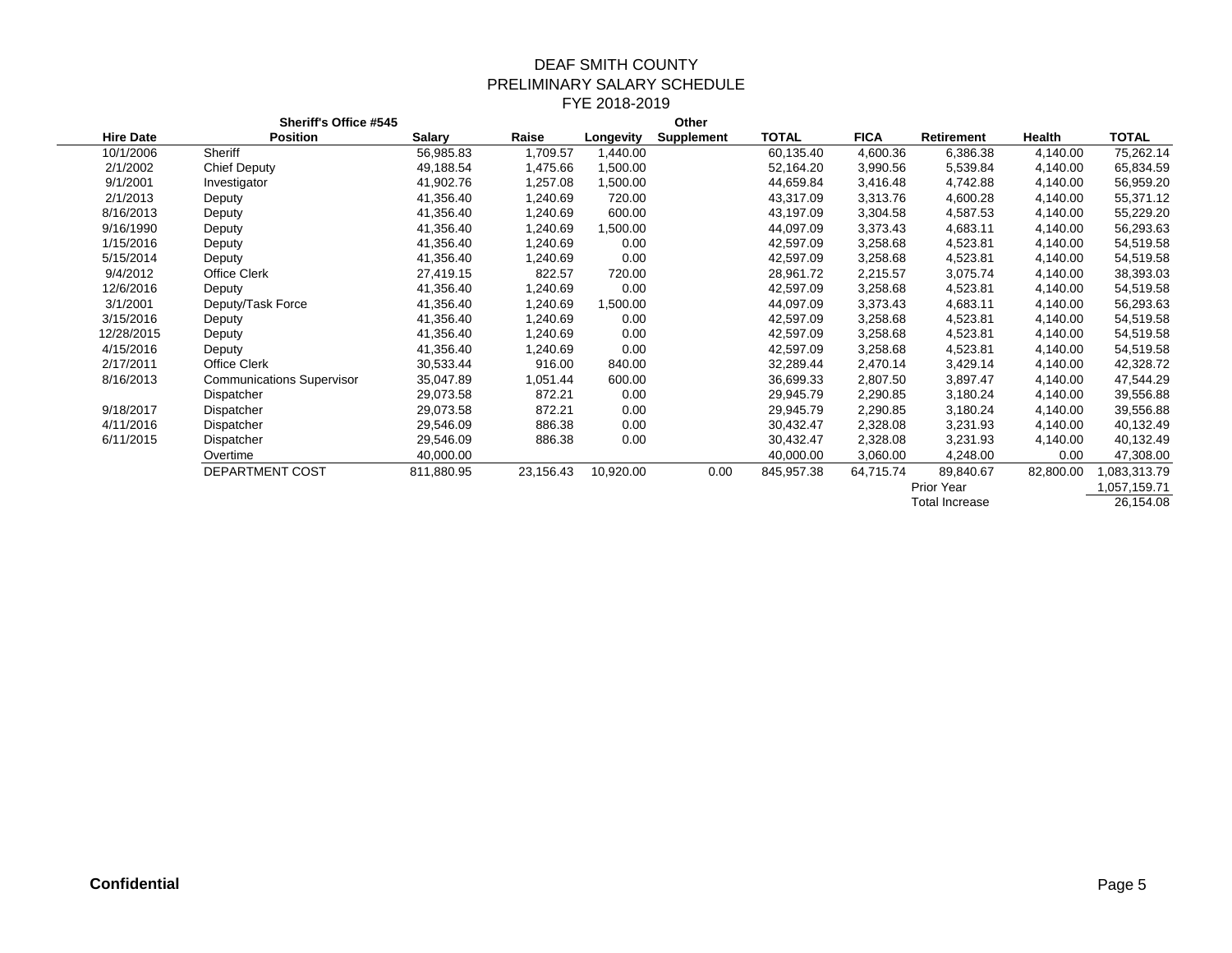|                  | Jail #551                  |               |           |           | Other             |            |             |                |           |              |
|------------------|----------------------------|---------------|-----------|-----------|-------------------|------------|-------------|----------------|-----------|--------------|
| <b>Hire Date</b> | <b>Position</b>            | <b>Salary</b> | Raise     | Longevity | <b>Supplement</b> | TOTAL      | <b>FICA</b> | Retirement     | Health    | TOTAL        |
| 4/1/1990         | Jail Administrator/Captain | 46,883.21     | 1,406.50  | 1,500.00  |                   | 49,789.71  | 3,808.91    | 5,287.67       | 4,140.00  | 63,026.29    |
| 7/16/2001        | Lieutenant                 | 43,563.78     | 1,306.91  | 1,500.00  |                   | 46,370.69  | 3,547.36    | 4,924.57       | 4,140.00  | 58,982.62    |
| 4/4/2012         | Sergeant                   | 40,489.44     | 1,214.68  | 720.00    |                   | 42,424.12  | 3,245.45    | 4,505.44       | 4,140.00  | 54,315.01    |
| 8/2/2015         | Corporal                   | 37,667.76     | 1,130.03  | 0.00      |                   | 38,797.79  | 2,968.03    | 4,120.33       | 4,140.00  | 50,026.15    |
| 10/26/2009       | Corporal                   | 37,664.51     | 1,129.94  | 1,080.00  |                   | 39,874.45  | 3,050.40    | 4,234.67       | 4,140.00  | 51,299.51    |
| 8/9/2015         | Corporal                   | 37,667.76     | 1,130.03  | 0.00      |                   | 38,797.79  | 2,968.03    | 4,120.33       | 4,140.00  | 50,026.15    |
| 1/7/2008         | Corporal                   | 39,081.12     | 1,172.43  | 1,320.00  |                   | 41,573.55  | 3,180.38    | 4,415.11       | 4,140.00  | 53,309.04    |
| 7/12/2015        | Corporal                   | 37,667.76     | 1,130.03  | 0.00      |                   | 38,797.79  | 2,968.03    | 4,120.33       | 4,140.00  | 50,026.15    |
| 1/18/2009        | Jailer                     | 35,047.73     | 1,051.43  | 1,200.00  |                   | 37,299.16  | 2,853.39    | 3,961.17       | 4,140.00  | 48,253.72    |
| 11/14/2017       | Jailer                     | 31,577.04     | 947.31    | 0.00      |                   | 32,524.35  | 2,488.11    | 3,454.09       | 4,140.00  | 42,606.55    |
| 9/3/2017         | Jailer                     | 32,702.37     | 981.07    | 0.00      |                   | 33,683.44  | 2,576.78    | 3,577.18       | 4,140.00  | 43,977.41    |
| 11/14/2017       | Jailer                     | 33,828.00     | 1,014.84  | 0.00      |                   | 34,842.84  | 2,665.48    | 3,700.31       | 4,140.00  | 45,348.63    |
| 9/27/2017        | Jailer                     | 31,576.80     | 947.30    | 0.00      |                   | 32,524.10  | 2,488.09    | 3,454.06       | 4,140.00  | 42,606.26    |
| 12/2/2012        | Jailer                     | 33,827.74     | 1,014.83  | 720.00    |                   | 35,562.57  | 2,720.54    | 3,776.75       | 4,140.00  | 46,199.85    |
| 3/1/2018         | Jailer                     | 31,577.04     | 947.31    | 0.00      |                   | 32,524.35  | 2,488.11    | 3,454.09       | 4,140.00  | 42,606.55    |
| 8/2/2016         | Jailer                     | 33,827.74     | 1,014.83  | 0.00      |                   | 34,842.57  | 2,665.46    | 3,700.28       | 4,140.00  | 45,348.31    |
| 11/2/2016        | Jailer                     | 33,828.00     | 1,014.84  | 0.00      |                   | 34,842.84  | 2,665.48    | 3,700.31       | 4,140.00  | 45,348.63    |
| 8/28/2017        | Jailer                     | 32,702.37     | 981.07    | 0.00      |                   | 33,683.44  | 2,576.78    | 3,577.18       | 4,140.00  | 43,977.41    |
| 8/15/2017        | Jailer                     | 32,702.37     | 981.07    | 0.00      |                   | 33,683.44  | 2,576.78    | 3,577.18       | 4,140.00  | 43,977.41    |
| 6/13/2017        | Jailer                     | 32,702.37     | 981.07    | 0.00      |                   | 33,683.44  | 2,576.78    | 3,577.18       | 4,140.00  | 43,977.41    |
| 8/1/2017         | Jailer                     | 32,702.34     | 981.07    | 0.00      |                   | 33,683.41  | 2,576.78    | 3,577.18       | 4,140.00  | 43,977.37    |
|                  | Overtime                   | 40,000.00     |           |           |                   | 40,000.00  | 3,060.00    | 4,248.00       |           | 47,308.00    |
|                  | DEPARTMENT COST            | 789,287.25    | 22,478.62 | 8,040.00  | 0.00              | 819,805.87 | 62,715.15   | 87,063.38      | 86,940.00 | 056,524.40   |
|                  |                            |               |           |           |                   |            |             | Prior Year     |           | 1,039,011.62 |
|                  |                            |               |           |           |                   |            |             | Total Increase |           | 17,512.78    |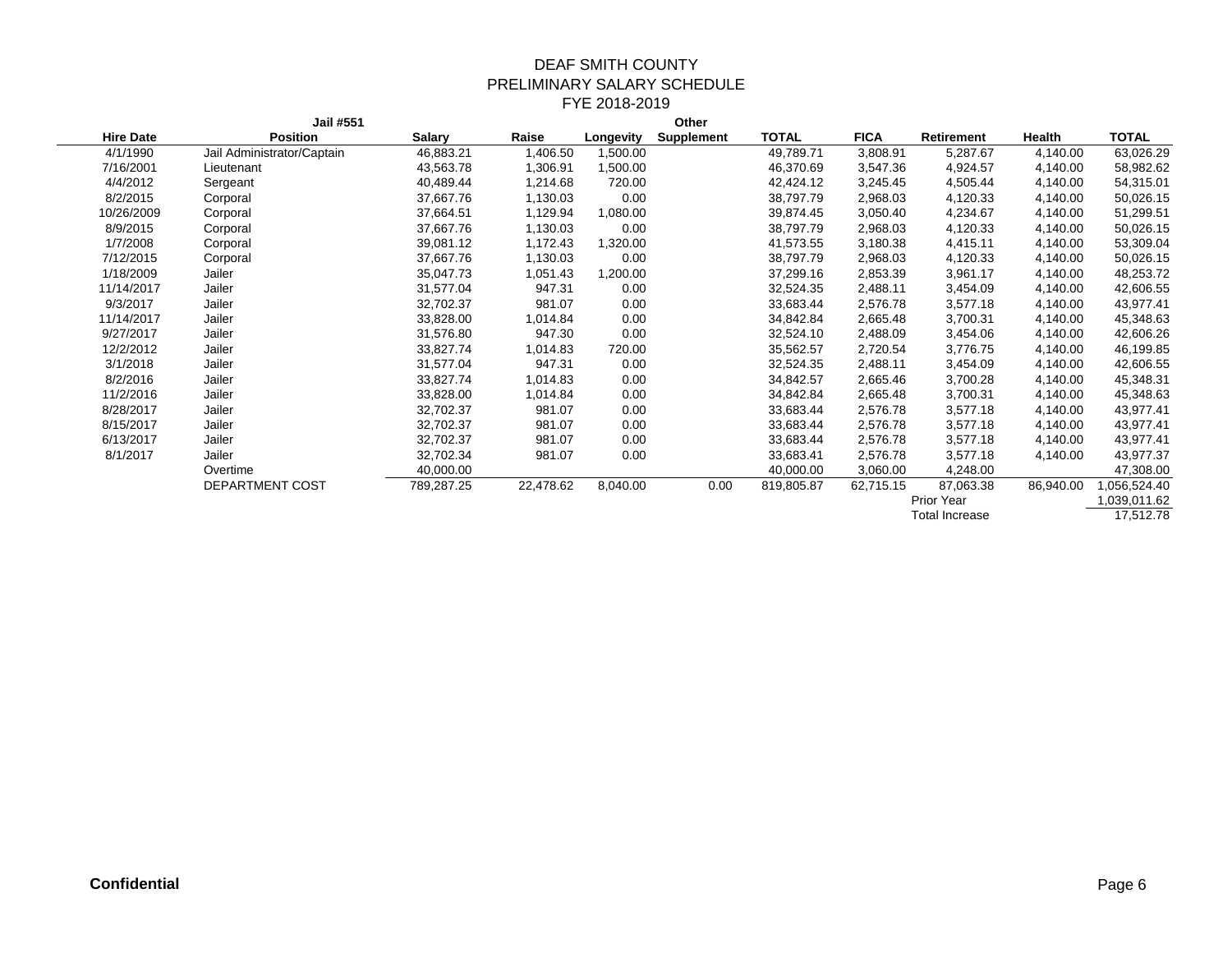|                  | LIBRARY #555                |               |          |           | Other             |              |             |                       |               |              |
|------------------|-----------------------------|---------------|----------|-----------|-------------------|--------------|-------------|-----------------------|---------------|--------------|
| <b>Hire Date</b> | <b>Position</b>             | <b>Salary</b> | Raise    | Longevity | Supplement        | <b>TOTAL</b> | <b>FICA</b> | <b>Retirement</b>     | Health        | <b>TOTAL</b> |
| 6/23/2008        | Librarian                   | 39,140.00     | 1,174.20 | 1,200.00  | 0.00              | 41,514.20    | 3,175.84    | 4,408.81              | 4,140.00      | 53,238.84    |
| 2/8/2016         | Staff                       | 26,437.21     | 793.12   | 0.00      | 0.00              | 27,230.33    | 2,083.12    | 2,891.86              | 4,140.00      | 36,345.31    |
| 8/1/16           | Staff                       | 35,375.80     | 1,061.27 | 0.00      |                   | 36,437.07    | 2,787.44    | 3,869.62              | 4,140.00      | 47,234.13    |
| 8/20/2012        | Staff                       | 26,437.21     | 793.12   | 720.00    | 0.00              | 27,950.33    | 2,138.20    | 2,968.32              | 4,140.00      | 37,196.85    |
| 8/3/2015         | Staff                       | 26,437.21     | 793.12   | 0.00      | 0.00              | 27,230.33    | 2,083.12    | 2,891.86              | 4,140.00      | 36,345.31    |
| 10/7/2014        | part time                   | 9,378.36      | 281.35   | 0.00      |                   | 9,659.71     | 738.97      | 1,025.86              |               | 11,424.54    |
|                  | part time                   | 15,005.37     | 450.16   | 0.00      |                   | 15,455.53    | 1,182.35    | 1,641.38              | 0.00          | 18,279.26    |
|                  | part time                   | 1,200.00      |          |           |                   | 1,200.00     | 91.80       | 127.44                | 0.00          | 1,419.24     |
|                  | DEPARTMENT COST             | 179,411.16    | 5,346.33 | 1,920.00  | 0.00              | 186,677.49   | 14,280.83   | 19,825.15             | 20,700.00     | 241,483.47   |
|                  |                             |               |          |           |                   |              |             | <b>Prior Year</b>     |               | 237,673.06   |
|                  |                             |               |          |           |                   |              |             | <b>Total Increase</b> |               | 3,810.41     |
|                  | <b>MUSEUM #561</b>          |               |          |           | Other             |              |             |                       |               |              |
| <b>Hire Date</b> | <b>Position</b>             | <b>Salary</b> | Raise    | Longevity | <b>Supplement</b> | <b>TOTAL</b> | <b>FICA</b> | <b>Retirement</b>     | <b>Health</b> | <b>TOTAL</b> |
| 2/2/2015         | Director                    | 32,980.59     | 989.42   |           |                   | 33,970.01    | 2,598.71    | 3,607.61              | 4,140.00      | 44,316.33    |
| 1/1/2007         | Assistant                   | 26,437.21     | 793.12   | 1,440.00  | 0.00              | 28,670.33    | 2,193.28    | 3,044.79              | 4,140.00      | 38,048.39    |
|                  | DEPARTMENT COST             | 59,417.80     | 1,782.53 | 1,440.00  | 0.00              | 62,640.33    | 4,791.99    | 6,652.40              | 8,280.00      | 82,364.72    |
|                  |                             |               |          |           |                   |              |             | Prior Year            |               | 80,312.13    |
|                  |                             |               |          |           |                   |              |             | <b>Total Increase</b> |               | 2,052.59     |
|                  | <b>Social Services #565</b> |               |          |           | Other             |              |             |                       |               |              |
| <b>Hire Date</b> | <b>Position</b>             | <b>Salary</b> | Raise    | Longevity | Supplement        | <b>TOTAL</b> | <b>FICA</b> | Retirement            | Health        | <b>TOTAL</b> |
| 2/25/2008        | Director                    | 28,500.22     | 855.01   | 1,320.00  | 0.00              | 30,675.23    | 2,346.65    | 3,257.71              | 4,140.00      | 40,419.59    |
| 1/1/2015         | Judge                       | 10,000.00     |          |           |                   | 10,000.00    | 765.00      | 1,062.00              |               | 11,827.00    |
|                  | DEPARTMENT COST             | 38,500.22     | 855.01   | 1,320.00  | 0.00              | 40,675.23    | 3,111.65    | 4,319.71              | 4,140.00      | 52,246.59    |
|                  |                             |               |          |           |                   |              |             | Prior Year            |               | 51,315.78    |
|                  |                             |               |          |           |                   |              |             | <b>Total Increase</b> |               | 930.81       |
|                  | <b>EXTENSION #571</b>       |               |          |           | Other             |              |             |                       |               |              |
| <b>Hire Date</b> | <b>Position</b>             | <b>Salary</b> | Raise    | Longevity | <b>Supplement</b> | <b>TOTAL</b> | <b>FICA</b> | Retirement            | Health        | <b>TOTAL</b> |
| 8/1/2005         | <b>Extension Agent</b>      | 19,757.04     | 592.71   | 1,500.00  | 0.00              | 21,849.75    | 1,671.51    | 2,320.44              | 4,140.00      | 29,981.70    |
| 8/1/2017         |                             | 25,923.04     | 777.69   |           | 0.00              | 26,700.73    | 2,042.61    | 2,835.62              | 4,140.00      | 35,718.95    |
| 3/1/1997         |                             | 16,812.80     | 504.38   |           | 0.00              | 17,317.18    | 1,324.76    | 1,839.08              | 0.00          | 20,481.03    |
| 9/1/2010         | <b>Extension Agent</b>      | 19,757.04     | 592.71   | 1,080.00  | 0.00              | 21,429.75    | 1,639.38    | 2,275.84              | 4,140.00      | 29,484.97    |
|                  |                             | 0.00          |          |           | 0.00              | 0.00         | 0.00        | 0.00                  | 0.00          | 0.00         |
|                  | Part Time                   | 11,000.00     |          |           |                   | 11,000.00    | 841.50      | 1,168.20              | 0.00          | 13,009.70    |
|                  | DEPARTMENT COST             | 93,249.92     | 2,467.50 | 2,580.00  | 0.00              | 98,297.42    | 7,519.75    | 10,439.19             | 12,420.00     | 128,676.36   |
|                  |                             |               |          |           |                   |              |             | Prior Year            |               | 126,080.80   |
|                  |                             |               |          |           |                   |              |             | <b>Total Increase</b> |               | 2,595.56     |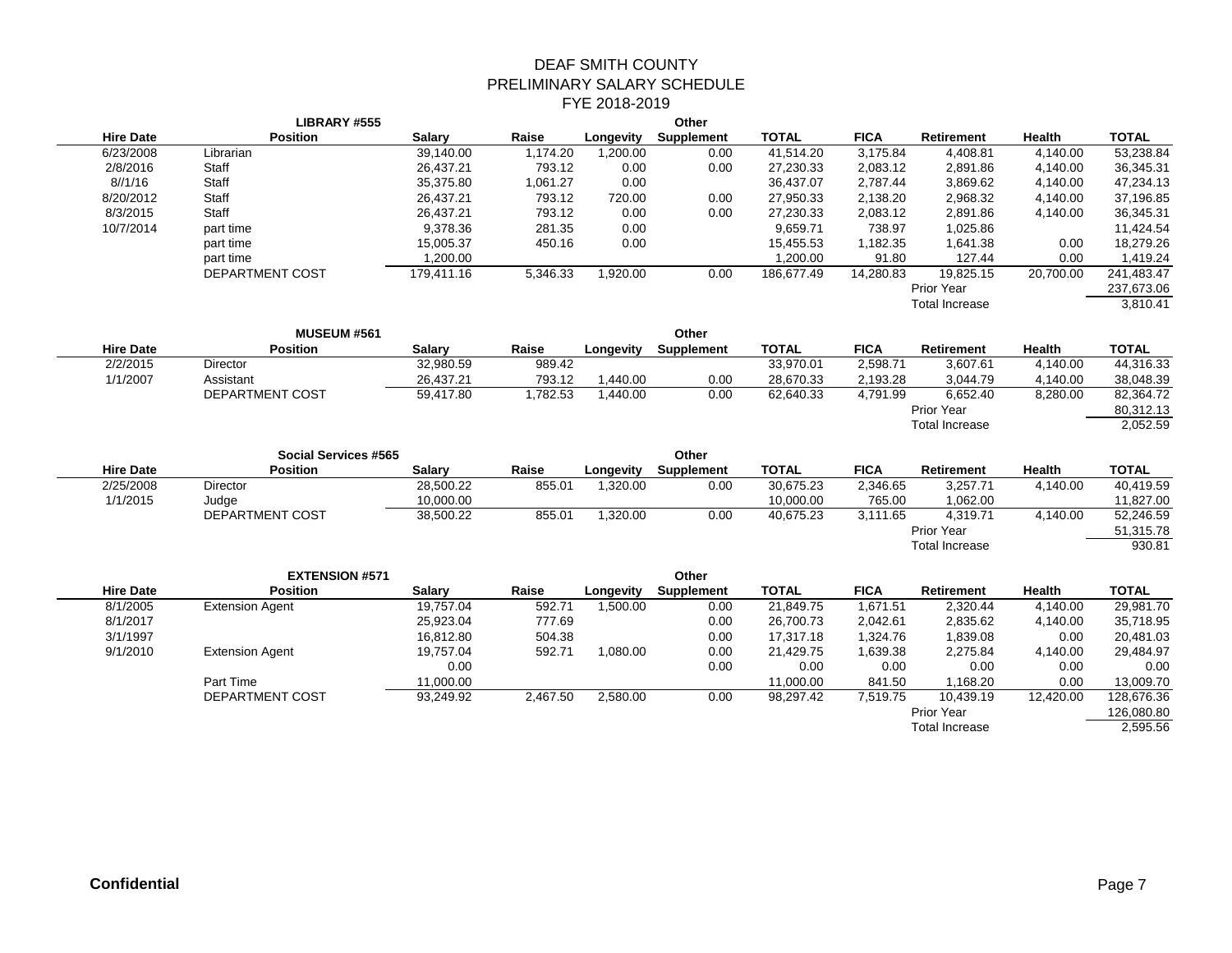|                  | Maintenance #578        |               |          |           | Other      |              |             |                       |               |              |
|------------------|-------------------------|---------------|----------|-----------|------------|--------------|-------------|-----------------------|---------------|--------------|
| <b>Hire Date</b> | <b>Position</b>         | <b>Salarv</b> | Raise    | Longevity | Supplement | <b>TOTAL</b> | <b>FICA</b> | Retirement            | <b>Health</b> | <b>TOTAL</b> |
| 7/6/1995         | <b>Maint Supervisor</b> | 37,789.58     | .133.69  | .500.00   |            | 40,423.27    | 3,092.38    | 4,292.95              | 4,140.00      | 51,948.60    |
| 11/28/2005       | Maintenance             | 29,864.57     | 895.94   | .500.00   |            | 32,260.51    | 2,467.93    | 3,426.07              | 4,140.00      | 42,294.50    |
| 9/28/2015        | Maintenance             | 25,923.12     | 777.69   |           |            | 26,700.81    | 2,042.61    | 2,835.63              | 4,140.00      | 35,719.05    |
| 1/26/2015        | Part-time               | 11,033.36     | 331.00   |           |            | 11.364.36    | 869.37      | 1,206.90              | 4,140.00      | 17,580.63    |
|                  | DEPARTMENT COST         | 104,610.63    | 3,138.32 | 3,000.00  | 0.00       | 110,748.95   | 8,472.29    | 11.761.54             | 16,560.00     | 147,542.78   |
|                  |                         |               |          |           |            |              |             | Prior Year            |               | 144,362.42   |
|                  |                         |               |          |           |            |              |             | <b>Total Increase</b> |               | 3,180.36     |
|                  |                         |               |          |           |            |              |             |                       |               |              |

|                  | <b>Non Departmental</b> |               |          |           | Other      |              |             |                       |               |              |
|------------------|-------------------------|---------------|----------|-----------|------------|--------------|-------------|-----------------------|---------------|--------------|
| <b>Hire Date</b> | <b>Position</b>         | <b>Salarv</b> | Raise    | Longevity | Supplement | <b>TOTAL</b> | <b>FICA</b> | Retirement            | <b>Health</b> | <b>TOTAL</b> |
| 11/1/2005        | <b>Court Reporter</b>   | 78,422.02     | 2,352.66 | .500.00   |            | 82,274.68    | 6,294.01    | 8,737.57              | 4,140.00      | 101,446.26   |
| 12/1/2017        | Veteran Svc Officer     | 15,050.99     | 451.53   | 0.00      |            | 15,502.52    | 1,185.94    | 1,646.37              | 4,140.00      | 22,474.83    |
| 10/16/1995       | <b>DPS Secretary</b>    | 27,298.22     | 818.95   | ,500.00   | 0.00       | 29,617.17    | 2,265.71    | 3,145.34              | 4,140.00      | 39,168.22    |
|                  | Elections & VR          | 9.397.62      |          | 0.00      | 0.00       | 9.397.62     | 718.92      | 998.03                | 0.00          | 11,114.57    |
|                  |                         | 0.00          |          | 0.00      | 0.00       | 0.00         | 0.00        | 0.00                  | 0.00          | 0.00         |
|                  | DEPARTMENT COST         | 130.168.85    | 3,623.14 | 3,000.00  | $0.00\,$   | 136.791.99   | 10.464.59   | 14.527.31             | 12.420.00     | 174.203.88   |
|                  |                         |               |          |           |            |              |             | Prior Year Gen Fund   |               | 171,306.22   |
|                  |                         |               |          |           |            |              |             | <b>Total Increase</b> |               | 2,897.66     |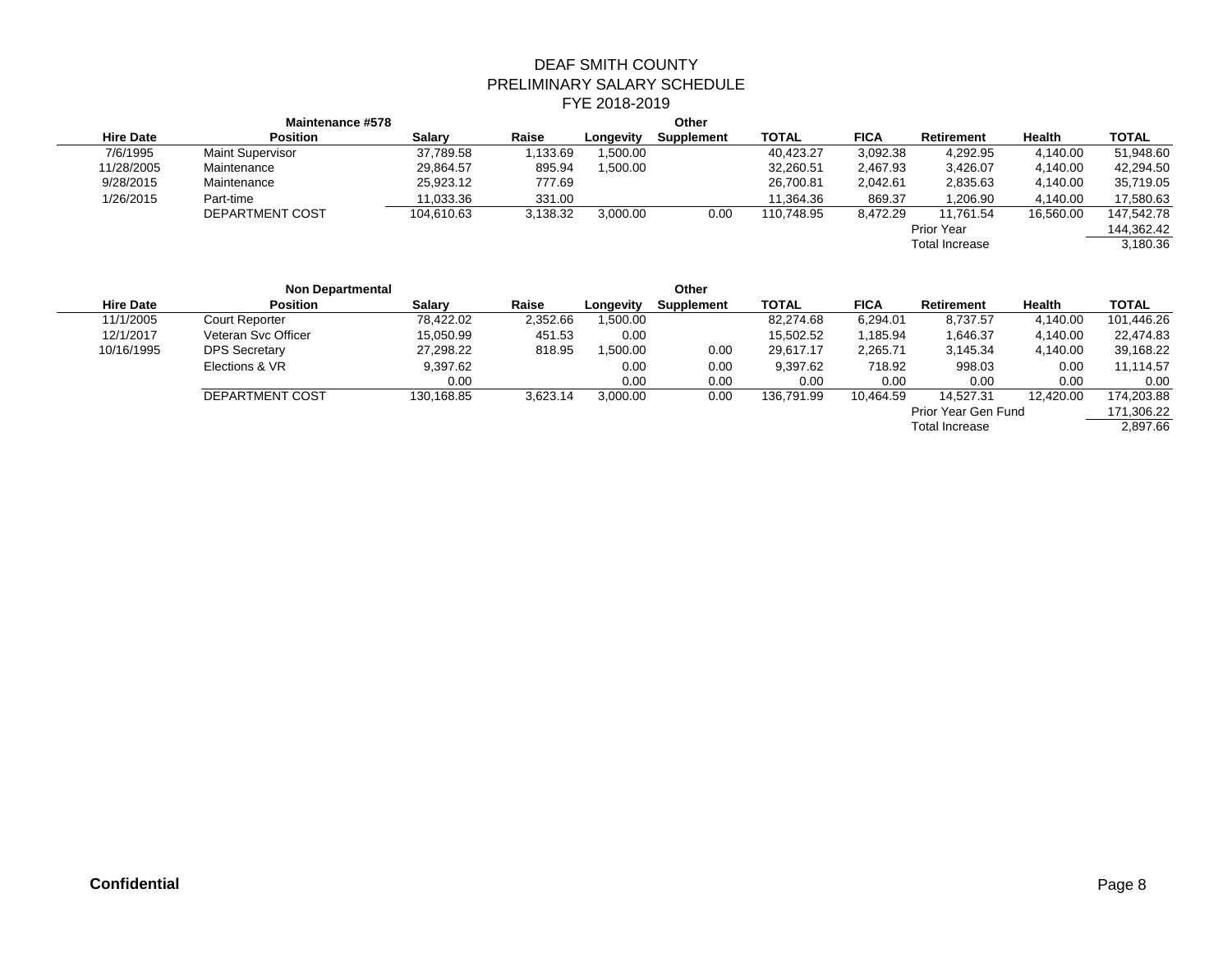|                  | Road & Bridge Pct 1     |               |          |           | Other             |              |             |                       |               |              |
|------------------|-------------------------|---------------|----------|-----------|-------------------|--------------|-------------|-----------------------|---------------|--------------|
| <b>Hire Date</b> | <b>Position</b>         | <b>Salary</b> | Raise    | Longevity | <b>Supplement</b> | <b>TOTAL</b> | <b>FICA</b> | <b>Retirement</b>     | Health        | <b>TOTAL</b> |
| 1/1/2017         | <b>Elected Official</b> | 18,999.00     |          | 0.00      | 1,000.00          | 19,999.00    | 1,529.92    | 2,123.89              | 4,140.00      | 27,792.82    |
| 1/18/2010        | Foreman                 | 39,980.01     | 1,199.40 | 1,080.00  |                   | 42,259.41    | 3,232.84    | 4,487.95              | 4,140.00      | 54,120.20    |
| 12/11/2017       | Operator                | 37,786.02     | 1,133.58 | 0.00      |                   | 38,919.60    | 2,977.35    | 4,133.26              | 4,140.00      | 50,170.21    |
| 10/14/2015       | Operator                | 37,786.02     | 1,133.58 | 0.00      |                   | 38,919.60    | 2,977.35    | 4,133.26              | 4,140.00      | 50,170.21    |
| 10/1/2014        | Operator                | 37,786.02     | 1,133.58 | 0.00      |                   | 38,919.60    | 2,977.35    | 4,133.26              | 4,140.00      | 50,170.21    |
| 7/18/1995        | Operator                | 37,786.02     | 1,133.58 | 1,500.00  |                   | 40,419.60    | 3,092.10    | 4,292.56              | 4,140.00      | 51,944.26    |
|                  |                         |               |          |           |                   | 0.00         | 0.00        | 0.00                  |               | 0.00         |
|                  | Overtime                | 3,000.00      |          |           |                   | 3,000.00     | 229.50      | 318.60                |               | 3,548.10     |
|                  | DEPARTMENT COST         | 213,123.09    | 5,733.72 | 2,580.00  | 1,000.00          | 222,436.81   | 17,016.42   | 23,622.79             | 24,840.00     | 287,916.02   |
|                  |                         |               |          |           |                   |              |             | Prior Year            |               | 281,064.93   |
|                  |                         |               |          |           |                   |              |             | <b>Total Increase</b> |               | 6,851.09     |
|                  | Road & Bridge Pct 2     |               |          |           | Other             |              |             |                       |               |              |
| <b>Hire Date</b> | <b>Position</b>         | <b>Salary</b> | Raise    | Longevity | Supplement        | <b>TOTAL</b> | <b>FICA</b> | <b>Retirement</b>     | <b>Health</b> | <b>TOTAL</b> |
| 1/1/2003         | <b>Elected Official</b> | 18,999.00     |          | 1,500.00  | 1,000.00          | 21,499.00    | 1,644.67    | 2,283.19              | 4,140.00      | 29,566.87    |
| 7/9/2001         | Operator                | 37,786.02     | 1,133.58 | 1,500.00  |                   | 40,419.60    | 3,092.10    | 4,292.56              | 4,140.00      | 51,944.26    |
| 10/22/2013       | Operator                | 37,786.02     | 1,133.58 | 600.00    |                   | 39,519.60    | 3,023.25    | 4,196.98              | 4,140.00      | 50,879.83    |
| 11/85/2001       | Operator                | 37,786.02     | 1,133.58 | 1,500.00  |                   | 40,419.60    | 3,092.10    | 4,292.56              | 4,140.00      | 51,944.26    |
| 5/1/2001         | Operator                | 37,786.02     | 1,133.58 | 1,500.00  |                   | 40,419.60    | 3,092.10    | 4,292.56              | 4,140.00      | 51,944.26    |
| 4/22/1998        | Foreman                 | 39,980.01     | 1,199.40 | 1,500.00  |                   | 42,679.41    | 3,264.97    | 4,532.55              | 4,140.00      | 54,616.94    |
|                  | Overtime                | 3,000.00      |          |           |                   | 3,000.00     | 229.50      | 318.60                |               | 3,548.10     |
|                  |                         |               |          |           |                   | 0.00         | 0.00        | 0.00                  |               | 0.00         |
|                  | DEPARTMENT COST         | 213,123.09    | 5,733.72 | 8,100.00  | 1,000.00          | 227,956.81   | 17,438.70   | 24,209.01             | 24,840.00     | 294,444.52   |
|                  |                         |               |          |           |                   |              |             | Prior Year            |               | 288,194.73   |
|                  |                         |               |          |           |                   |              |             | <b>Total Increase</b> |               | 6,249.79     |
|                  |                         |               |          |           |                   |              |             |                       |               |              |
|                  | Road & Bridge Pct 3     |               |          |           | Other             |              |             |                       |               |              |
| <b>Hire Date</b> | <b>Position</b>         | <b>Salary</b> | Raise    | Longevity | Supplement        | <b>TOTAL</b> | <b>FICA</b> | Retirement            | Health        | <b>TOTAL</b> |
| 1/1/2009         | <b>Elected Official</b> | 18,999.00     |          | 1,170.00  | 1,000.00          | 21,169.00    | 1,619.43    | 2,248.15              | 4,140.00      | 29,176.58    |
| 3/3/1981         | Foreman                 | 39,980.01     | 1,199.40 | 1,500.00  |                   | 42,679.41    | 3,264.97    | 4,532.55              | 4,140.00      | 54,616.94    |
| 12/3/2012        | Operator                | 37,786.02     | 1,133.58 | 720.00    |                   | 39,639.60    | 3,032.43    | 4,209.73              | 4,140.00      | 51,021.76    |
| 6/27/2016        | Operator                | 37,786.02     | 1,133.58 | 0.00      |                   | 38,919.60    | 2,977.35    | 4,133.26              | 4,140.00      | 50,170.21    |
| 7/5/1994         | Operator                | 37,786.02     | 1,133.58 | 1,500.00  |                   | 40,419.60    | 3,092.10    | 4,292.56              | 4,140.00      | 51,944.26    |
|                  |                         |               |          |           |                   | 0.00         | 0.00        | 0.00                  |               | 0.00         |
|                  | Overtime                | 3,000.00      |          |           |                   | 3,000.00     | 229.50      | 318.60                |               | 3,548.10     |
|                  | DEPARTMENT COST         | 175,337.07    | 4,600.14 | 4.890.00  | 1.000.00          | 185,827.21   | 14,215.78   | 19,734.85             | 20,700.00     | 240,477.84   |
|                  |                         |               |          |           |                   |              |             | Prior Year            |               | 235,766.94   |

Total Increase 4,710.90